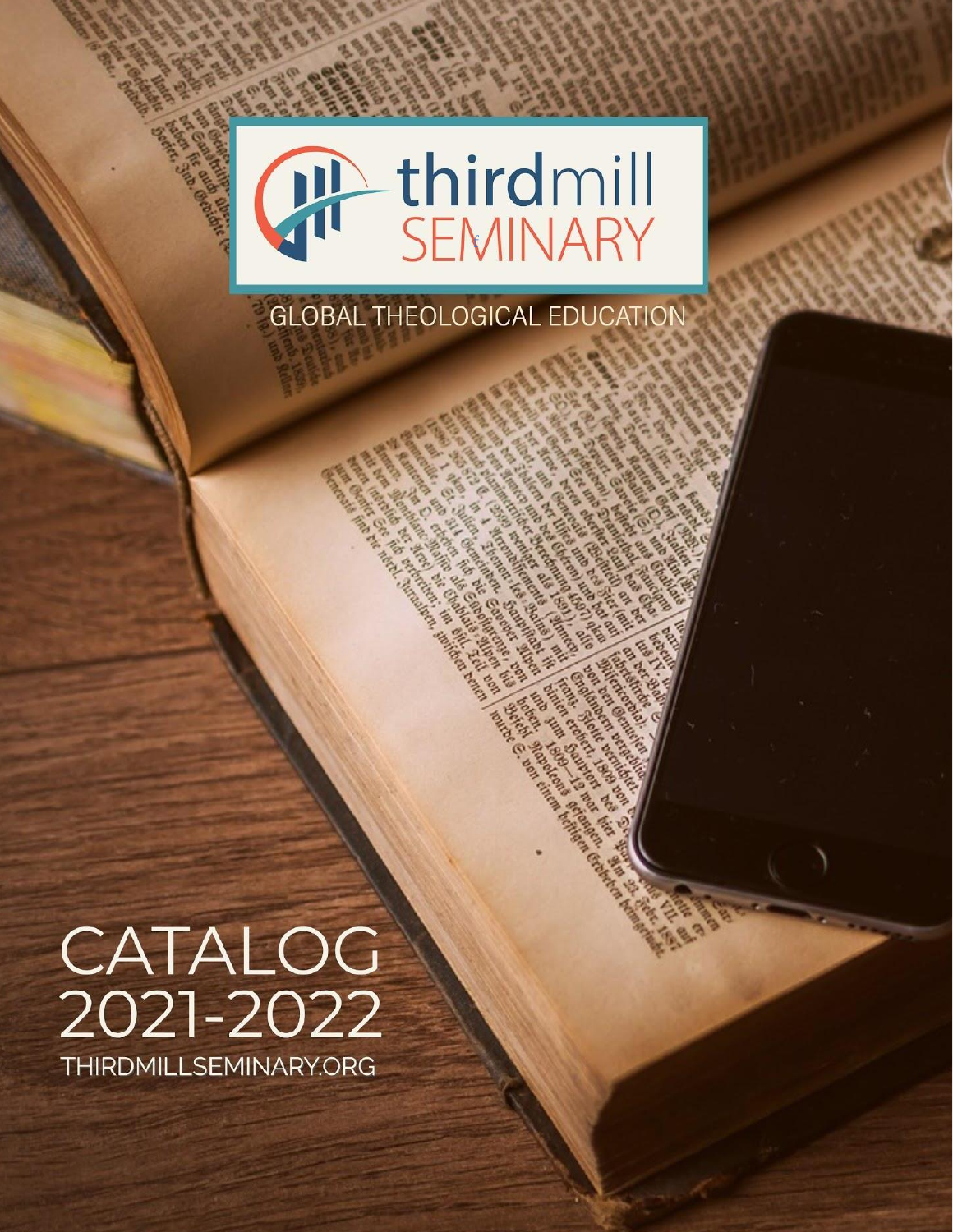# Thirdmill Seminary

# Catalog 2021-2022

Effective August 1, 2021-July 31, 2022 *(updated and published 30 May 2022)*

©All Rights Reserved.

<span id="page-1-0"></span>Contact Information Seminary for the Third Millennium *Doing business as*: Thirdmill Seminary 316 Live Oaks Blvd, Casselberry, FL 32707 Phone: 407-755-4970

E-Mail [info@thirdmillseminary.org](mailto:info@thirdmillseminary.org)

Website [thirdmillseminary.org](https://www.thirdmillseminary.org/)

Catalog [thirdmillseminary.org/catalog](http://www.thirdmillseminary.org/catalog)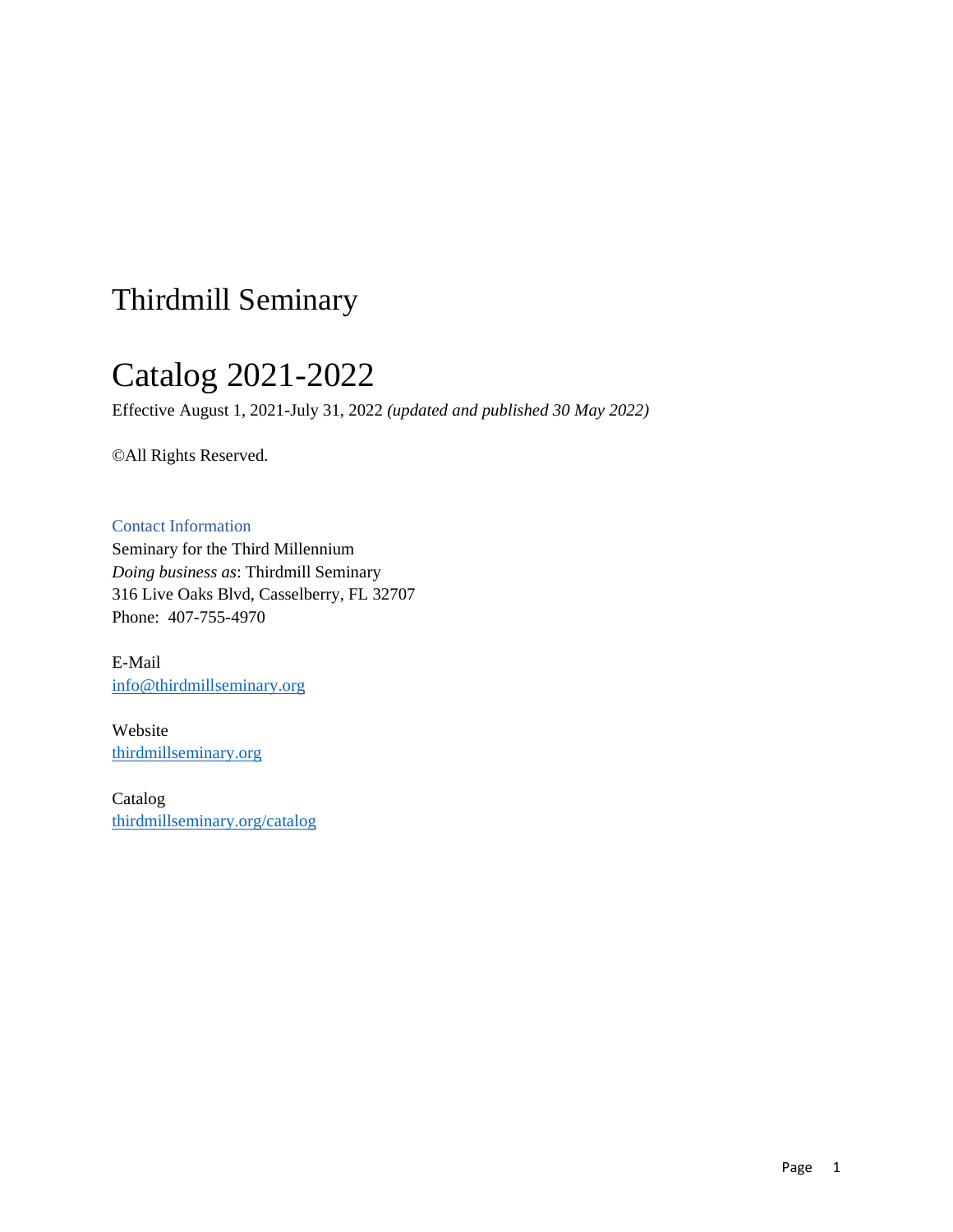# Table of Contents -

Click on page number for direct link to the topic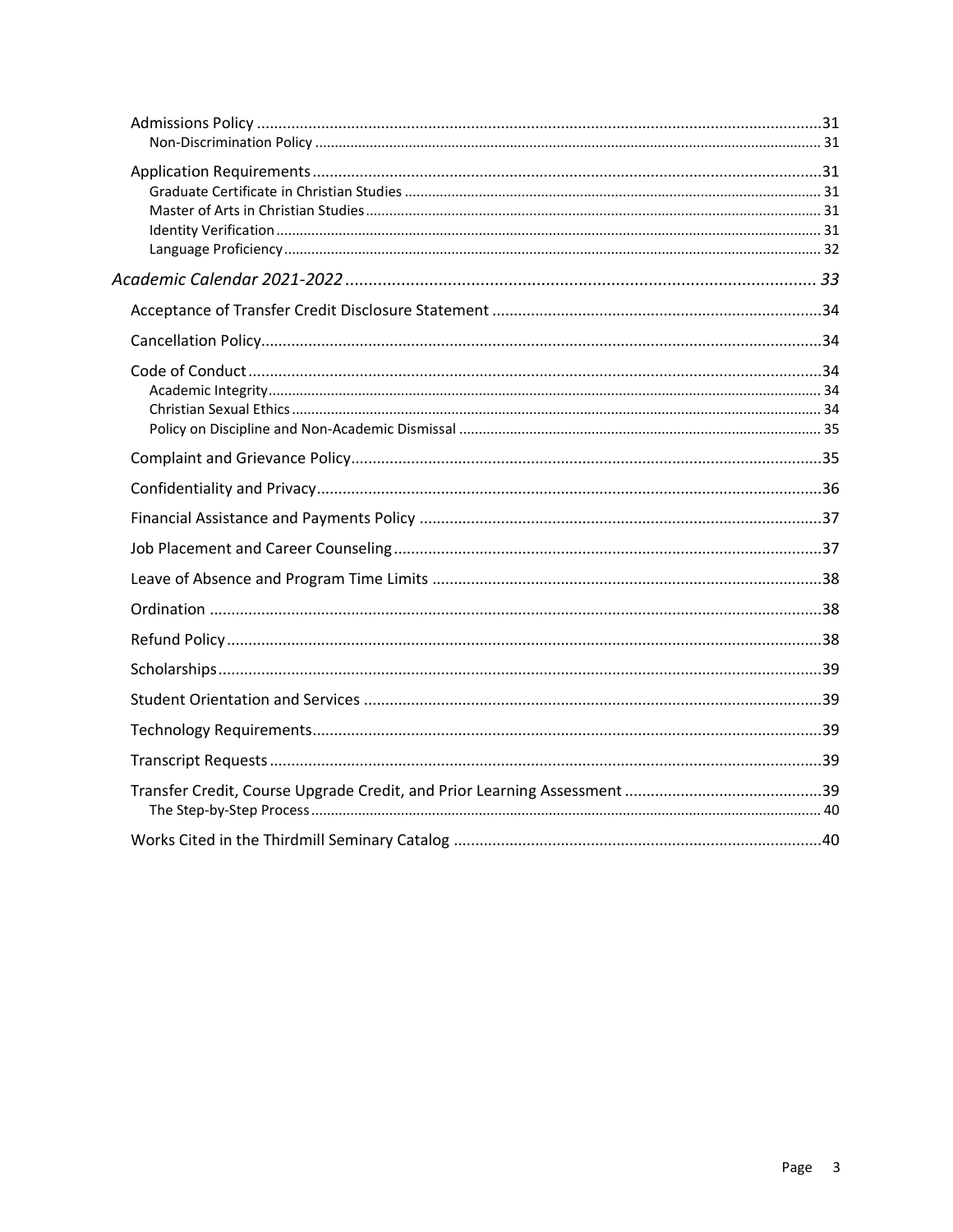## Part One - Academics

#### <span id="page-4-1"></span><span id="page-4-0"></span>Reimagining Seminary:

A Theological Curriculum and Training Network for the Church in the Third Millennium

If the Holy Spirit continues to bless the global Church, such that its current growth rates continue, *The Atlas of Global Christianity* estimates that the church will grow on the African, Asian, and Latin American continents by 505 million, 243 million, and 145 million, respectively, between now and 2050.<sup>1</sup> With a conservative ratio of 1 pastor for every 100 Christians, Latin America will need 1.5 million pastors and Asia will need 2.5 million pastors by 2050. Where the numbers are twice as high, Africa will need a minimum of 5 million pastors. In North America and Western Europe, where theological education resources are concentrated, a new kind of pastor is needed—missionary pastors who can lead their congregations and their neighborhoods into a missionary encounter with the gospel and the world of the Bible.

Almost two decades ago, Ralph Winter called for "a revolution in pastoral training" by pointing to the obvious—current business models and delivery systems of theological education cannot scale to meet the global church's need for trained pastors.<sup>2</sup> The answer is not fewer Bible colleges and seminaries, but a different configuration of networked ministry training programs, that can equip leaders with exponentially greater capacity. Can theological educators deliver a deep engagement with the Bible on the field? The apostle Paul not only thought so, he did so. His correspondence models the importance of both depth and scale, both quality and quantity, both theological reflection on Scripture and its embodied practice in congregations of witness.

The greatest obstacles, which restrict the flow of the Spirit's ample provisions for training, are financial, linguistic, and geographic. The Holy Spirit is raising up leaders *where* the church is growing rapidly. *We believe that most of these leaders are called to study Scripture deeply, where they have been deeply planted*, *nurtured, and continue to bear much fruit.*

<sup>1</sup> Todd M. Johnson and Kenneth R. Ross, *Atlas of Global Christianity 1910-2010* (Edinburgh: Edinburgh University Press, 2009), 9.

 $2$  Ralph Winter, "The Largest Stumbling Block to Leadership Development in the Global Church: Needed: A Revolution in Pastoral Training," *International Journal of Frontier Missions* 20.3 (2003): 86-94.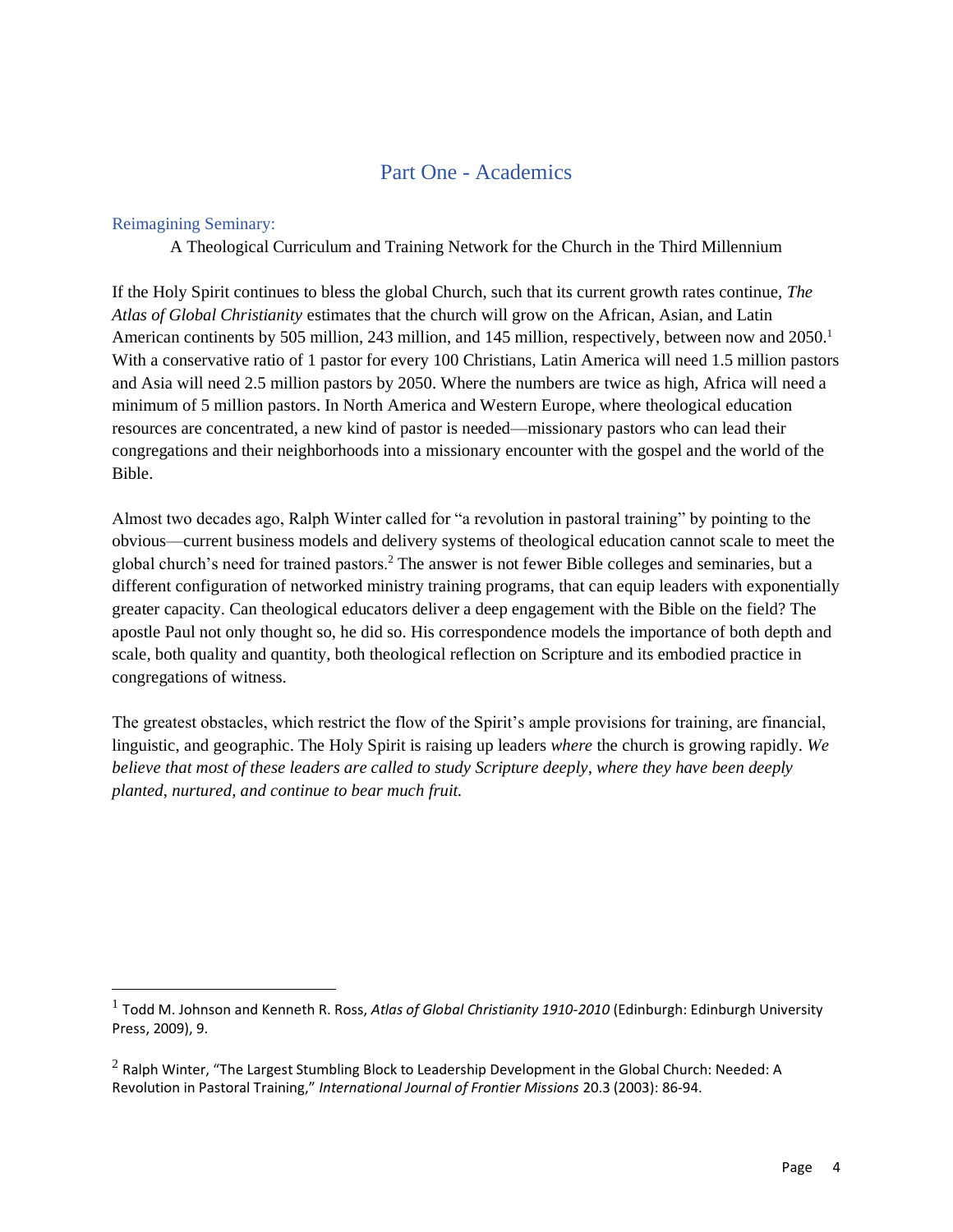# A Seminary for the Third Millennium

(Thirdmill Seminary)



#### <span id="page-5-1"></span><span id="page-5-0"></span>Our Mission

Thirdmill Seminary provides affordable access to a multilingual and globally resourced theological education, so Christian leaders can study Scripture deeply and communicate its teachings clearly where they serve Christ and His Church.

#### <span id="page-5-2"></span>Our Vision

Thirdmill Seminary is developing a global network of Christian leaders who interpret and apply the scriptures in their local churches and disciple the nations in their local communities.

#### <span id="page-5-3"></span>Our Goals

To provide affordable access to a high-value, biblically-faithful, and contextually-fitting theological education to students of culturally diverse backgrounds by:

- $\rightarrow$  utilizing digital technologies to provide distance education in multiple languages.
- $\rightarrow$  offering accredited certificates and degrees to students at minimal financial cost. *Thirdmill Seminary* does not charge for access to *Thirdmill* curriculum or e-learning platforms, but charges students assessment fees to cover the cost of supervising and evaluating their course work for academic credit.
- $\rightarrow$  regular learning outcome assessments, self-study and external reviews by accreditors that enhance curricular and co-curricular development.

To cultivate a global network of scholars, pastors, deacons, evangelists, and other Christian leaders by:

- $\rightarrow$  recruiting core faculty, adjunct faculty, and visiting fellows from diverse disciplines and cultural backgrounds who share our doctrinal commitments and philosophy of education.
- $\rightarrow$  establishing partnerships with Bible colleges, seminaries, missionary training institutes, equipping church networks, and regionally influential churches.

To build and support a strong connection with local churches, where our students serve, by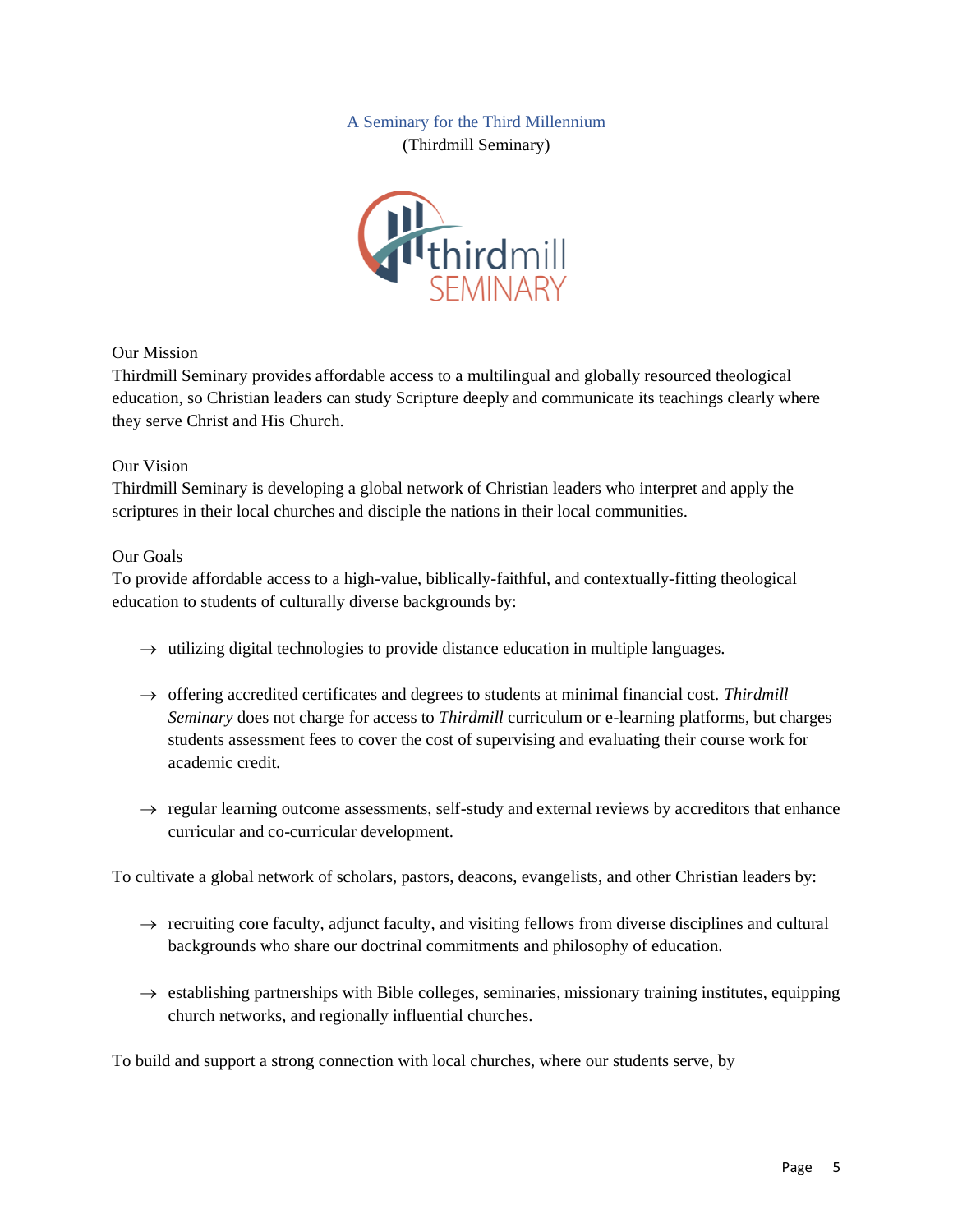- $\rightarrow$  providing guidance, educational resources, and an evaluative framework to supervising pastors and mentors for their work with our students.
- $\rightarrow$  maintaining balanced emphases on communicating biblical and theological content, practicing spiritual disciplines, and developing the interpersonal and intercultural skills needed both for their personal discipleship and ministry to others.
- $\rightarrow$  providing practicums and a means of evaluating ministry activities in those practicums that fit with the primary functions and purpose of the local church, namely worshipping God, spiritually nurturing its members, and loving its neighbors.

To ensure institutional financial stability and growth by:

- $\rightarrow$  nurturing a community of committed prayer and financial supporters.
- $\rightarrow$  maintaining highly efficient, fiscally responsible and accountable processes.
- $\rightarrow$  prayerfully and skillfully planning our growth.
- $\rightarrow$  utilizing volunteers for administrative, academic, and advancement work, when possible.

#### <span id="page-6-0"></span>Our Philosophy of Theological Education and Unique Approach

While print remains necessary, oral and visual cultural contexts in the global church call for elegant video graphics and sound adult learning activities in a gospel-centered theological curriculum where teachers facilitate more than the transfer of content to learners.<sup>3</sup> We believe the church's transgenerational, crosscultural mission of disciple-making requires three fundamental equipping tasks from the church's teachers and pastors:

- $\rightarrow$  *The interpretive task*: the constant re-reading and clear, robust interpretation of the Bible's Story both in summary and in its constitutive covenantal episodes in relation to every arena of human endeavor under the reign of God. This is the practice of *Sola Scriptura* and the task of *orthodoxy*.
- $\rightarrow$  *The relating task:* the cultivation of 'habits of heart' necessary to form and strengthen Christian character that binds together love of God, love of neighbor and self, and love of place. These are the established *practices of spiritual formation* and the task of *orthopathos*.

 $3$  Richard L. Pratt, Jr., "Opportunities and Challenges for Theological Education at the Beginning of the Third Christian Millennium," *RPM* Vol. 15, No. 38.

[<sup>\(</sup>http://thirdmill.org/magazine/article.asp/link/http:^^thirdmill.org^articles^ric\\_pratt^ric\\_pratt.ATA.html/at/Oppo](http://thirdmill.org/magazine/article.asp/link/http:%5e%5ethirdmill.org%5earticles%5eric_pratt%5eric_pratt.ATA.html/at/Opportunities%20and%20Challenges%20for%20Theological%20Education) [rtunities%20and%20Challenges%20for%20Theological%20Education\)](http://thirdmill.org/magazine/article.asp/link/http:%5e%5ethirdmill.org%5earticles%5eric_pratt%5eric_pratt.ATA.html/at/Opportunities%20and%20Challenges%20for%20Theological%20Education). Viewed October 14, 2017.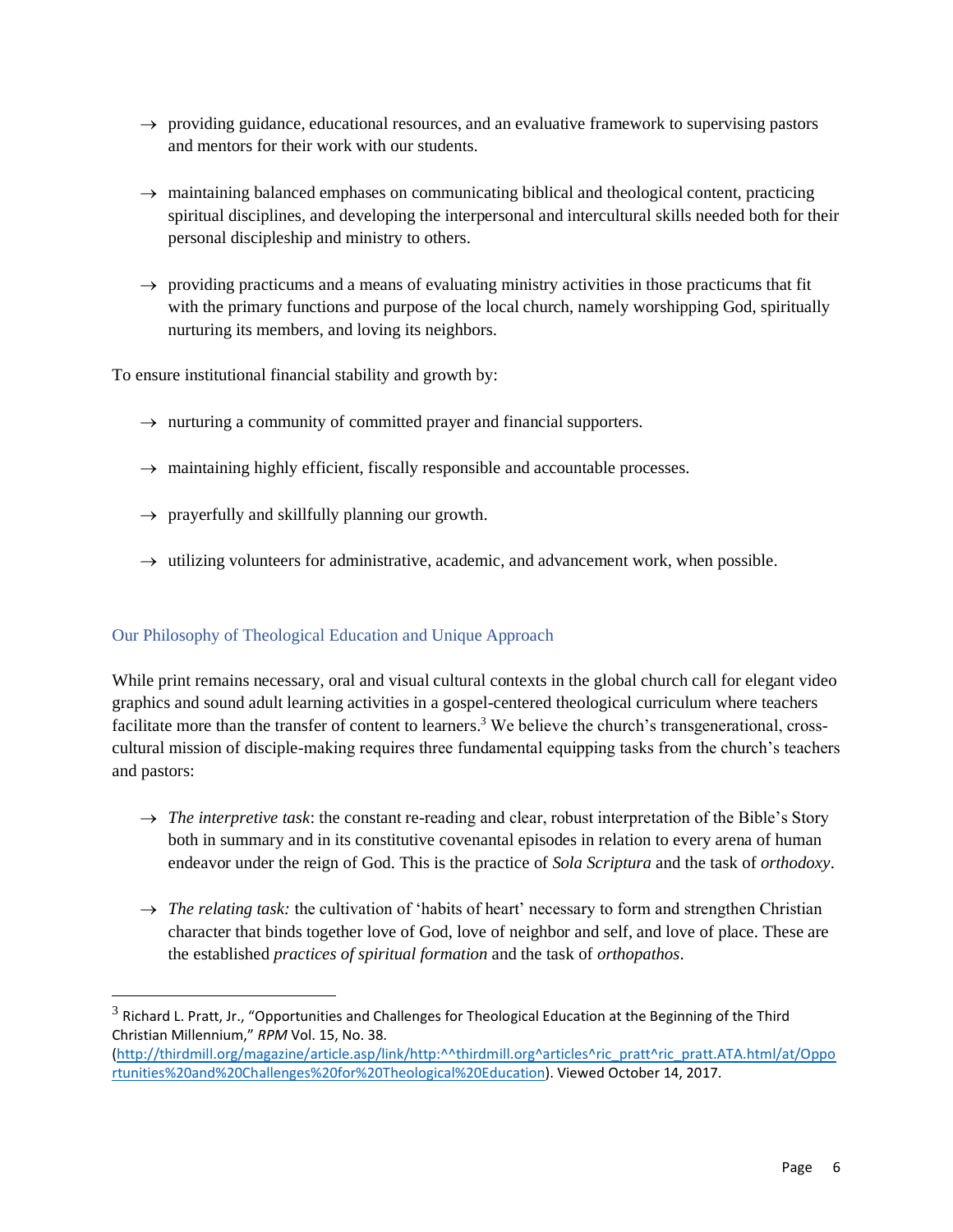$\rightarrow$  *The implementing task*: the regular practice of relational and organizational skills that are necessary to identify, equip, and support Christian leaders who foster the values and practices of God's kingdom. These are the *practices of pastoral or congregational leadership* and the task of *orthopraxis*. <sup>4</sup> These practices are established in supervised practicums and assessed in a summative Capstone portfolio and project.

Reframing the structures of theological education for the global church requires its leaders to re-imagine how those structures will support learning communities where students are formed spiritually as ministers with kingdom values and practical wisdom. Our curriculum integrates spiritual disciplines taught by the church across generations and cultures with new technological tools to share those traditional resources more widely. This offers more students opportunities to learn from leaders in other parts of Christ's global church.

This partnership between the online classroom and the lab of local ministry is the heartbeat of Thirdmill Seminary. If faculty, mentors or students are full of their own cultural knowledge, but lack love for brothers, sisters, and neighbors from other cultures, then we are like noisy gongs and clanging cymbals. We may have a lot to say about Jesus, but we will not know Him as the Head of his global church, a body in which Jews and Gentiles are being reconciled.

Of course, it is important for any seminary or Christian school to realize that the family and church are vital contexts for spiritual formation. How can a seminary "teach everything Christ commanded" while fostering love for God, neighbor and the world? How does an online seminary equip students to know and walk in Jesus's ways?

*Thirdmill Seminary* students engage spiritual formation activities in each course of study, whether taking time to journal, pray, sing, confess, fast, meditate on Scripture, participate in the sacraments, or practicing hospitality and visiting the weak.<sup>5</sup> Practice makes perfect. It makes us skillful and mature in activities that sustain life. The spiritual practices are means of grace the Holy Spirit uses to fashion disciples in the image of Christ.

Students are called upon to identify and recruit a mentor who will walk with them in all or part of their seminary education. Faculty, local pastors, and mentors will evaluate the student's progress through the spiritual formation portion of the curriculum.

Lastly, the communal nature of theological education must be planned intentionally if we are to read together and learn from one another across cultural distances. To that end, *Thirdmill Seminary* facilitates

<sup>4</sup> The language of orthodoxy, orthopathos and orthopraxis is from Richard Pratt, see *Ibid*. The language of the interpretive, relating and implementing tasks is from Mark Lou Bransen and Juan F. Martinez, *Churches, Cultures and Leadership: A Practical Theology of Congregations and Ethnicities* (Downers Grove, IL: IVP Academic, 2011). <sup>5</sup> See Richard Pratt, "TGC Asks: What is One Thing You Would Change About Seminary?,"

[https://www.thegospelcoalition.org/article/tgc-asks-what-one-thing-you-would-change-about-seminary](https://www.thegospelcoalition.org/article/tgc-asks-what-one-thing-you-would-change-about-seminary-education)[education](https://www.thegospelcoalition.org/article/tgc-asks-what-one-thing-you-would-change-about-seminary-education). Viewed October 20, 2017, and John Frame, "Pratt's Boot Camp," in *For the World: Essays in Honor of Richard L. Pratt, Jr*., ed. Justin Holcomb and Glenn Lucke (Phillipsburg, NJ: P&R Publishing, 2011), 145-157.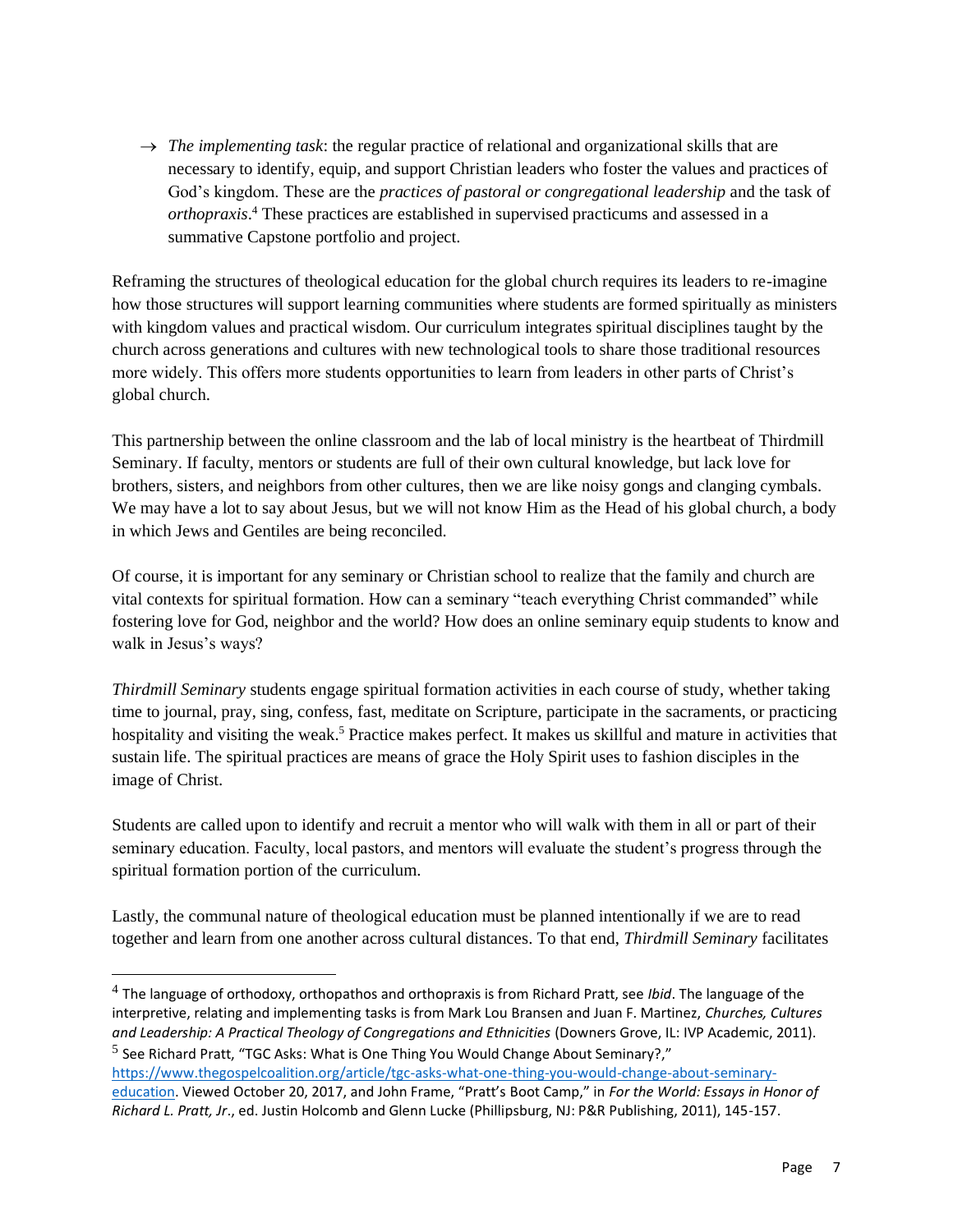ministry workshops that are open to members of partnering churches. These workshops keep our academic work grounded in the ministry activities of the local church. Therefore, they often take the form of a "hybrid class" that connects local members with our students and leaders from other parts of the global church. Using "breakout rooms," students collaborate with church members to apply what they are learning to the challenges and opportunities of local ministry. By offering this shorter, intensive workshop format within the framework of an 8-week course, new people are introduced to the seminary and offered an opportunity to gain academic credit.

Regular Mentor Meetings and our Discipleship Practica form two strong rails that connect our online classroom with supervision under local pastors and mentors. During the first six or seven weeks of each course, students alternate weekly meetings between "live" online faculty tutorials and mentor meetings. The faculty tutorials present some new material and introduce a rubric for the next assessment and allow plenty of time for questions and answers. Six questions guide mentor discussions with their students. The mentor selects at least three of the six questions which are taken from viewings, readings, and the spiritual formation activities. These conversations are designed to open a window for mentors to see how students are applying their learning to their own life and ministry.

Discipleship Practicums, which explore three areas of local church ministry, are required of students in our Master of Christian Studies program. In his important book on The Church, Ed Clowney identified worship, nurture, and outreach as the three primary activities of congregational life. Each receives focused attention in its own practicum.<sup>6</sup> These practicums interface with the activities of worship, nurture, and outreach the student's local congregation already has planned. Readings and instruction in these areas provide a framework for theological reflection on these ministry practices.

Having completed these three practicums, each student in our Master's program is required to compile a Capstone portfolio and present their Capstone project. In their portfolio, students revisit assessments from past courses that were designed to demonstrate mastery of each program learning outcome. Each of the five learning outcomes is focused on one of five primary resources for sustainable, Christian ministry: 1) Scripture, 2) Theology, 3) Christian Practices as a Member of the Church, 4) Local Ministry Context, and 5) the Minister's Identity, Calling, Gifts, and Weaknesses. By revisiting their assessments, students reconsider them in the light of what they have learned throughout the curriculum. Would they do anything differently now with this assessment? More importantly, how do they now summarize what they have learned in relation to this vital resource for ministry? Having summarized their learning outcomes from these revisits, students must incorporate these findings into their Capstone project. This final project both celebrates the student's learning and casts a vision for their future ministry. Each student writes and presents their final project to faculty and peers as a philosophy of ministry and strategic plan for their current ministry role or one they have committed to in the immediate future. This philosophy of ministry and strategic plan must identify and apply key themes and learning outcomes from the Master's program.

<sup>6</sup> Edmund P. Clowney, *The Church*, Contours of Christian Theology (IVP, 1995), 209.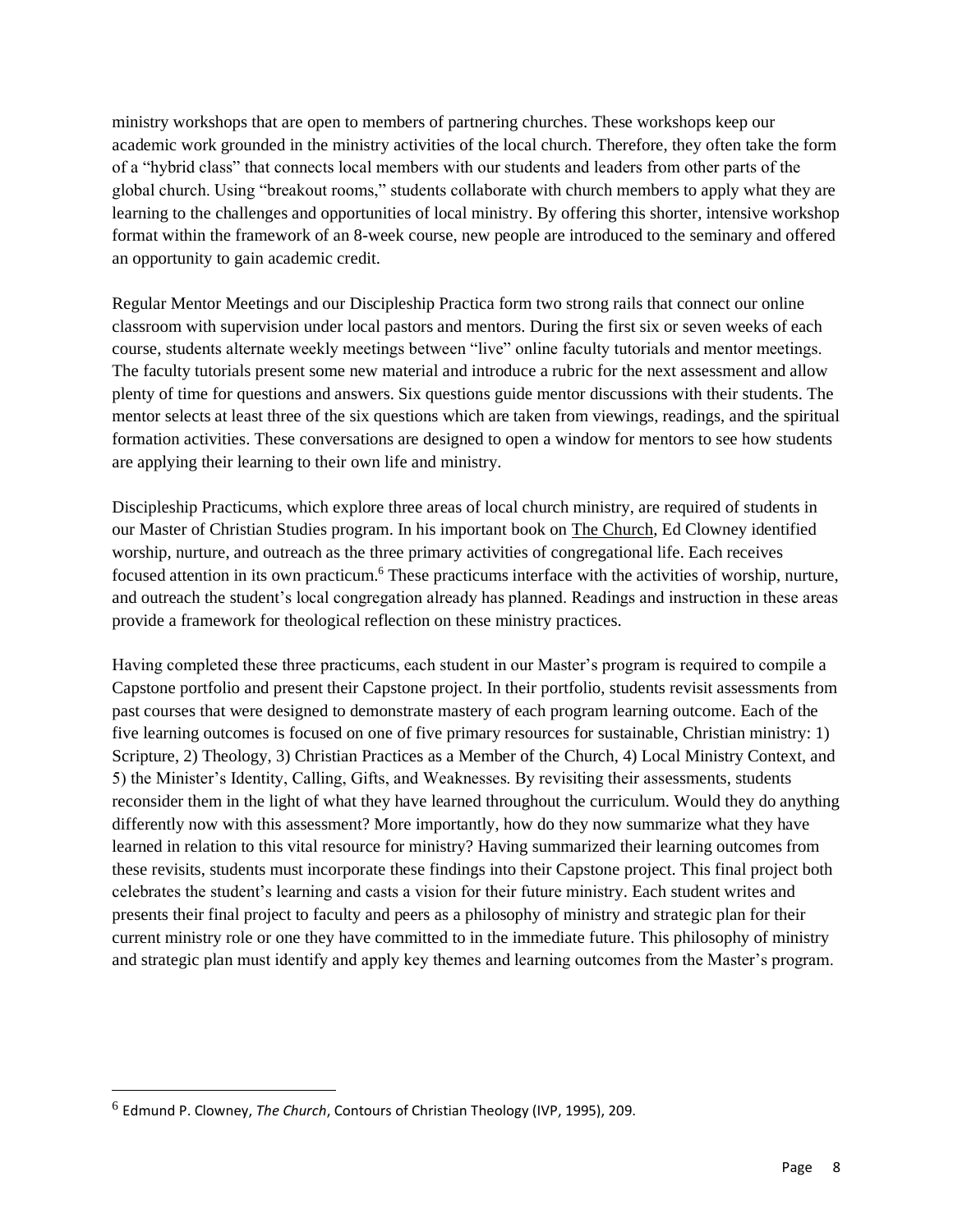#### <span id="page-9-0"></span>The Role of Faculty in Thirdmill Seminary

By cultivating a global network of trained scholars, pastors, deacons, evangelists, and Christian leaders from all corners of the global church, Thirdmill brings together knowledge of the interpretive, relating, and implementing tasks of ministry from a variety of cultural contexts. The faculty of Thirdmill Seminary serves two constituencies: the students and other faculty members, and the pastors and mentors of our students.

Our primary focus is to equip those who are in a position to equip others as disciple-makers for Jesus Christ. This means we are not so much training *for ministry* as we are training *in ministry*. <sup>7</sup> Therefore, our core and adjunct faculty and visiting fellows must not only possess academic credentials in an area of biblical studies and/or theological reflection, they must also have significant experience in Christian ministry and remain active in its practices. These reflective-practitioners not only communicate content, but use contact hours to pray with and for students, discuss their questions, and evaluate case studies and ministry projects to appropriate the themes of the curriculum in the present tasks of ministry.

Student contact hours with our faculty are provided in synchronous online tutorials, as well as asynchronous discussion forums, email exchanges, and graded assignments. These contact hours are supported by pastors and other mentors in the student's context.

By providing a mediated curriculum, Thirdmill enables its seminary faculty to use techniques of adult teaching and learning like the 'flipped-classroom' seminar style discussions, spiritual formation activities, ministry workshops, and integrative practicums to equip students in the interpretive, relating, and implementing tasks of ministry.<sup>8</sup>

Each faculty member is expected to instruct, advise, serve, and grow pursuant to the educational goals of Thirdmill Seminary.

#### <span id="page-9-1"></span>**Instruct**

Facilitating learning at Thirdmill Seminary requires effective adult-centered approaches particular to Christian education, implementing the best practices of online learning, and our partnership with local pastors and mentors who are supervising our students in the field. The Online Faculty Orientation and Development course is designed to support faculty educational endeavors and to encourage success in three distinct areas:

<sup>7</sup> See Gregory R. Perry, "New Wineskins: Relocating and Restructuring Theological Education," in *For the World: Essays in Honor of Richard L. Pratt, Jr*., ed. Justin Holcomb and Glenn Lucke (Phillipsburg, NJ: P&R Publishing, 2011), 170-184, and Robert Banks, *Reenvisioning Theological Education: Exploring a Missional Alternative to Current Models* (Grand Rapids: Eerdmans, 1999), 108-109, 111.

 $^8$  See the discussion of multi-dimensional learning and its relation to curricular and course design in Perry Shaw, *Transforming Theological Education: A Practical Handbook for Integrative Learning* (Carlisle, UK: Langham Global Library, 2014).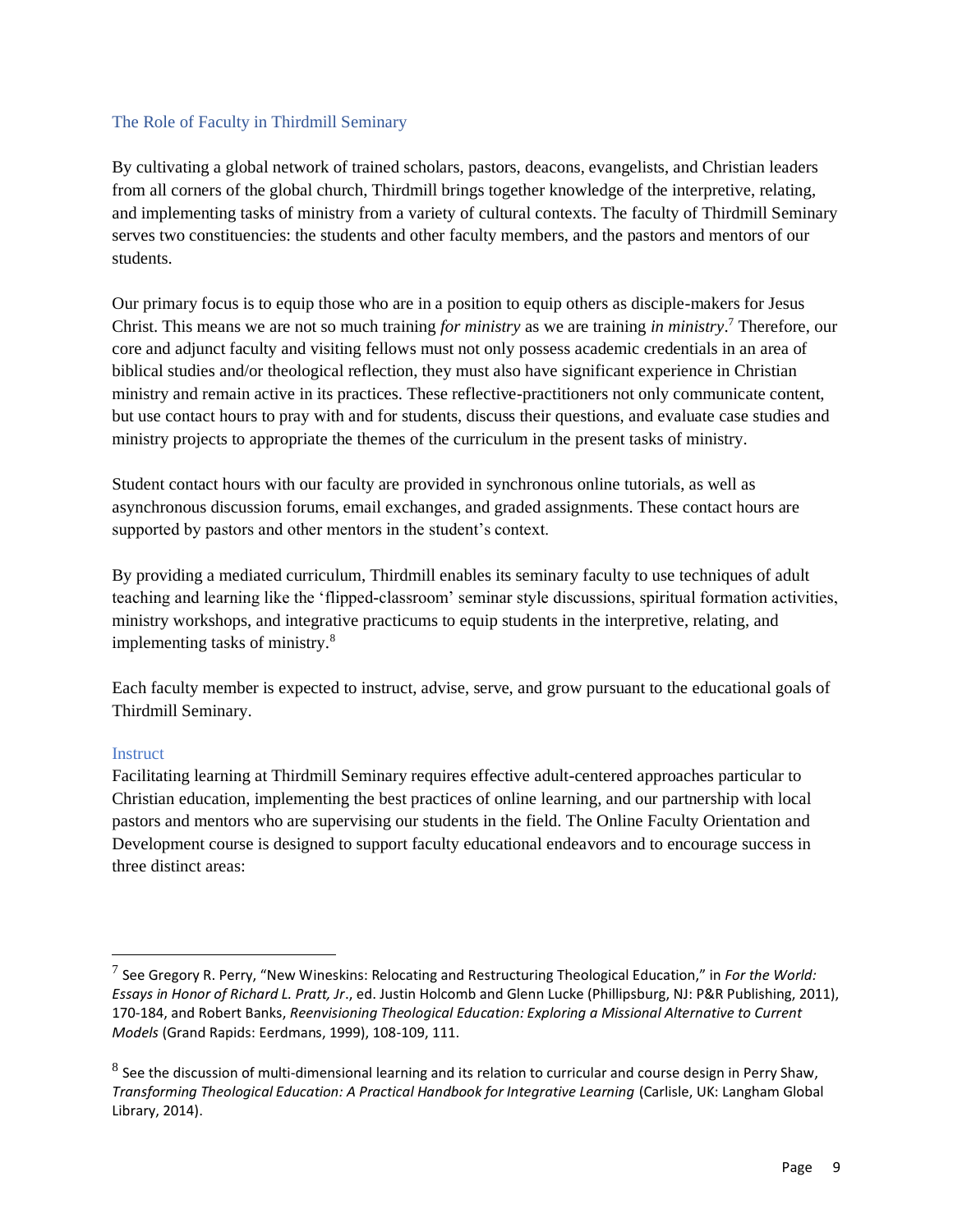- 1. *Content expertise*: Create a bridge from their own enthusiasm of acquired knowledge to the transference of that knowledge.
- 2. *Instructional delivery skills*: Invite student participation through the provision of a hospitable learning environment, allowing educational inquiry and vulnerability.
- 3. *Instructional design skills*: utilizing techniques, methods, and organizational tasks that encourage learning through effective course management. That is,
	- o Teaching by creating conditions that facilitate learning
	- o Informing the program Dean when course content needs updating or editing
	- o Communicating needs for maintaining/updating website
	- o Developing instructional materials to enhance learning
	- o Assessing students through use of rubrics and testing for measuring learning outcomes at the course and program level
	- o Selecting materials in consultation with the Director of Instructional Design
	- o Effectively using technology such as discussion boards and tutorials to enhance the learning process by responding to students in a timely manner
	- o Keeping accurate and timely grade records
	- o Arranging for guest speakers and other supplemental course resources
	- o Encouraging and disciplining students according to Student Handbook policies
	- o Preparing students for their assessments and for their mentoring meetings
	- o Informing students of trends in their field of study

#### <span id="page-10-0"></span>Advise

- Advise students about any questions they have about the course.
- If a student has questions about vocational calling of ministry, the faculty member is encouraged to share their personal experience and knowledge but is not expected to direct a student's career path. Encourage the student to contact Scott Simmons (English) and Rosalia Sanchez (Spanish) for additional academic advising or to visit the Advising module in the Moodle classroom.
- If a student exhibits undo anxiety or other mental health issues, pray with them, refer them to the Work Life Balance Module, and encourage them to seek pastoral support within their local community.

#### <span id="page-10-1"></span>Serve

Faculty Services that enhance the seminary's educational mission will include:

- Serving on committees and attending departmental meetings
- Working collaboratively with colleagues
- Sending and/or answering email and voice messages in a timely manner
- Recommending faculty or potential students
- Maintaining program accreditation

#### <span id="page-10-2"></span>Grow

- Developing and/or improving skills, knowledge, and/or technology
- Participating in staff development activities
- Taking the opportunity to write for the Seminary blog and/other publications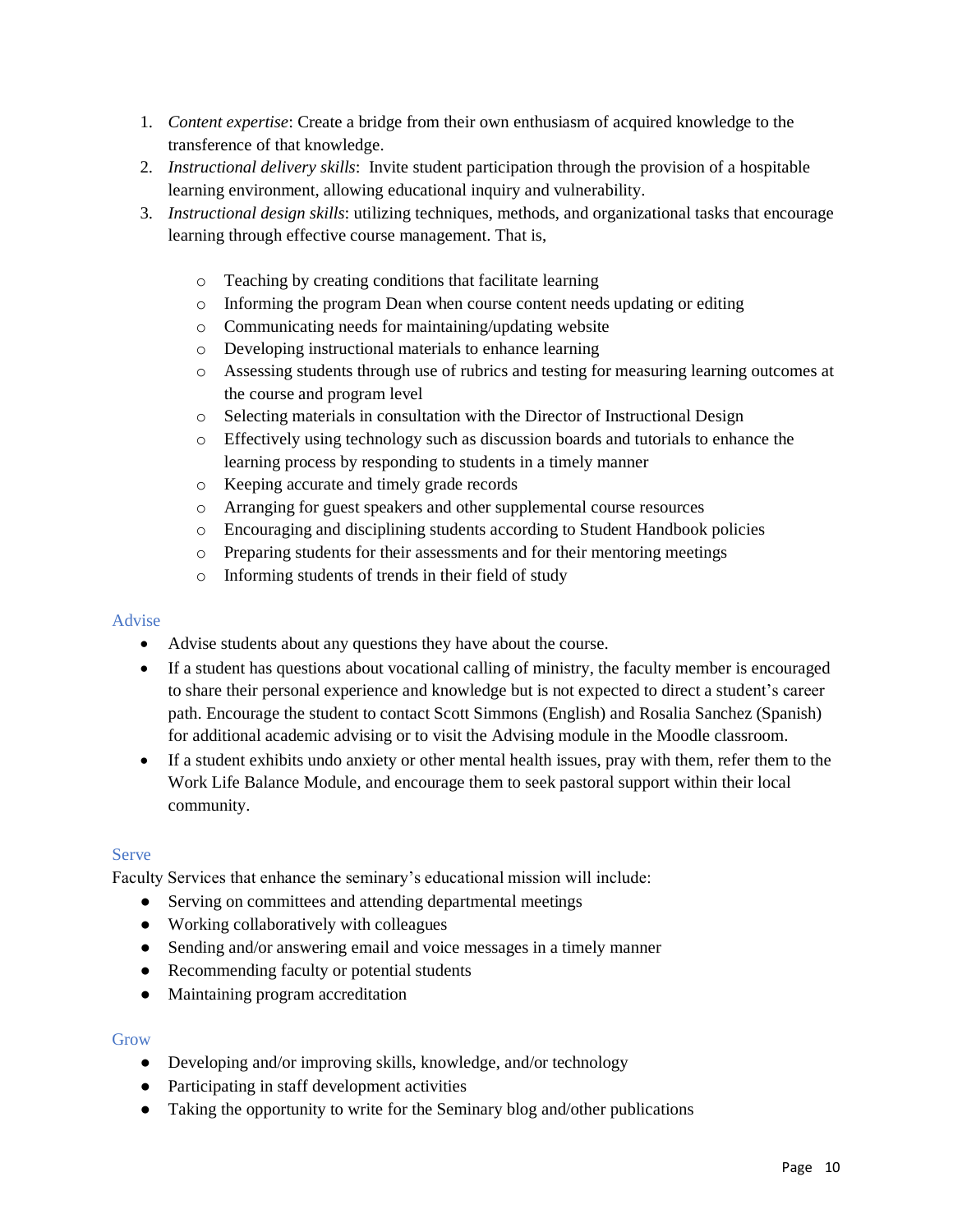#### Our Faculty

<span id="page-11-0"></span>

#### Ben Chen, Ph.D. Associate Professor of Biblical and Theological Studies

Dr. Ben Chen has been the Director of Chinese Language at Third Millennium Ministries since 2002. He was a founding Pastor of Orlando Chinese Evangelical

Christian Church from 2004 to 2015. Rev. Chen is an ordained minister of the PCA, and has extensive ministries in the US and East Asia Pacific by preaching in Chinese church gatherings and by training generations of church leaders in various seminaries. Dr. Chen received a B.S. and a M.S. in China and holds his Ph.D. in Atmospheric Sciences from Texas A&M University. He obtained his M.Div. from Reformed Theological Seminary and is presently enrolled in the RTS Doctor of Ministry program. Prior to his ministry, he worked as a university teacher in China, a research fellow at Ohio State, and a telecommunication engineer at Lucent Technologies.



Jeff David, D. Min. Associate Professor of Biblical Studies and Spiritual Formation Dean of the Spanish Program

Dr. Jeff David and his wife Barbi have been missionaries to Latin America for more than 27 years. Jeff worked with a church planting team in Mexico City and Tapachula,

Chiapas. From 1992 to 1995 he was the director of the Centro de Estudios Bíblicos de Monterrey, in Monterrey, Mexico. From 1996 to 2010, he served as professor of New Testament at Seminario ESEPA in San Jose, Costa Rica. From 2011 to 2013 he was a course writer for an online M.A. program called ProMETA (Programa de Maestría de Educación Teológica Accesible). In 2013, Dr. David helped develop a theological extension program in Cuba using Third Millennium materials. Jeff is an ordained minister and has served various congregations in the state of Washington. He earned his M.Div. from Regent College in Vancouver, British Columbia and his D.Min. from Gordon-Conwell Theological Seminary. His interests include Christian leadership, mentoring, and discipleship.

#### Ra McLaughlin, M. Div. Associate Professor of Theology

Ra began serving with Third Millennium Ministries in 1998. A native of Los Angeles, California, he



earned a B.A. in English at UCLA and an M.Div. from Reformed Theological Seminary in Orlando, Florida. He currently oversees the technical aspects of Third Millennium's content delivery systems. Ra's publications include the NLT Discover God Study Bible (Tyndale, 2007; ECPA Christian Book Award winner), for which he was both a contributor and an editor; and the NIV Spirit of the Reformation Study Bible (Zondervan, 2003; ECPA Gold Medallion nominee), for which he served as

Associate General Editor. Ra is currently completing a series of three books with P&R Publishing which he is co-authoring with Dr. Richard Pratt.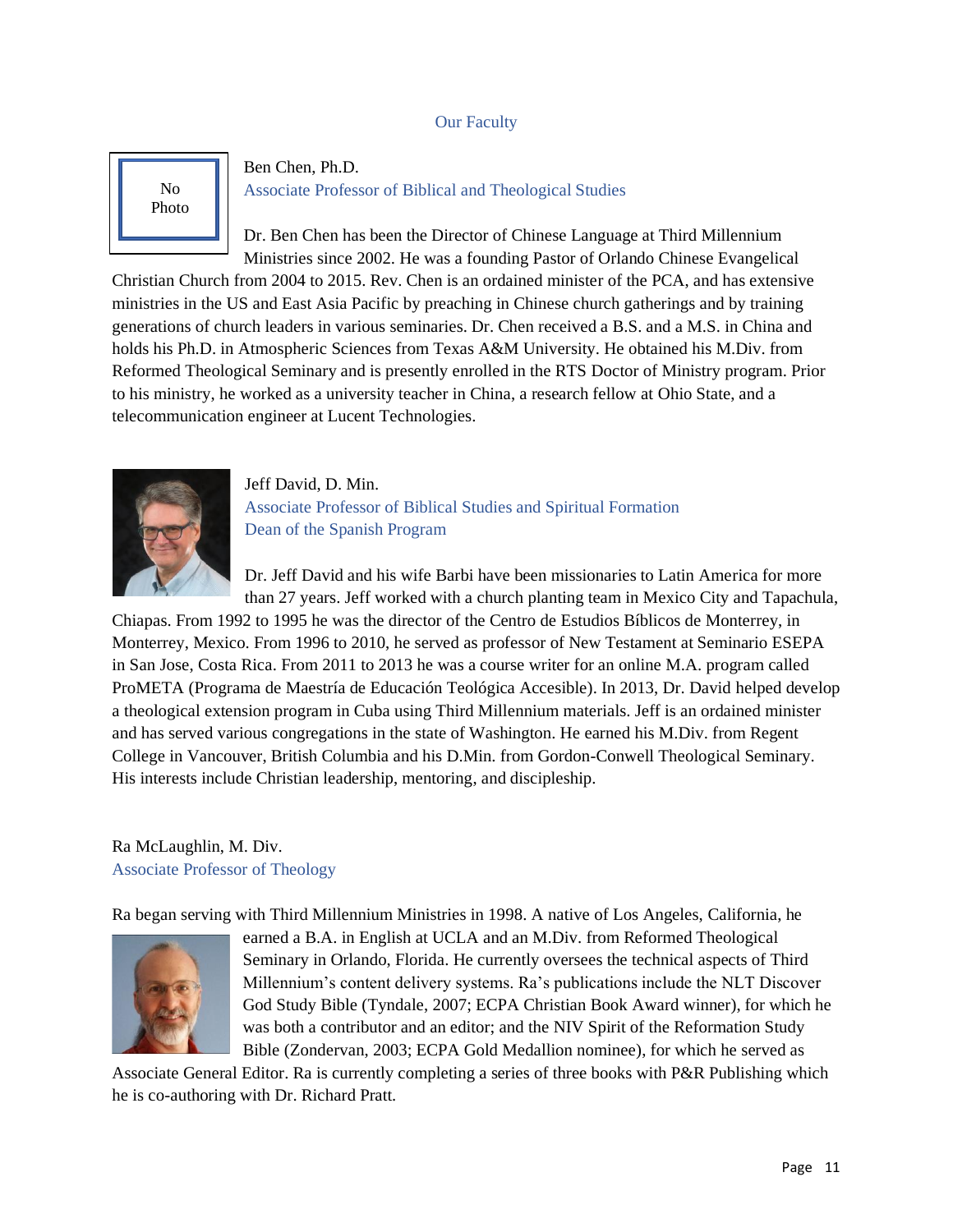

### Andrew Parlee, Ph.D. Assistant Professor of Theology

Before Dr. Parlee joined Third Millennium's Faculty Board of Approval in 2014, he spent 3 years with Greater Europe Mission training Europeans to evangelize, make disciples, and plant churches. From 2006-2011, he served with Greater Europe

Mission teaching Systematic Theology and New Testament Greek at the Protestant Theological Seminary in Novi Sad, Serbia. Prior to that, he taught short intensive courses in the Ukraine and Czech Republic. From 1986-1992, he was a campus pastor with the Navigators at Northern Illinois University in DeKalb, Illinois. There he discipled American students and evangelized atheists from the US and Asia. In 1990, Dr. Parlee was a missionary in Asia. He earned his M.Div. from Reformed Theological Seminary in Orlando, Florida, where he completed a pastoral internship. He earned his Ph.D. in Systematic Theology from Westminster Theological Seminary in Philadelphia. His research interests include Eastern Orthodox theology, Roman Catholic theology, epistemology, apologetics, evangelism, disciple-making, churchplanting, and theological education.



Gregory R. Perry, Ph.D. Associate Professor of New Testament and President of Thirdmill Seminary

Prior to becoming a full-time member of the Third Millennium family, Dr. Perry was on the Third Millennium Board of Directors for 20 years. He also served as a faculty advisor and has been a featured professor on multiple video series. Greg

taught at Christ College Sydney before teaching New Testament and missions at Covenant Theological Seminary from 2003 to 2017. He continues to serve on the adjunct faculty of the Missional Training Center in Phoenix, Arizona. Greg is an ordained minister and earned his M.Div. from Reformed Theological Seminary, his Th.M. from Columbia Seminary, and his Ph.D. in New Testament from Union Seminary in Virginia. He has published several journal articles and reviews. His first book, *The Drama of Discipleship,* is due for publication in 2021.



Richard L. Pratt, Jr., Th.D. Professor of Old Testament, President and Co-Founder of Third Millennium Ministries

Dr. Pratt taught at Reformed Theological Seminary in Jackson, MS, and Orlando, FL, for 21 years. He also chaired the Old Testament Department in Orlando. He received a BA from Roanoke College, his M.Div. from Union Theological Seminary, and his

Th.D. from Harvard University. Dr. Pratt has traveled extensively throughout the world to evangelize and lecture, including Australia, China, Czech Republic, Colombia, Ecuador, India, Indonesia, Kazakhstan,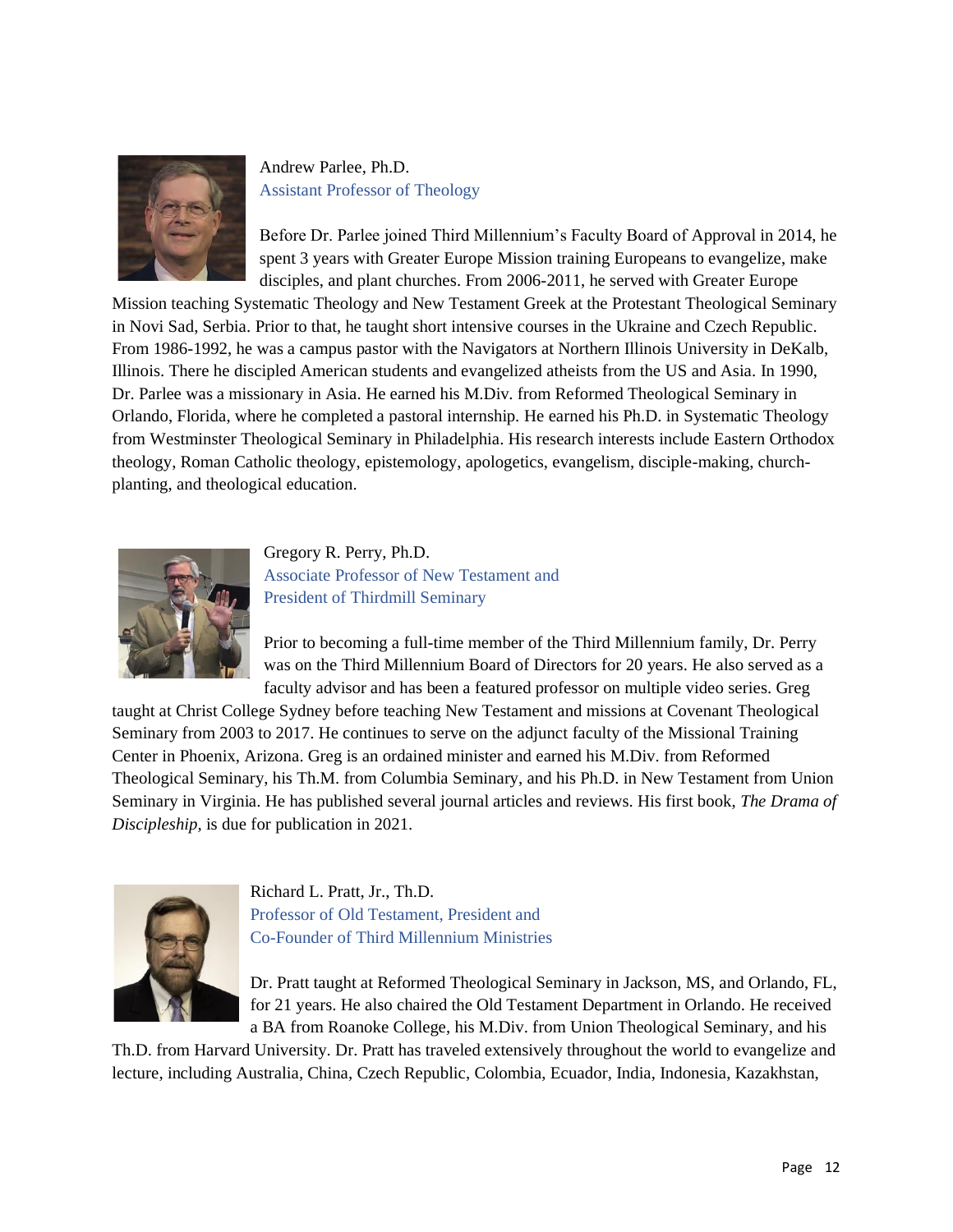Mexico, Mongolia, Poland, Russia, Slovakia, Turkey, Ukraine, the United Kingdom and throughout the United States.

Dr. Pratt served as the General Editor for the NIV Spirit of the Reformation Study Bible. Dr. Pratt's books include *Every Thought Captive*, *Pray With Your Eyes Open*, *Designed for Dignity*, and *He Gave Us Stories*, as well as two commentaries: one on *I and II Chronicles* and the other on *I and II Corinthians*. His books have been translated into several languages including Chinese (Mandarin), Russian and Spanish. Dr. Pratt is also a contributor to the Complete Literary Guide to the Bible and has authored numerous journal articles.



Richard Ramsay, M. Div., D. Min. Director of Curriculum Development

Dr. Richard Ramsay and his wife Angélica are missionaries with Mission to the World. Richard served as associate pastor for two years in Maryland, and served as a missionary in Chile for 21 years, where he met Angélica. He taught at a seminary where he served as the director for two years, and planted three churches in Chile. In

1999, the Ramsays relocated to Miami, where he has been working internationally in distance theological education. He first worked 10 years with FLET (overlapping for two years working also with MINTS), and with Thirdmill since 2009. Richard has developed numerous online and offline courses for these organizations.

Richard received his M.Div. and D.Min. from Westminster Seminary in Philadelphia, PA, and his Th.M. from Covenant Seminary in St. Louis. He has published 10 books in Spanish: *¿Cuán Bueno Debo Ser?, A Su Imagen, Católicos y Protestantes, Exploremos Génesis, Certeza de la Fe, Griego y Exégesis, Integridad Intelectual, Fortalece Tu Fe, Sinopsis de la Biblia* and *Orientación para Líderes.* Three have also been published in English as: *Am I Good Enough?, Basic Greek and Exegesis,* and *The Certainty of the Faith.*



Rosalía Sánchez, M.S. Director of Instructional Design, Spanish Program

Rosalía and her husband, Mauricio, have served the Lord globally for over 26 years. They took their first steps as missionaries with the Jesus Film ministry of CRU in Venezuela, where they developed evangelistic teams with volunteers. In 2000 they joined Mission Aviation Fellowship (MAF), serving in the Venezuelan jungle. Between 2006 and 2017, MAF gave them a new assignment to start an Education and Technology

ministry (Edutech Mission), where they equipped Latin American leaders from Costa Rica. In 2017, they received the call to expand the ministry globally, so they moved to Orlando, Florida, where they currently reside. Rosalía has recently joined the Thirdmill Seminary team as Director of Instructional Design for the Spanish program where she uses her education and expertise. Rosalía worked for several years with the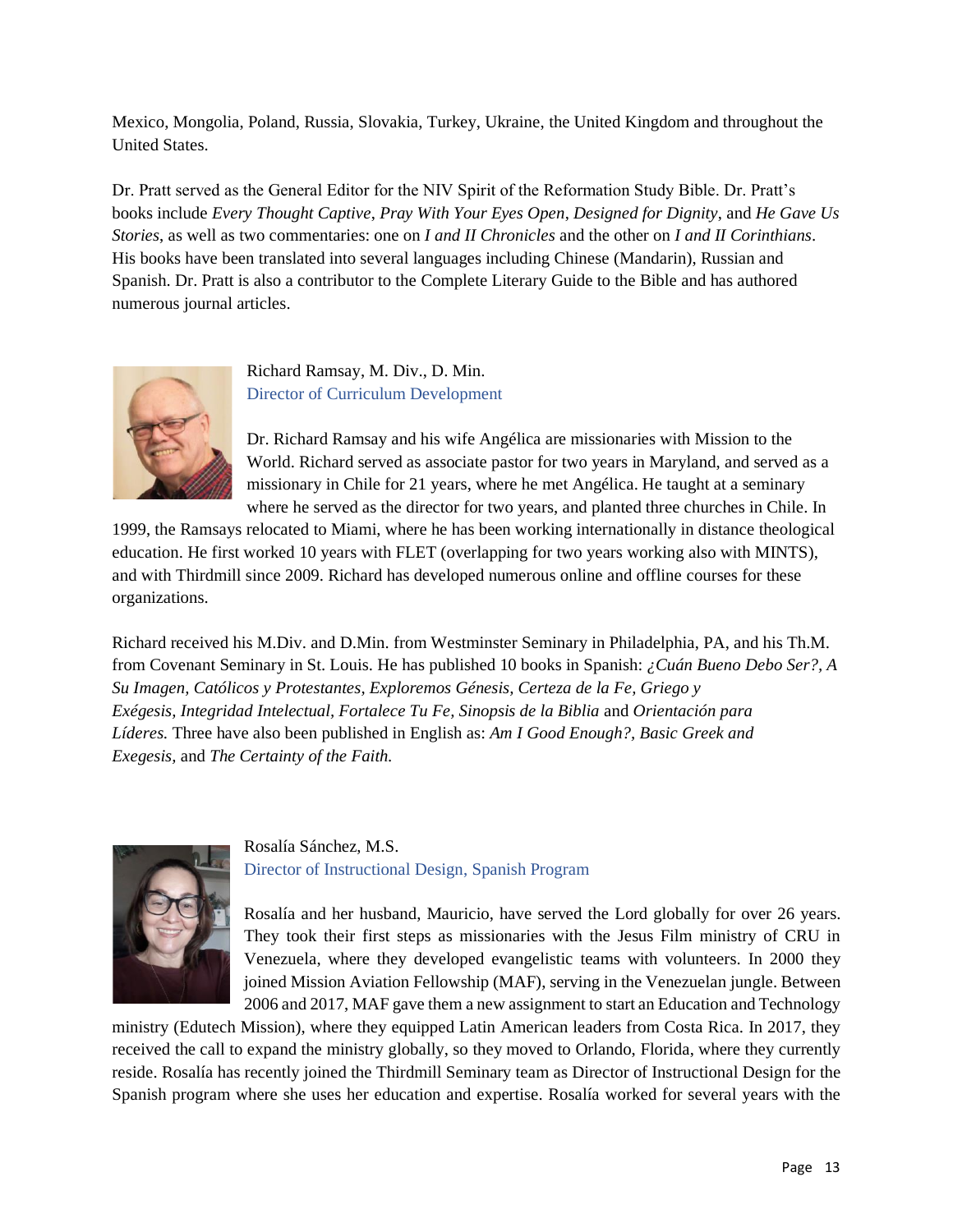Ministry of Education in Venezuela where she worked as an educational psychologist and counselor in elementary, high school, and university education programs.

Rosalía earned a bachelor's degree in Educational Psychology from the Libertador Pedagogical University, Venezuela and a master's degree in Educational Counseling from the same university. She also obtained a master's degree in Educational Technology from the Distance State University (UNED, Costa Rica).



Scott Simmons, M.Div. Director of Instructional Design, English Program

Rev. Simmons serves as Director of Instructional Design for Thirdmill Seminary and Third Millennium Ministries overseeing the development of online courses for our Learning Management System (LMS) from the video lesson series covering biblical

and theological studies. Scott has been an ordained minister in the Presbyterian Church in America since 2001. Before coming to Thirdmill, Scott was the Pastor of Missions and Spiritual Formation at Chapelgate Presbyterian Church in Baltimore, MD from 2001 to 2009. While serving in Maryland, Scott also taught several courses at Chesapeake Reformed Theological Seminary: Old Testament Foundations, New Testament Foundations, Systematic Theology, and Biblical Ethics. Scott earned his M.Div. from Reformed Theological Seminary and his B.S. from James Madison University in Geology. Scott's theological interests include hermeneutics, literary approaches to Scripture, and Biblical perspectives on creational stewardship.

Adjunct Faculty and Thirdmill Fellows

Thirdmill Seminary develops professional relationships with adjunct faculty to serve our students in both English and Spanish. This affords us the opportunity to engage the expertise and experience of scholars and other ministry leaders in the wider global church. Thirdmill Fellows donate their time on sabbatical from their primary callings as pastors, faculty or administration of partnering colleges and seminaries, or are seconded to us from partnering mission agencies. Adjunct Faculty and Thirdmill Fellows plan and administrate courses, teach, conduct online tutorials, and engage students on our e-learning platforms through forums, email, videoconferencing tools, and grading. They do not vote as faculty members or serve ongoing administrative, planning or evaluation functions of the faculty, except by invitation where opportunity and expertise converge. Faculty and Fellows are required to sign our basic statement of faith.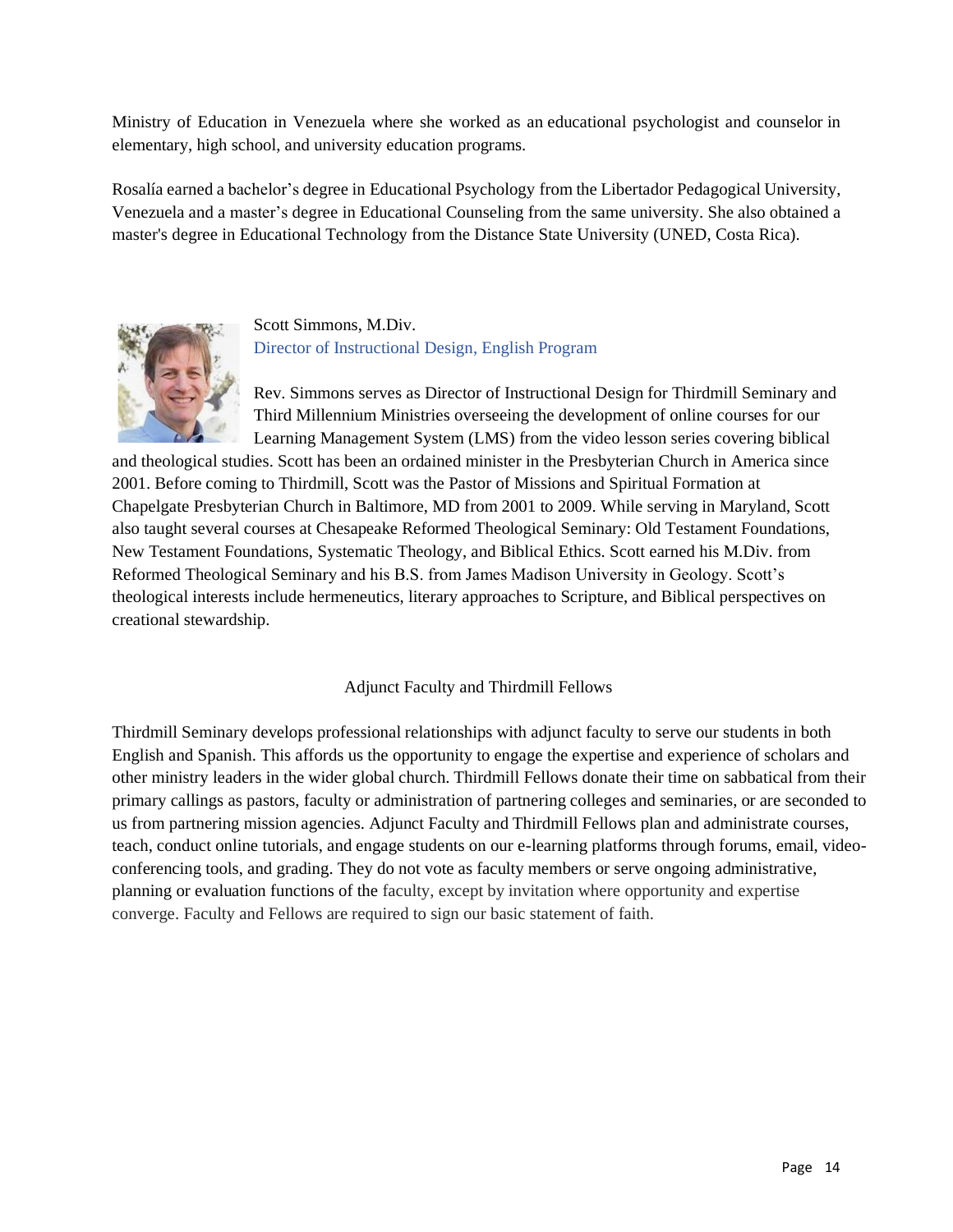

### David Correa Adjunct Faculty – Spanish Part-time

Dr. David Correa is serving as minister of the Word in the National Presbyterian Church of Mexico. He has been Pastor of the "Jesus" Presbyterian Church in Progreso, Yucatán in Mexico for more than 25 years. He earned a Bachelor of Theology from San Pablo Presbyterian Theological Seminary, a Master of Arts in Biblical Studies, a

Master of Divinity Equivalency, and Doctorate of Ministry from Reformed Theological Seminary in Orlando, Florida. He is a professor of Old Testament and Practical Theology at the San Pablo Seminary, and Director and Professor at the Next Mexico Institute for Youth Ministry. He lives in Progreso with his wife Grace Grissel and has 3 children: David, Abner and Joel.



#### Sebastián Romero Adjunct Faculty – Spanish Part-time

Rev. Sebastián Romero lives in the beautiful country of Chile where he earned his bachelor degrees in Education in 2007 and Theology in 2010. Due to his interest in educational development, he continued his studies and earned his Master's degree in

Education with a specialty in Educational Management from the Metropolitan University of Education Sciences in 2011. He is currently the director of a secondary school in Santiago, Chile. In addition, he is a professor of Old Testament at the José Manuel Ibañez Theological Seminary and at Thirdmill Seminary. Sebastian is presently completing a Master's degree in Theology with a specialty in Old Testament at the Andrew Jumper Postgraduate Center in São Paulo, Brazil. He is co-author of the book "Theological Education in the 21st Century" published by Editorial Kerigma.

Rev. Romero is serving as pastor in the Presbyterian Church of Chile and is currently planting the *Dulce Refugio* (Sweet Refuge) church in the Maipú community, where he lives with his wife Denisse and his son Tomás.



#### Cristian Sepúlveda Adjunct Faculty – Spanish Part-time

Dr. Cristian Sepúlveda was pastor for 8 years at *Iglesia Cristiana Sublime Gracia* in Chile, and is currently associate pastor at *Comunidad de Gracia* (Community of Grace) Church in Villa Alemana, Chile. He is the founder of the EDUCA Theological Institute. He is on the faculty of Andrés Bello University and *Universidad de las* 

*Américas* in Chile and has participated in various groundbreaking research projects in the area of education. Cristian received his bachelor and master's degrees from Catholic University in Valparaíso, Chile. He received certification in Virtual Learning Environments (University of Panama), an M.A. in Theological Studies (Southern Baptist Theological Seminary), a doctorate of Historical Theology (California Christian University) and is a doctoral candidate in Education (National University of Cuyo,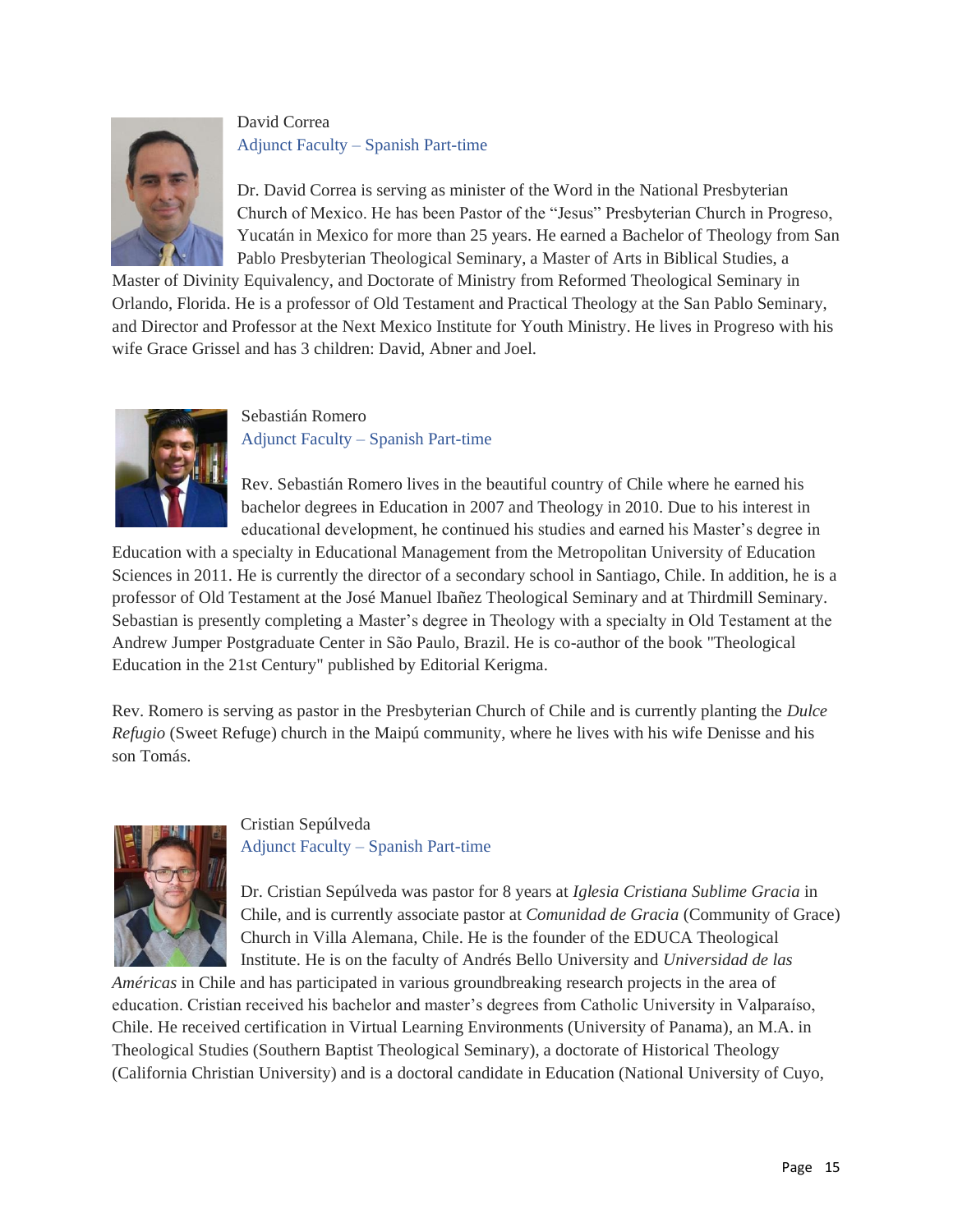Argentina). He has published in scientific journals, Christian magazines, and is author of the book "Theological Education in the 21st Century" published by Editorial Kerigma.

#### <span id="page-16-0"></span>The Role of Assessments in a Seminary for the Third Millennium

Content acquisition and retention is tested objectively with automated, online quizzes that are associated with each part of each lesson. The student's synthetic integration and critical appropriation of course content is developed through note-taking in study guides, peer interaction in discussion forums, and final papers. Ministry skills and increased competency is honed with case studies, collaborative projects, and supervised ministry activities.

Spiritual formation practices of prayer, daily scripture readings, fasting, diaconal service, pastoral visitation and hospitality, regular corporate worship, and evangelism are woven into the course activities.

Rather than preparing for ministry, our approach is training-in-ministry. We believe that biblical and theological education occurs most effectively in the midst of, not separate from, the call to worship and to witness as members of Christ's social body.

Therefore, there is an immediacy to our learning. We aim to form interpretive, relational and implementing skills in ourselves and our students that mimic those same skills in biblical authors who were re-appropriating past promises, covenantal stories, laws, letters and poetry into new generational and cultural contexts.

Indeed, as the gospel broke new cultural ground throughout the history of God's Mission it raised new questions about how to bear God's image, that is, to learn Christ, on that soil and in that moment. In addition to ongoing peer and faculty evaluation of ministry activities, each student will design, implement, reflect and report on a final, integrative capstone ministry project. The student's final evaluation will reflect on ways the ministry activities and capstone project form Christ in the student personally and socially in ways that are faithful to Scripture and fitting to the challenges and opportunities for gospel ministry on the student's local stage.

#### <span id="page-16-1"></span>Satisfactory Academic Progress

Students must maintain an overall grade point average (GPA) of 2.5 to maintain their good standing and eligibility for graduation. Should students fall below a 2.5 GPA, the faculty will review the student's academic performance and the circumstances of their learning. This may result in a change of the student's status to "academic probation," which must be remediated before a student can graduate. This faculty review may also result in recommendations to the student and to faculty. A student's failure to restore their good standing by remaining on academic probation for two 8-week terms or more may result in their dismissal from their program by the faculty.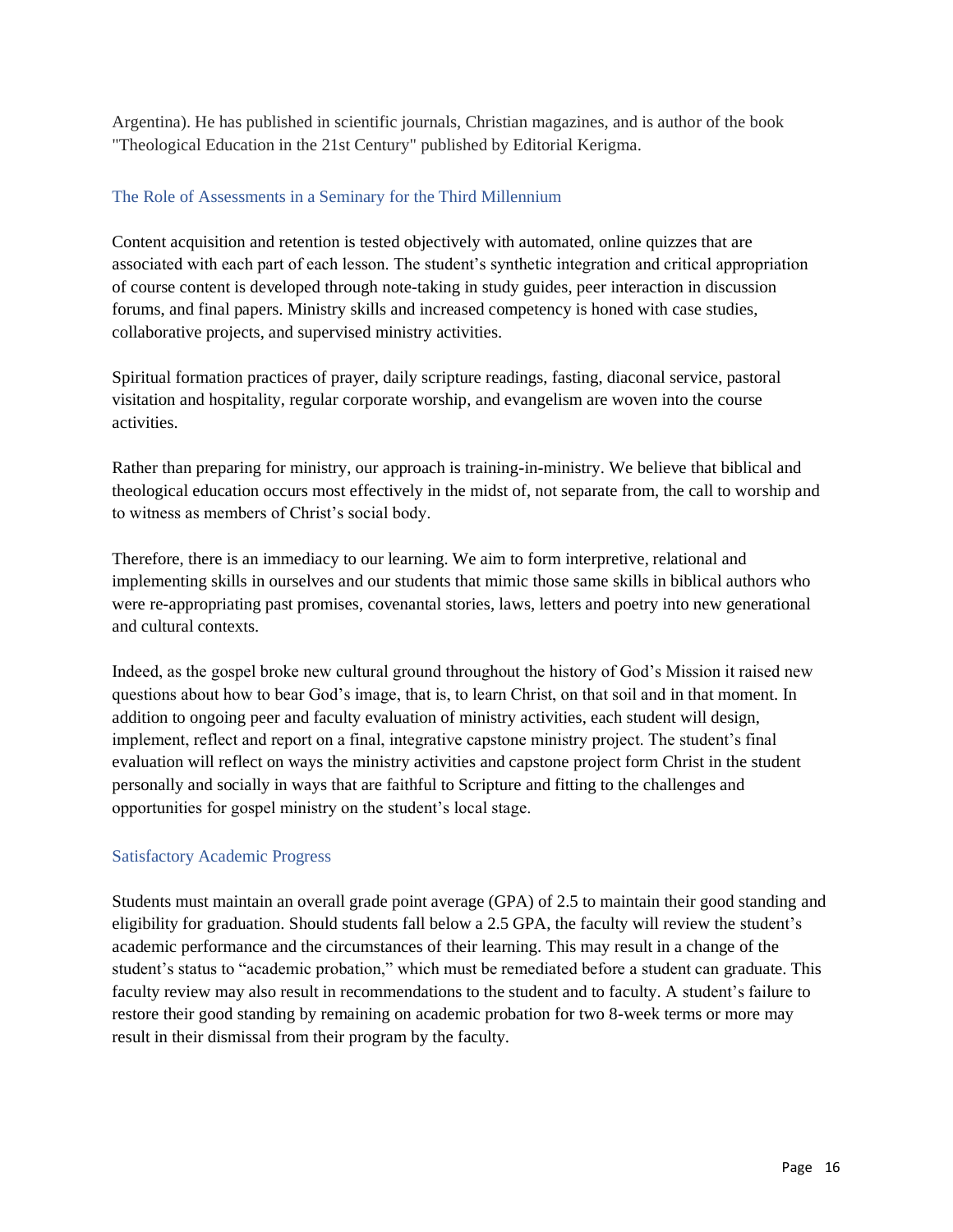#### <span id="page-17-0"></span>Grading Policy

Thirdmill Seminary grades on a 100-point grading scale and is designated with a plus/minus system:

| Percentage   | Letter Grade | 4.0 Scale for | Course work is assessed using a 100-       |
|--------------|--------------|---------------|--------------------------------------------|
|              |              | <b>GPA</b>    | point grading system. Corresponding        |
| $95 - 100$   | $\mathsf{A}$ | 4.00          | letter grades indicate $A = Excellent$ , B |
| $90 - 94.99$ | $A -$        | 3.67          | $=$ Good, C = Satisfactory, D =            |
| $87 - 89.99$ | $B+$         | 3.33          | Marginal, $F =$ Failing. The minimum       |
| 84 - 86.99   | <sub>B</sub> | 3.00          | passing grade for each course is 60%.      |
| $80 - 83.99$ | $B-$         | 2.67          |                                            |
| 77 - 79.99   | $C+$         | 2.33          | Grade point average (GPA) is               |
| 74 - 76.99   | C            | 2.00          | calculated by the total number of          |
| 70 - 73.99   | $C-$         | 1.67          | grade points earned on a 4.0 scale         |
| $67 - 69.99$ | $D+$         | 1.33          | divided by the total number of             |
| $64 - 66.99$ | D            | 1.00          | credit hours attempted. For                |
| $60 - 63.99$ | $D-$         | .67           | satisfactory academic progress,            |
| below 60     | F            | $\Omega$      | students must maintain an overall          |
| Incomplete   | T            | n/a           | grade point average (GPA) of 2.5.          |
| Withdrawn    | W            | n/a           |                                            |

As we discussed above in Part One about the role of assessments, this grading scale is applied to objective quizzes, mid-term exams, and final exams. Discussion forum posts are graded on the basis of a weighted scale that is posted in the online classroom and here:

- Content Knowledge (35%)
- Critical Engagement (25%). *Note that critical thinking is different from criticism.*
- Communicating Clearly and Effectively (25%)
- Approach to Application  $(15%)$

While we value content and want to validate its transfer, we are just as interested in assessing how students use knowledge in their personal lives and ministry.

Assessments which require students to analyze, synthesize, and prioritize the material such as research papers, exegetical papers, or ministry projects are graded with the use of rubrics. These rubrics are introduced and explained in faculty tutorials and posted in the online classroom.

All quizzes, tests, discussion forum posts, and other assessments have clear due dates that are printed in the class syllabus and posted in the online classroom. Students are expected to meet those deadlines. If unforeseen circumstances occur, students may submit a request for an extension to their professor who will evaluate their request and respond with a decision.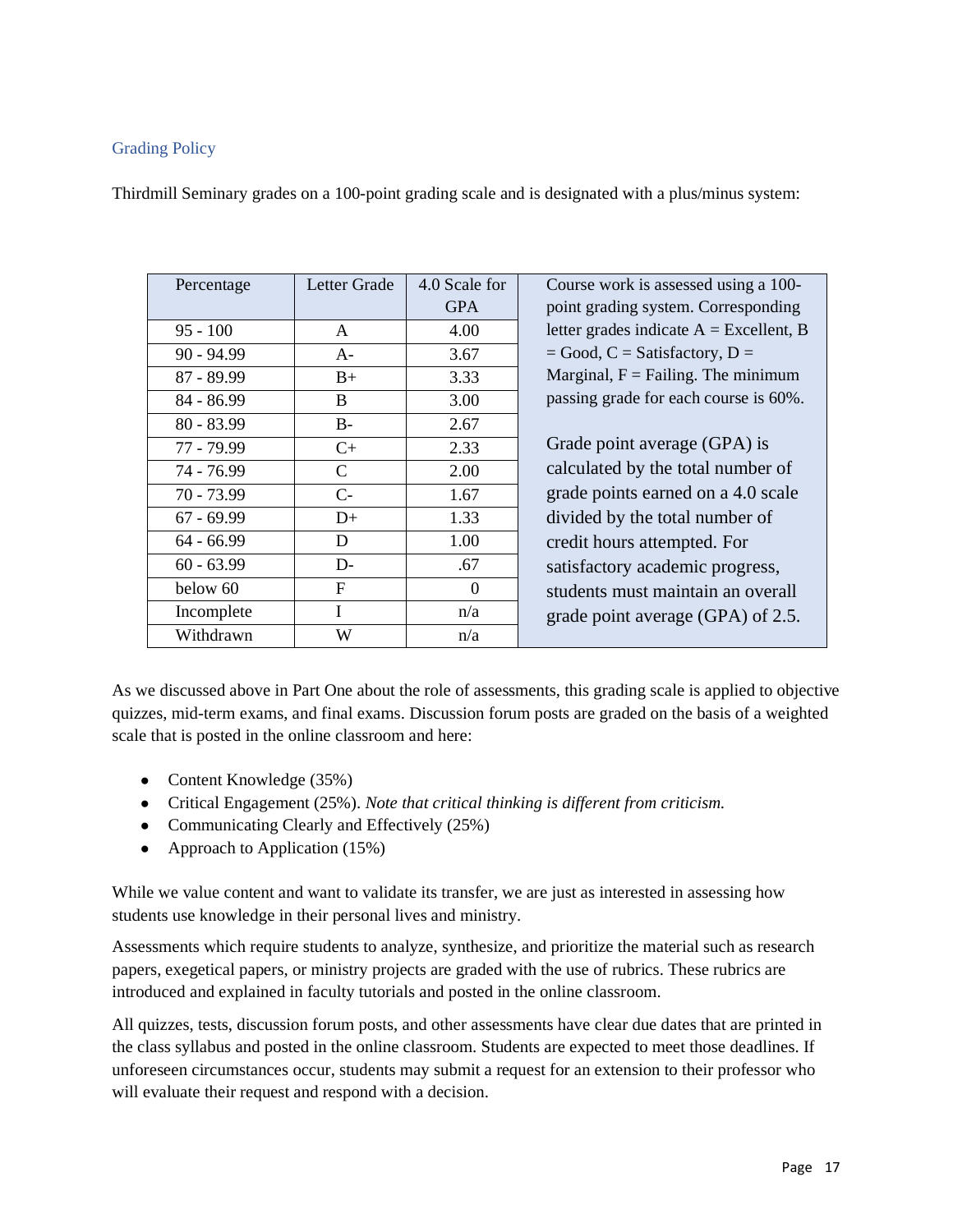#### <span id="page-18-0"></span>Incomplete Grade

If a student experiences unforeseen, life-disrupting circumstances, they may apply for an "Incomplete" grade with their professor and the Dean of their program. If granted, an "incomplete" grade allows a student to submit unfinished work at a deadline set by the professor and Dean. To seek permission, the student must obtain and use the form provided by the Registrar and send it with an email to their professor and Dean. The professor and Dean will notify the student and Registrar of their decision in writing within a week of their receipt of the student's request for permission.

Please note that granting a request for a grade of "incomplete" is rare. Because our Seminary operates on 8-week academic terms with one to two weeks between terms, the maximum timeframe for completing and grading incomplete course work is four weeks. This is in the interest of both the student and our faculty, who must manage work from prior and current terms simultaneously in rare cases where an "incomplete" is granted.

#### <span id="page-18-1"></span>Withdrawal Policy

A student may withdraw from a course with no impact on their GPA after the Add/Drop date. To withdraw from a course, students must complete a Withdrawal Form (link obtained [here](https://forms.office.com/pages/responsepage.aspx?id=-c8FmZft7EW5mx9a96PNhygYiIKlCRxBmdnYzzEX0ERUMzBOWDQ5OUxZODlGSko1UUk2WVM3UFUzUy4u&wdLOR=c783D7CCC-718E-F74B-B212-6B7EC6F3B3EC) or from the website or the Registrar) and submit it online. Students who withdraw will be responsible for 50% of their assessment fees if they withdraw before 5pm on the fourth Friday of the academic period. Students who withdraw after the fourth Friday of the academic period will be responsible for 100% of their assessment fees of the course from which they are withdrawing.

#### <span id="page-18-2"></span>Grading Policy for Late Work

Some work, like quizzes and exams, cannot be submitted late without special permission, requested and granted, ahead of time. Work submitted past the deadline will be penalized 2 points per day (except Sundays). No work will be accepted in a class after the last day of the academic period, unless an "incomplete" has been requested and granted.

|             | 2-point penalty for each day late | 8 days late  | $-16$ points |  |
|-------------|-----------------------------------|--------------|--------------|--|
| 2 days late | -4 points                         | 10 days late | $-20$ points |  |
| 4 days late | -8 points                         | 12 days late | -24 points   |  |
| 6 days late | -12 points                        | 14 days late | -28 points   |  |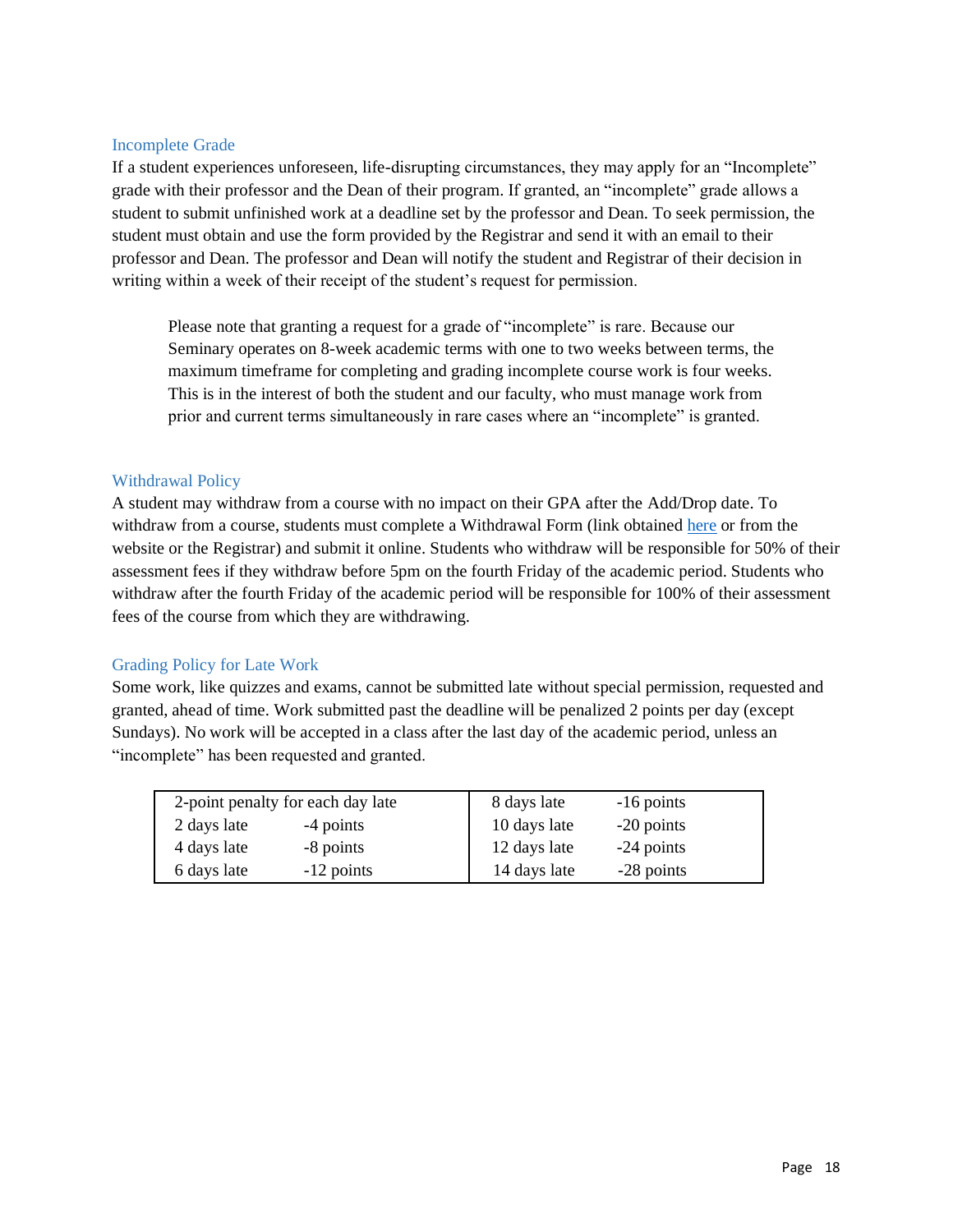# Programs of Study

#### <span id="page-19-1"></span><span id="page-19-0"></span>Course Requirements

#### <span id="page-19-2"></span>Graduate Certificate in Christian Studies

This 18-credit certificate requires admission into and completion of the program under the supervision of faculty and with the encouragement of fellow students and mentors. The Graduate Certificate is designed to provide a substantial introduction to Christian Scripture (the Old and New Testaments), the most important resource for sustainable ministry.

#### *Course Requirements for Graduate Certificate*

BIB501 Kingdom, Covenants and Canon of the Old Testament (2 Credits) BIB502 Kingdom and Covenant in the New Testament (2 Credits) BIB515 He Gave Us Scripture, Part 1 (3 Credits) BIB516 He Gave Us Scripture, Part 2 (3 Credits) Electives (8 Credits chosen by the student)

Total Credits: 18

#### <span id="page-19-3"></span>Master of Arts in Christian Studies

After completing the courses for the Graduate Certificate in Christian Studies, students may continue their studies towards the completion of a 52-credit Master of Arts in Christian Studies. The Master's program is designed to provide foundational resources for a sustainable Christian ministry by engaging the biblical story, building a theological framework for ministry, and forming disciples in ministry.

#### *Course Requirements for Master of Arts*

|               | Engaging the Biblical Story as a Subject of God's Reign |
|---------------|---------------------------------------------------------|
| <b>BIB501</b> | Kingdom, Covenants and Canon of the OT (2 Credits)      |
| <b>BIB502</b> | Kingdom and Covenant in the NT (2 Credits)              |
| <b>BIB503</b> | The Pentateuch, Part 1 (3 Credits)                      |
| <b>BIB517</b> | The Pentateuch, Part 2 (3 Credits)                      |
| <b>BIB513</b> | He Gave Us Prophets (3 Credits)                         |
| <b>BIB504</b> | The Book of Acts (2 Credits)                            |
| <b>BIB505</b> | The Gospels (3 Credits)                                 |
| <b>BIB514</b> | The Heart of Paul's Theology (2 Credits)                |

Total Credits: 20

Building a Theological Framework For Ministry

THE501 Building Your Theology (2 Credits)

THE502 The Apostle's Creed (3 Credits)

THE508 We Believe in God (2 Credits)

THE509 We Believe in Jesus (3 Credits)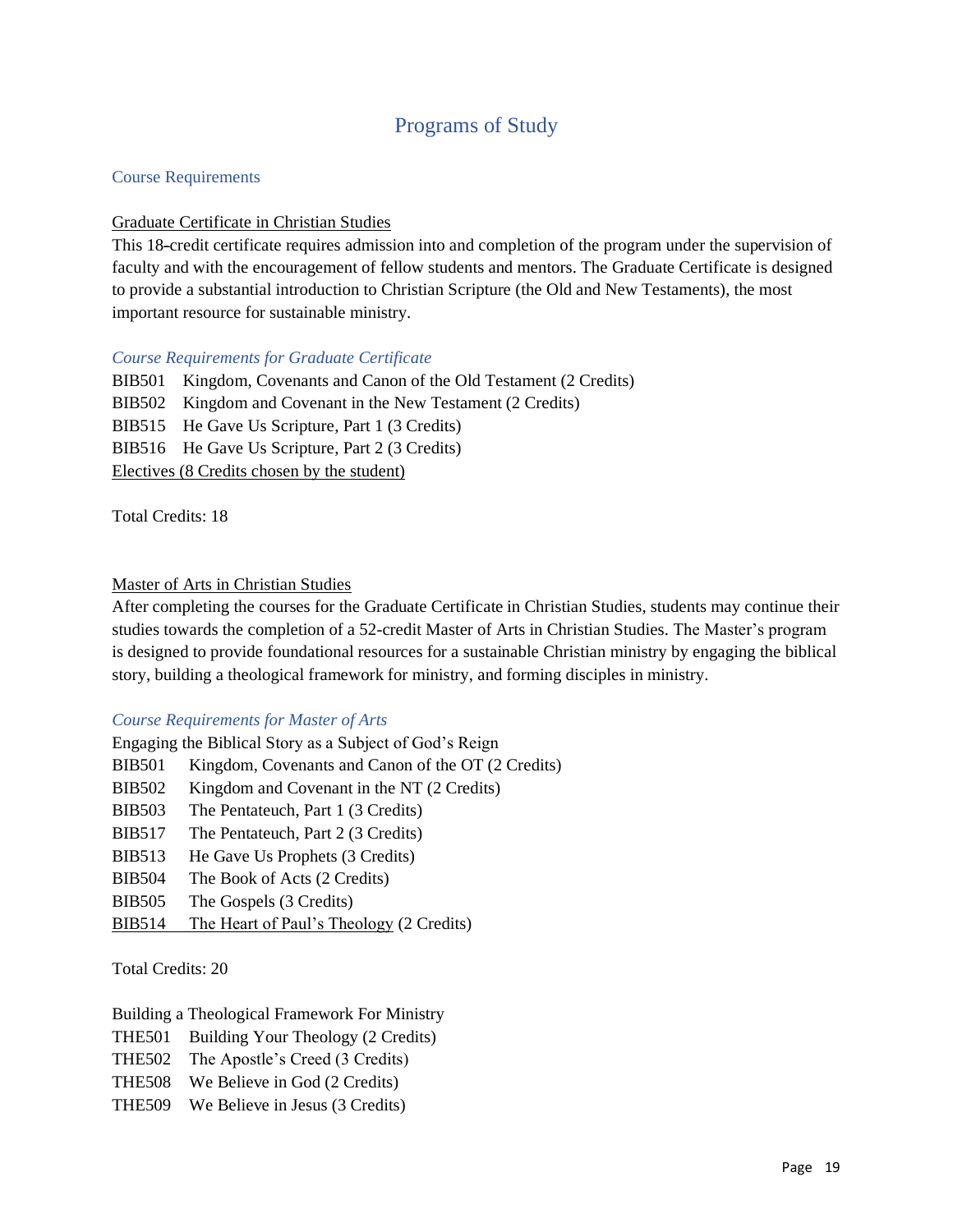THE505 We Believe in the Holy Spirit (2 Credits) THE510 What is Man? (3 credits) THE511 Your Kingdom Come: Eschatology (2 Credits)

Total Credits: 17

Forming Disciples of Christ in Minis BIB515 He Gave Us Scripture 1 (3 Credits) BIB516 He Gave Us Scripture 2 (3 Credits) THE513 Making Biblical Decisions (3 Credits) MIS501 Discipleship in Worship (1 Credit) MIS502 Discipleship in Nurture (1 Credit) MIS503 Discipleship in Outreach (1 Credit) MIS600 Capstone Portfolio and Project (3 Credits)

Total Credits: 15

52 Total Credits: Master of Arts in Christian Studies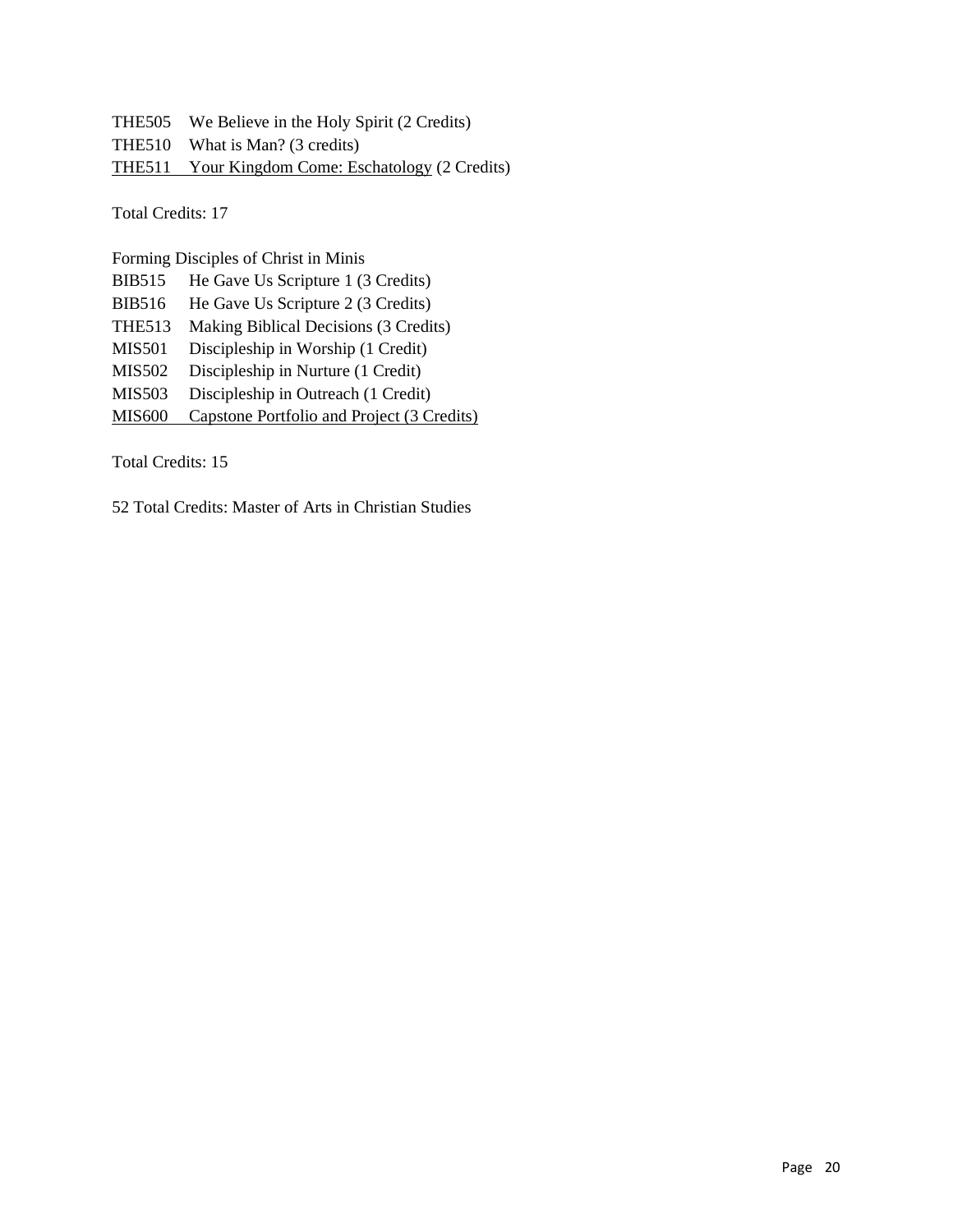# <span id="page-21-0"></span>Course Descriptions

#### <span id="page-21-1"></span>Christian Theology

The Apostles' Creed (THE502) – There are many denominations, divisions, and theological disputes in the modern church. Despite these types of disunity, there is a common core of belief that all faithful Christians have affirmed throughout history. For almost two millennia, this doctrinal core has been summarized in the Apostles' Creed. This course explains the history and use of the Apostles' Creed, as well as the details and significance of each of its twelve articles of faith. Utilizing the lecture series, *The Apostles' Creed*, produced by Third Millennium Ministries, this course integrates graduate level readings, spiritual formation activities, faculty tutorials, and engagement with a local mentor to explore the connection between the Bible and theology, and the usefulness of doctrinal summaries for discipleship today.

Building Your Theology (THE501) – For many, theology seems complicated, dry, abstract, and disconnected from the practices of everyday life. This spiritual dryness indicates a lack of spiritual health, and a way of practicing theology that misses the mark of its true aim—applying Scripture to all of life. As an introduction to theological method, this course will help you build your theology on the sure foundation of Scripture for the purpose of forming the mind, affections, and practices of a follower of Jesus Christ. Based on the lecture series, *Building Your Theology*, produced by Third Millennium Ministries and presented by Dr. Richard L. Pratt, Jr, this course employs graduate level readings, spiritual formation activities, faculty tutorials and engagement with a local mentor to explore resources for doing theology from general and special revelation with the aim of equipping local churches for its mission of discipling the nations.

We Believe in God (THE508) – This course briefly surveys what theologians call theology proper or the doctrine of God. It deals with questions such as: Who is God? What are his attributes? What is his eternal plan? What are God's works in history? At the most fundamental level, the Scriptures were given to teach us about who God is and what he has done for us. In fact, knowing God is essential for us to understand ourselves and our world. Based on the lecture series, *We Believe in God*, produced by Third Millennium Ministries and hosted by Rev. Dr. Thurman Williams, this course employs graduate level readings, spiritual formation activities, faculty tutorials, and engagement with a local mentor to explore the being, attributes, and actions of the Triune God.

We Believe in Jesus (THE509) – This course investigates the biblical accounts about Jesus of Nazareth, the Messiah of Israel and Lord of all. The canonical witness of the prophets and apostles provides the core content translated, interpreted, summarized, and developed in the doctrine of Christology. In this course, students will see how the teachings of Scripture about Christ have been applied as the gospel has entered new cultures and as its peoples have raised new questions about Christ and his kingdom. Employing the lecture series, *We Believe in Jesus*, produced by Third Millennium Ministries and hosted by Dr. Dan Doriani, this course requires graduate level readings, spiritual formation activities, faculty tutorials, and engagement with a local mentor to understand and apply the three offices of Christ in local ministry. How does Christ continue to reign as King, intercede as Priest, and speak as Prophet?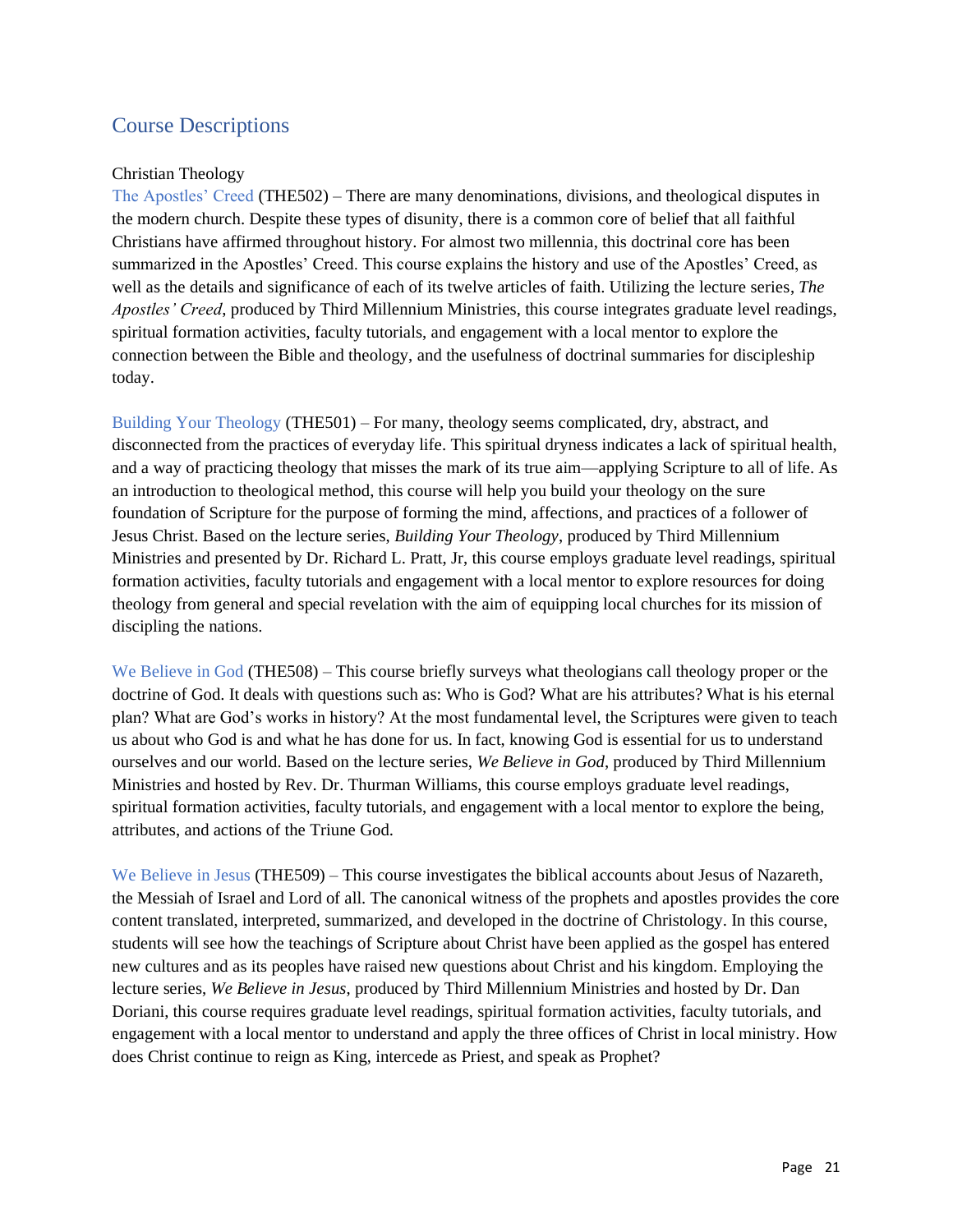We Believe in the Holy Spirit (THE505) – Practically speaking, the Holy Spirit is the person of the Trinity who is most involved in the daily lives of Christians and the practical ministry of congregations. But many Christians know far more about the Father and the Son than they do about the Holy Spirit. In this course, students will discover how different traditions in the Church emphasize various dimensions of the Spirit's work in creation and redemption. Utilizing the lecture series, *We Believe in the Holy Spirit*, produced by Third Millennium Ministries and hosted by Dr. Ramesh Richard, this course requires graduate level readings, spiritual formation activities, faculty tutorials, and engagement with a local mentor to explore the Spirit's dynamic work in the world, in the church, and in the lives of individual believers.

What is Man? (THE510) – This course is an introduction to theological anthropology - the doctrine of humanity. In every culture throughout history, people have asked fundamental questions of human identity and vocation: "Who are we? Why are we here? What went wrong? How can we heal and flourish?" The Bible tells us that human beings, both male and female, are God's images, created to rule over and care for creation on God's behalf. Though sin has defaced and deformed humankind, diminishing our identity and compromising our vocation, God sent Christ, his Son and True Image to restore us to our true selves and work. This course combines the lecture series, *What is Man?*, produced by Third Millennium Ministries and hosted by Dr. Gregory R. Perry, with graduate level readings, spiritual formation activities, faculty tutorials, and engagement with a local mentor to explore these fundamental questions of human identity and vocation.

Your Kingdom Come: The Doctrine of Eschatology (THE511) – The topic of eschatology, or the end of history, has fascinated people for centuries. What does the Bible say about the goal of history? How have various branches of the global church described the Day of the Lord and the Millennium? In this course, students examine what the Scriptures teach about the last days, including a variety of challenging topics, such as the general resurrection, the final judgment, and the consummation of Christ's messianic kingdom in the new heavens and new earth. Incorporating the lecture series, *Your Kingdom Come: The Doctrine of Eschatology*, produced by Third Millennium Ministries and hosted by Dr. Matt Friedman, this course requires graduate level readings, spiritual formation activities, faculty tutorials, and engagement with a local mentor to understand and apply eschatology to Christian missions and ethics.

#### <span id="page-22-0"></span>Old Testament

Kingdom, Covenants & Canon of the Old Testament (BIB501) – This course gives a brief survey of the Old Testament, examining the themes of kingdom, covenants, and canon. Students learn that the Old Testament is not a random amalgam of episodes, genealogies and prophetic tidbits. Instead, it is unified around the central theme of the kingdom of God which was administered through covenants and applied to life through the Old Testament as a "canon," or rule of life in covenant with Israel's God. This course, based on the lecture series, *Kingdom, Covenant, & Canon of the Old Testament*, produced by Third Millennium Ministries and presented by Dr. Richard L. Pratt, Jr., requires graduate level readings, spiritual formation activities, faculty tutorials, and engagement with a local mentor to understand and apply the covenantal structure and patterns of the Old Testament canon to life and ministry in the new covenant.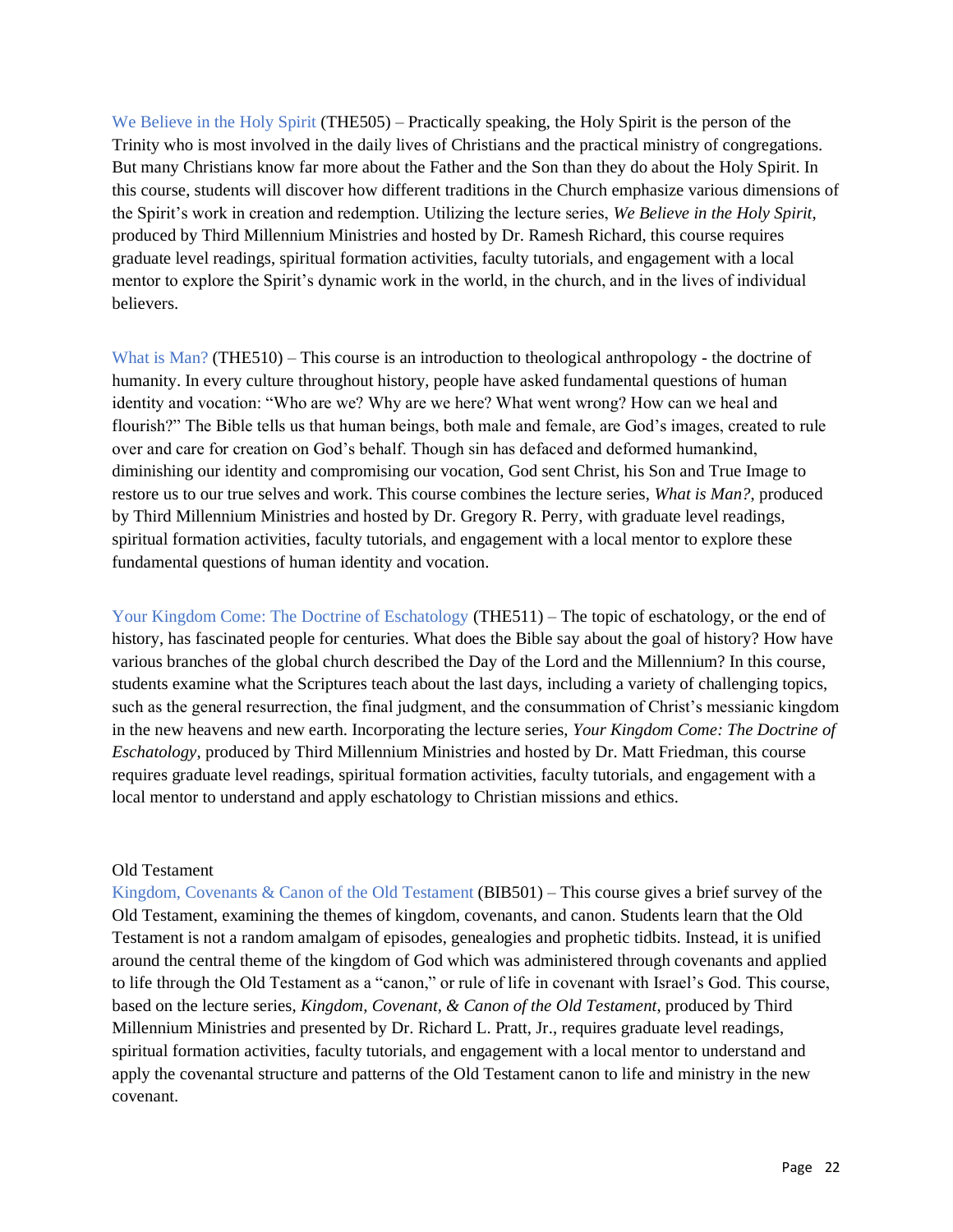The Pentateuch 1 (BIB503) – The first five books of the Old Testament are commonly called the Pentateuch or Torah. They tell the story of the nation of Israel from creation to their preparation to enter the land of Canaan. But the Pentateuch is much more than a historical account of Israel's origins. It is the collection of covenant documents that defines the character and vocation of God's covenant people. This first half of our study focuses on the Book of Genesis and situates its original significance in relation to its first hearers, the Exodus community. Based on the lecture series *The Pentateuch*, produced by Third Millennium Ministries and hosted by Dr. Scott Redd, this course engages critical and evangelical scholars about the origin of the Pentateuch. It requires graduate level readings, spiritual formation activities, faculty tutorials, and engagement with a local mentor to understand and communicate the aims of the Book of Genesis to shape the identity and vocation of ancient Israel.

The Pentateuch 2 (BIB517) – The first five books of the Old Testament are commonly called the Pentateuch or Torah. They tell the story of the nation of Israel from creation to their preparation to enter the land of Canaan. This second half of our study examines the formative redemptive event of the Exodus and the giving of the covenant at Sinai to constitute Israel as a nation under Yahweh. This course, based on the lecture series *The Pentateuch*, produced by Third Millennium Ministries and hosted by Dr. Scott Redd, requires graduate level readings, spiritual formation activities, faculty tutorials, and engagement with a local mentor to understand how God's covenant with Israel at Sinai echoes ancient near eastern covenants to form a nation with a peculiar vocation to reveal the wisdom, justice, and mercy of her God to the surrounding nations.

He Gave Us Prophets (BIB513) – Many Christians are intrigued by biblical predictions but at a loss when it comes to understanding them. Feeling overwhelmed by their complicated history and literature, we often disregard them altogether. When we understand the prophets' motivations and methods, we are better equipped to discover the significance of their words for today. Integrating the lecture series, *He Gave Us Prophets*, produced by Third Millennium Ministries and presented by Dr. Richard L. Pratt, Jr., this course requires graduate level readings, spiritual formation activities, faculty tutorials, and engagement with a local mentor to dispel common misunderstandings about the prophets, provide guidelines for interpreting biblical prophecy, and, cultivate confidence in students for their ongoing study and appropriation of the prophetic literature in their Christian life and ministry.

#### <span id="page-23-0"></span>New Testament

Kingdom  $\&$  Covenant in the New Testament (BIB502) – Have you ever wondered why the New Testament gives so much attention to the Kingdom of God, its threefold framework of inauguration, continuation, and consummation or how this framework relates to the New Covenant in Christ? This course explores these fundamental features of the New Testament by examining where they originated and what they mean for us today. Integrating the lecture series, *Kingdom & Covenant in the New Testament*, produced by Third Millennium Ministries and hosted by Dr. Simon Vibert, this course requires graduate level readings, spiritual formation activities, faculty tutorials, and engagement with a local mentor to examine continuities and discontinuities between the older and new covenants, and to build a strong foundation for understanding the goal of the biblical story and how it provides the framework for ministry.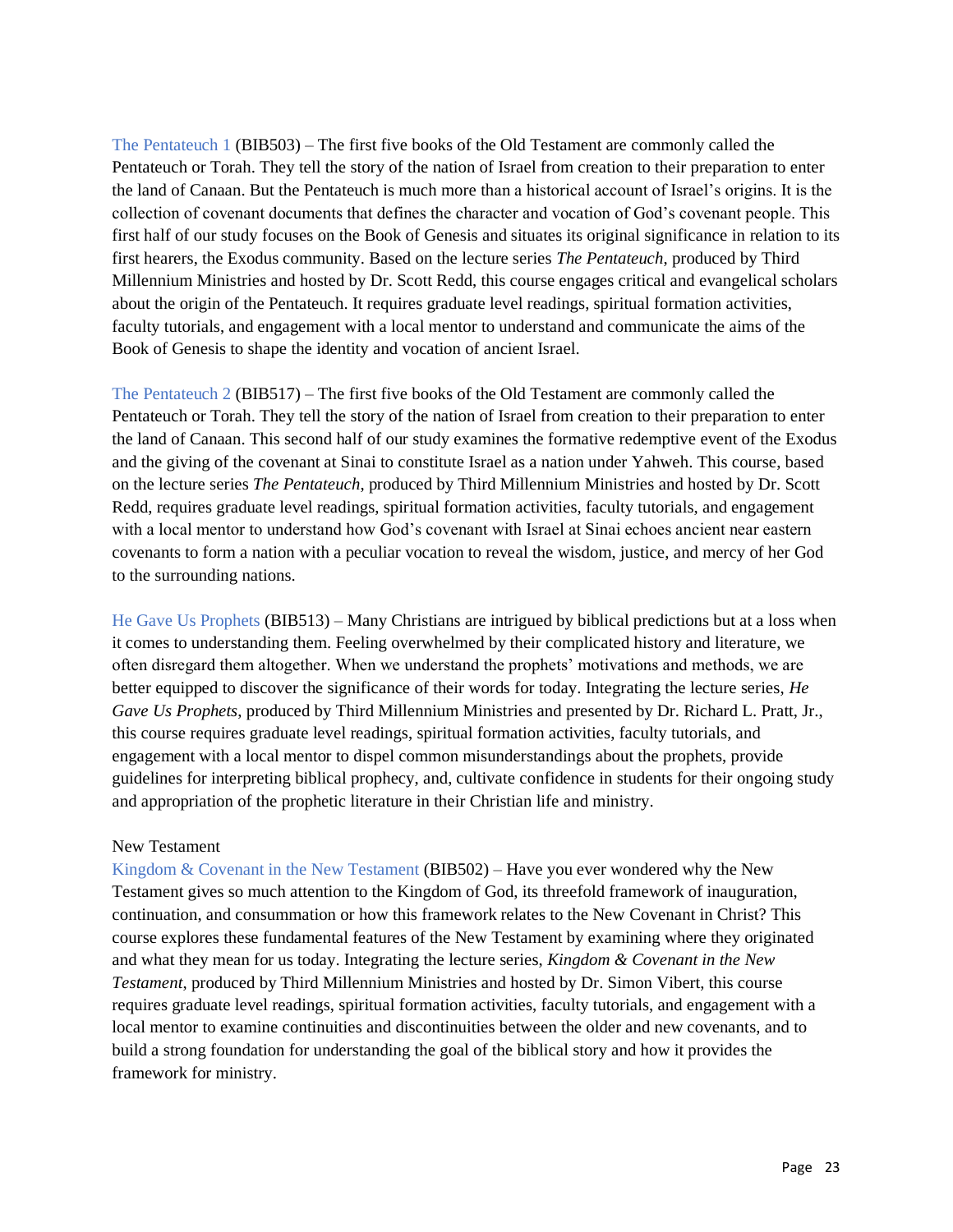The Gospels (BIB505) – The four gospels are key books of the Bible, since they narrate the life, teachings, death, and resurrection of Jesus. Indeed, Jonathan Pennington has described the Gospels as 'a canon within the canon,' the climax of the Bible's redemptive drama. Each evangelist offers a unique perspective with some shared and some unique communicative aims for describing the life of Christ to their original audience(s). This course examines those aims and explains the historical background, literary structure, main contents, and major themes of each gospel. Integrating the lecture series, *The Gospels,* produced by Third Millennium Ministries and hosted by Dr. Pete Alwinson, this course requires graduate level readings, spiritual formation activities, faculty tutorials, and engagement with a local mentor to study the life of Jesus and his proclamation and practices of the reign of God. These are demonstrated in four unique perspectives. Students will consider how Jesus himself used parables and symbolic actions not only to reveal his identity as Christ, the Son of God, but also to train his followers how to participate as citizens in the kingdom of God.

The Book of Acts (BIB504) – The Acts of the Apostles is the second volume in Luke's two-volume account of the arrival of the reign of Israel's God in Jesus, the Son of David, and its extension through Jesus' witnesses to the ends of the earth. This study of Acts focuses on how Luke's narrative shaped early Christian identity and mission in the wake of "the Way's" rupture with the synagogue and its relationship to the rival claims of other gods and lords in the Mediterranean culture(s) of the first century. How, then, does the Book of Acts continue to shape the Church's worship and witness to Christ and His Kingdom among the nations? Utilizing the lecture series, *The Book of Acts*, produced by Third Millennium Ministries and presented by Dr. Hans F. Bayer, this course employs graduate level readings, spiritual formation activities, faculty tutorials, and engagement with a local mentor to understand and apply the Book of Acts in the worship and witness of local congregations.

The Heart of Paul's Theology (BIB514) – Paul passionately proclaimed the good news of individual salvation in Jesus Christ, but this wasn't the heart or scope of his gospel. According to Paul, salvation is not primarily about individuals being saved; rather, it is the triumph of God over evil and the reality of Christ's kingdom taking root in communities of renewed image-bearers amidst all nations. This course unpacks Paul's missional hermeneutic and missionary method. By studying Paul's letters to the Galatian, Thessalonian, and Corinthian churches, you will gain a deeper understanding of the kingdom of God and rejoice in Christ's plans for his people and his world. Based on the lecture series, *The Heart of Paul's Theology*, produced by Third Millennium Ministries and presented by Dr. Reggie M. Kidd, this course employs graduate level readings, spiritual formation activities, faculty input and oversight with local mentor engagement to explore the message, missionary methods and church-forming mission of the Apostle Paul.

#### <span id="page-24-0"></span>Pastoral Theology

He Gave Us Scripture: Foundations of Interpretation, Part 1 (BIB515) - Evangelical Christians affirm the Scriptures as God's infallible and authoritative Word, but many still disagree over the meaning of particular passages. One reason for these disagreements is the different approaches to interpreting the Bible. But how do we know which approach is the most responsible, respecting the nature of the text and its communicative aims? Incorporating the lecture series, *He Gave Us Scripture: Foundations of Interpretation*, produced by Third Millennium Ministries and hosted by Dr. Richard L. Pratt, Jr., Part One of Foundations of Interpretation employs graduate level readings, spiritual formation activities, faculty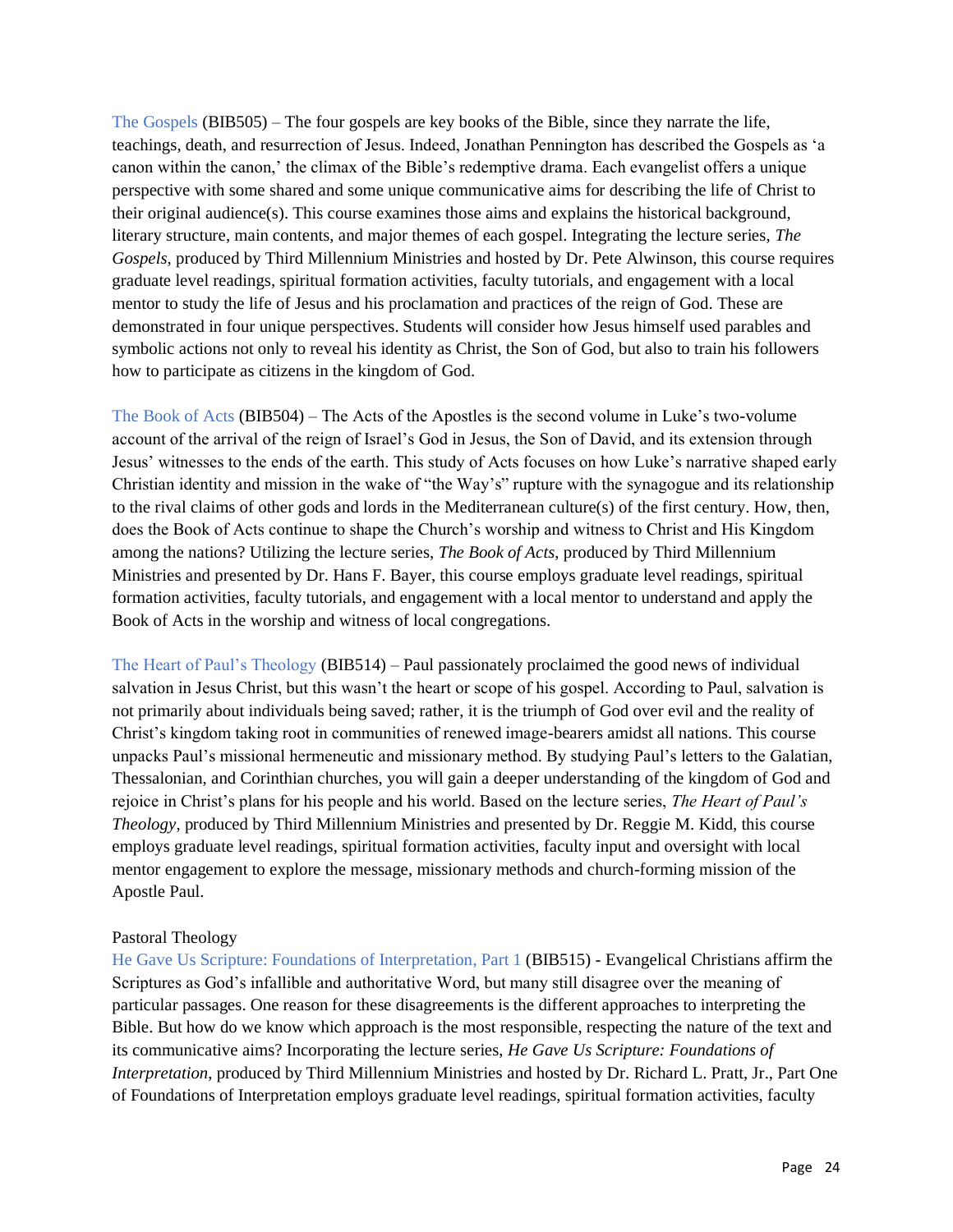tutorials, and engagement with a local mentor to cultivate an approach to Scripture and practices of investigation which respect its divine origin, yet human authorship, by exploring the historical background, literary shape, and theological themes of the text.

He Gave Us Scripture: Foundations of Interpretation, Part 2 (BIB516) - Incorporating the lecture series, *He Gave Us Scripture: Foundations of Interpretation*, produced by Third Millennium Ministries and hosted by Dr. Richard L. Pratt, Jr, Part Two of Foundations of Interpretation employs graduate level readings, spiritual formation activities, faculty tutorials, and engagement with a local mentor to build on the student's approach to and investigation of the text's historical background, literary shape, and theological themes by practicing how to summarize the concepts, behaviors, and affections that are featured or implied in the text, and how to discern whether they were intended to be mimicked or avoided by readers. Students will then practice how to responsibly apply these concepts, behaviors, and affections to themselves and those they are discipling.

Making Biblical Decisions (THE513) – Christian morality has always been challenged and rejected by unbelievers, but today even many believers have lost their moral footing. Moreover, believers who want to live ethically are frequently confused by the complexities of ethical decisions. Based on the lecture series, *Making Biblical Decisions*, produced by Third Millennium Ministries and presented by Dr. John M. Frame, this course incorporates graduate level readings, spiritual formation activities, faculty tutorials, and engagement with a local mentor to build on both parts of the Foundations of Interpretation series. We cultivate biblical wisdom by studying the Bible's own system of covenantal ethics, and learning to apply its evaluative framework and practices to approach present challenges, temptations, and problems in ways that lead to biblical solutions.

#### <span id="page-25-0"></span>Discipleship Practicums and Capstone

.

The Discipleship Practicums are divided into the three primary aspects of congregational life in the Christian church: worship, nurture and outreach. These are integrated both theologically and practically and flow into each student's final Capstone Project. Each practicum interfaces with the student's ministry in their local congregation and requires field supervision by their local pastors and mentors in ministry. Put simply, each of our practicums have three interdependent elements—ministry practice, theological reflection on practice, and ministry supervision—with one aim: the formation of pastoral identity and ministry skills.

Worship Practicum (MIS501) – This practicum explores the scriptural elements of Christian worship, the history of its theological development, and its practice in a variety of cultural contexts. While the ministry of Word and Sacrament lies at its core, corporate worship reenacts the Gospel in other ways as well, including confession of sin and assurance of pardon, and our offer of ourselves, our gifts, both spiritual and material, and our praises and prayers back to God. This course uses graduate level readings, discussion forums, faculty tutorials, mentor meetings, and ministry activities to provide you with opportunities to worship God in different contexts and to reflect on practices of worship through the lens of Scripture, theology, and the history of the Christian mission where you serve.

Nurture Practicum (MIS502) – This practicum develops your ministry practices of spiritual care, taking into account the emotional dimension of ministry, which is often omitted in traditional discipleship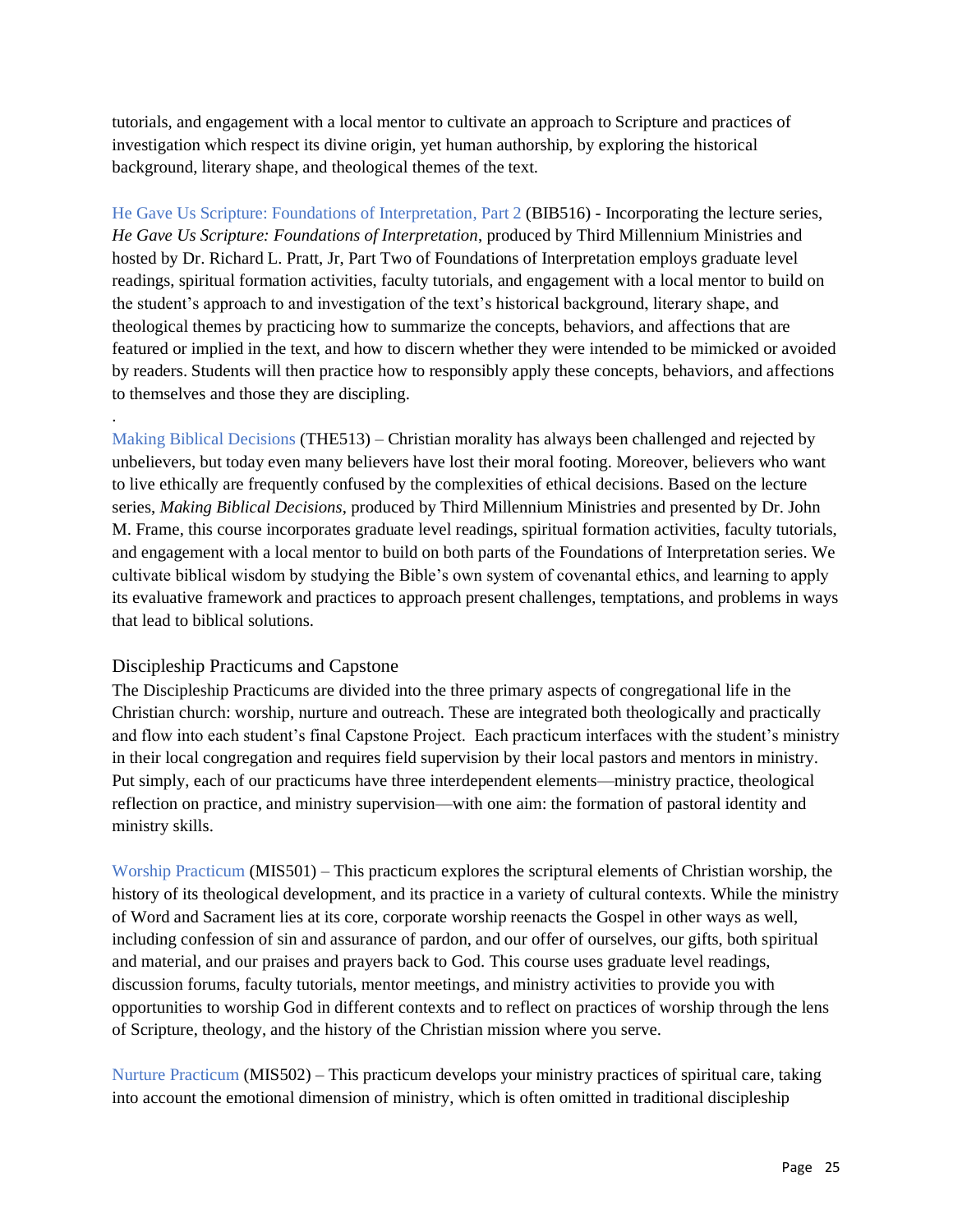programs. The gospel changes our whole being, including our emotions. This course uses graduate level readings, discussion forums, faculty tutorials, mentor meetings, and ministry activities to cultivate an emotionally healthy spirituality that is consistent with the teachings and practices of Jesus. This course is not intended to treat issues of pastoral care exhaustively, but aims at an understanding of how transformation occurs through the Spirit's work in each of us through the means of grace.

Outreach Practicum (MIS503) – This practicum is divided into two parts: 1) congregational practices of outreach, and 2) congregational structures of outreach. The structures of outreach support and extend the practices of outreach to a congregation's neighbors locally and to the nations globally. These practices and structures are the focus of the Church's mission to "make disciples of all nations" (Matt 28:19). Through graduate level readings, discussion forums, outreach activities, faculty tutorials, and mentor meetings, students are provided an evaluative framework for congregational outreach, and opportunities for direct participation.

The Capstone Portfolio and Project (MIS600) – This cumulative assessment is designed in two parts: the Portfolio and the Project. The Portfolio requires you to revisit earlier assessments that were designed to demonstrate mastery of one of five program learning outcomes, each of which is tied to a key resource for sustainable ministry. The Project celebrates your learning by applying your findings to your current or future ministry in the form of a philosophy of ministry and strategic plan. The fifth resource for sustainable ministry is your own sense of your pastoral identity, ministry calling, spiritual gifts, personal wounds and weaknesses. Your Capstone Project appropriates the other four resources—Scripture, Theology, Discipleship Practices in the Church, and the cultural resources of your local context—through your own awareness of your pastoral identity, calling, gifts, and weaknesses. This depth of self-awareness only comes through consistent appropriation of the other resources in ongoing relation to a mentor, spiritual director, or other ministry colleague, who will encourage you, pray for you, and tell you the truth in love.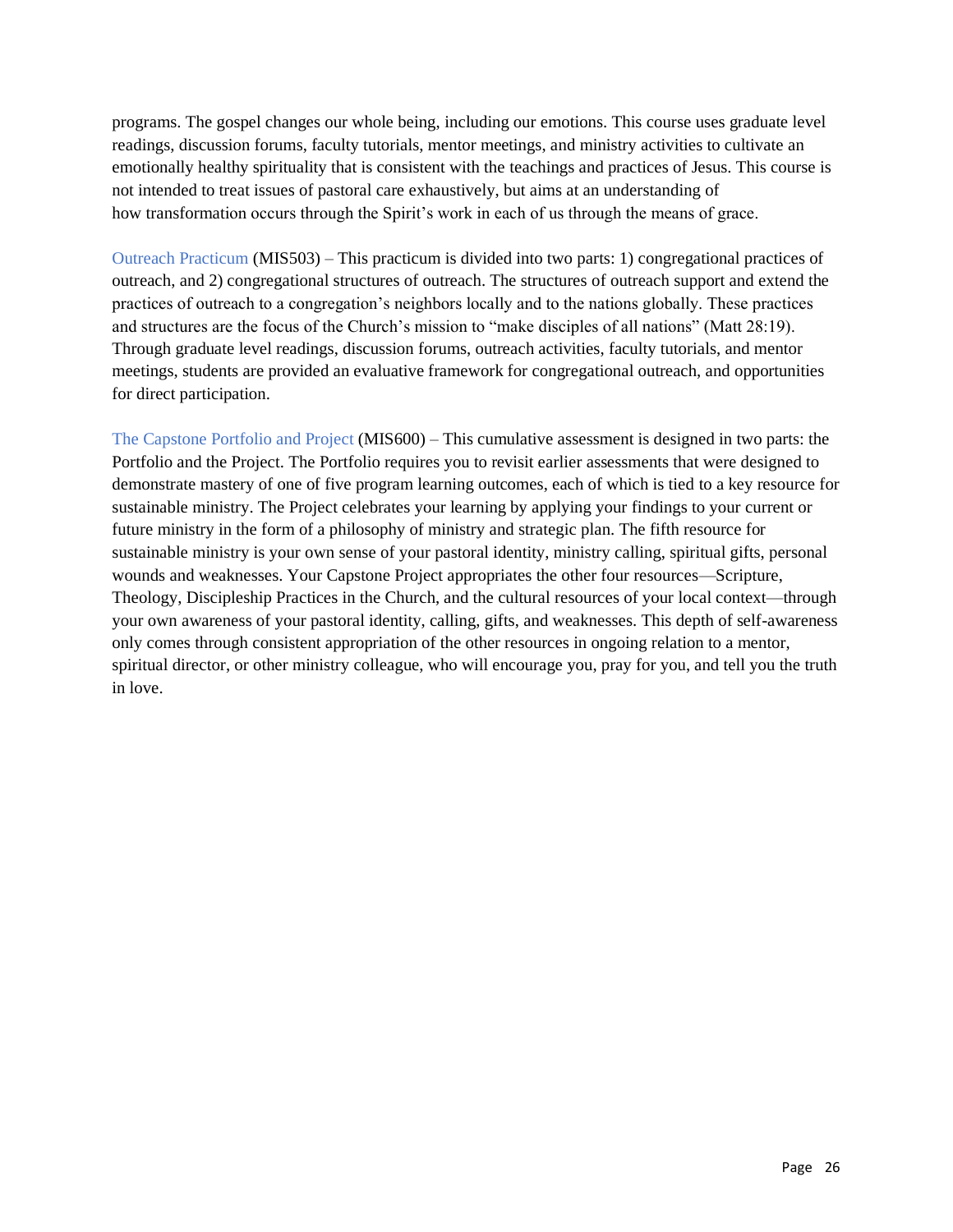# <span id="page-27-0"></span>Program Outcomes

#### Master of Arts in Christian Studies

As outlined in our description of the Capstone Portfolio and Project, each student in the Master's program will revisit the mastery assessments from prior courses, which are associated with each of five learning outcomes:

Outcome 1

Analyze and summarize the covenantal structure of Scripture and explain its primary purposes to reveal the Triune God's redemptive aims for the world and equip God's people as agents of Christ's kingdom.

*Mastery Assessment:* BIB501 *Kingdom, Covenants, and Canon of the Old Testament*, Final Exam and Final Paper, and Capstone

Outcome 2

Demonstrate skillful biblical exegesis and communication skills by selecting appropriate biblical texts and interpreting its teaching to influence more than one audience to follow Christ.

*Mastery Assessment*: BIB516 *He Gave Us Scripture 2*, Exegetical Paper and Capstone

Outcome 3

Evaluate the life of Christians in relation to the Holy Spirit's work and create a spiritual formation plan that cultivates spiritual growth in order to steward the Spirit's gifts for equipping the church.

*Mastery Assessment:* THE505 *We Believe in the Holy Spirit*, Spiritual Formation Plan, and Capstone

Outcome 4

Construct a sound theological method by analyzing and evaluating summaries of biblical teaching and how they form the worship and witness of the local church.

*Mastery Assessment:* THE513 *Making Biblical Decisions*, Final Exam, Final Paper, and Capstone

Outcome 5

Demonstrate interpersonal skills and cultural intelligence by designing ministry activities that are faithful to God's Word and fitting for their local context in order to cultivate the Church's mission to bear witness to Christ in ministries of word and deed.

*Mastery Assessment:* BIB504 *The Book of Acts,* Contextualization Assignment, Final Exam, MIS503 Outreach Practicum Project, and Capstone

#### Graduate Certificate

Outcome 1

Analyze and summarize the covenantal structure of Scripture and explain its primary purposes to reveal the Triune God's redemptive aims for the world and equip God's people as agents of Christ's kingdom.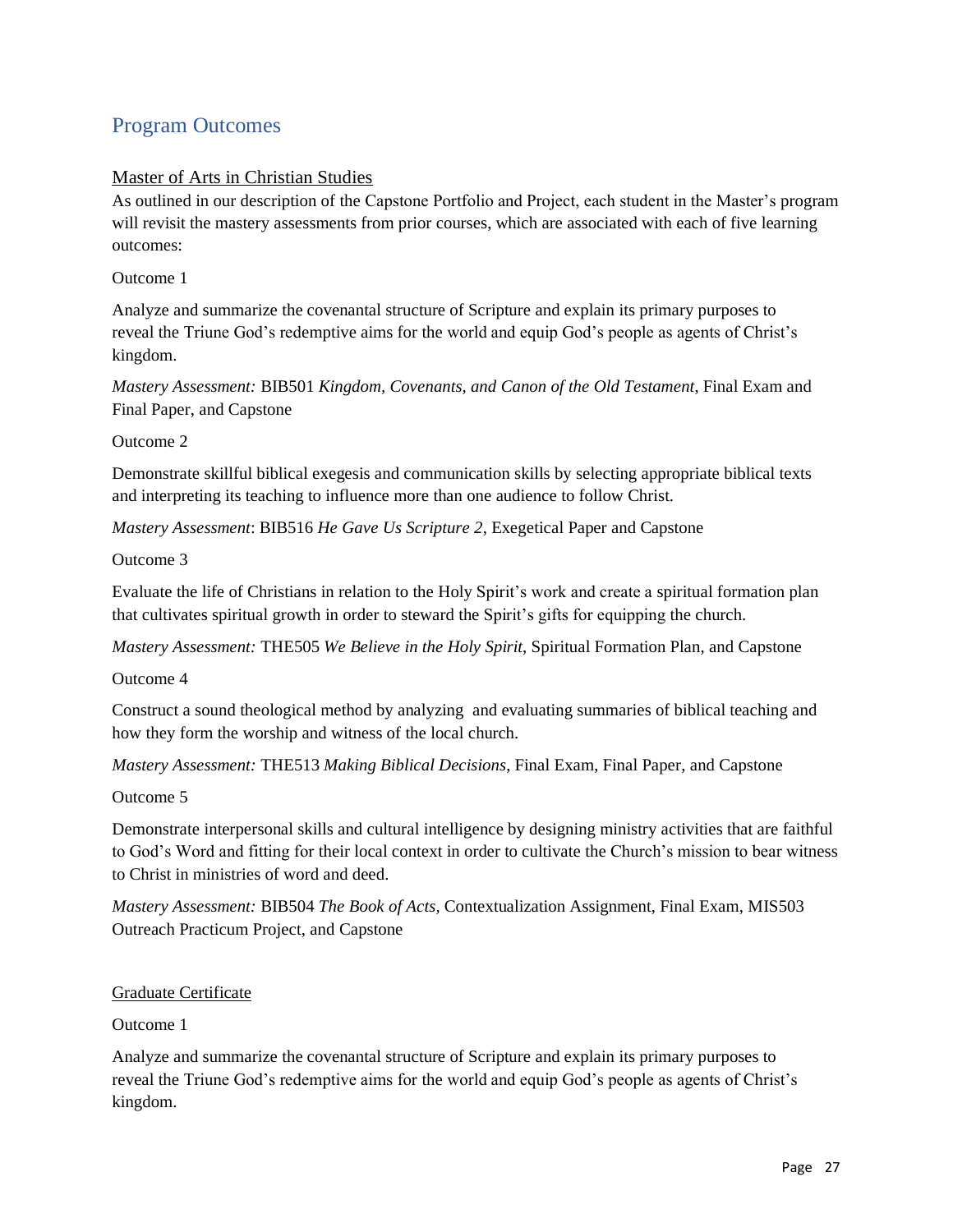*Mastery Assessment:* BIB501 *Kingdom, Covenants, and Canon of the Old Testament*, Final Exam and Final Paper,

#### Outcome 2

Demonstrate skillful biblical exegesis and communication skills by selecting appropriate biblical texts and interpreting its teaching to influence more than one audience to follow Christ.

#### *Mastery Assessment*: BIB516 *He Gave Us Scripture 2*, and Exegetical Paper

As listed above, each of the program learning outcomes is linked with a key resource for sustainable ministry: Scripture, Theology, Christian Discipleship Practices in the Church, the Local Ministry Context, and, finally, the Pastoral Identity, Ministry Calling, Spiritual Gifts, Personal Wounds and Weaknesses of the Student. This final resource is, of course, rooted in a depth of self-awareness that only comes through consistent appropriation of the other resources, including mentoring and/or spiritual care and counseling.

#### <span id="page-28-0"></span>Graduation Requirements

Students who are enrolled in the Graduate Certificate Program are required to complete a total of 18 credits, including BIB501 Kingdom, Covenants and Canon of the Old Testament (2 Credits); BIB502 Kingdom and Covenant in the New Testament (2 Credits); BIB515 He Gave us Scripture 1 (3 credits); BIB516 He Gave us Scripture 2 (3 credits); and 8 credit hours of electives chosen by the student. In order to complete these credits satisfactorily and graduate, the student must maintain an overall grade point average of 2.5 or better, and be in good academic standing during the term in which they graduate. The Graduate Certificate Program focuses on the first and most important resource for sustainable ministry— Scripture. *The Certificate is designed to address only the first and second learning outcomes articulated above.* It does not require the completion of any of the practicums (though they can be taken for elective credit) nor the Capstone Portfolio and Project. Students in the Certificate Program may not enroll in the Capstone course.

Students who are enrolled in the Master of Arts Program are required to complete 52 credit hours that include the Discipleship Practicums and the Capstone Portfolio and Project. In order to complete these credits satisfactorily and graduate, the student must maintain an overall grade point average of 2.5 or better, and be in good academic standing during the term in which they graduate. The Master of Arts Program focuses on all five learning outcomes articulated above.

In order to graduate, all students in every program must complete an application for graduation during the pre-registration process for the term in which they intend to graduate. The student will submit their application for graduation to the Director of Administration along with their enrollment agreement. The Director of Administration will work with the Registrar and Dean of the program to complete the student's graduation checklist before granting the student permission to graduate. The student affirms a checklist as follows:



 $\Box$  I have an overall GPA of 2.5 or better, and am currently in good academic standing. **□** I have fulfilled enough requirements for my degree or certificate program, and I am enrolling in the courses that will complete those requirements in this term.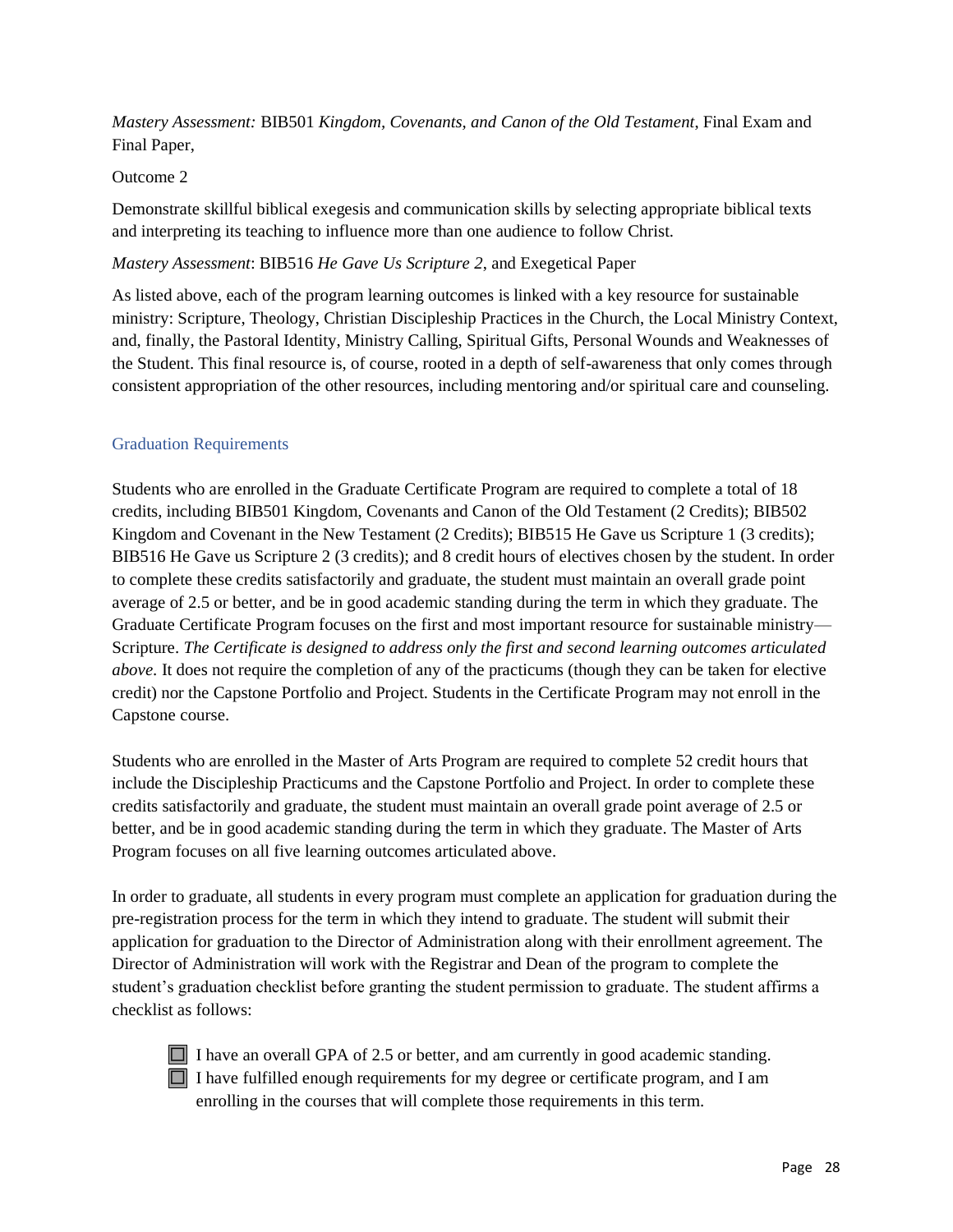| My financial account is current.                                                       |
|----------------------------------------------------------------------------------------|
| $\Box$ As a student in the Master's program, I have completed all practicums, and I am |
| registering for the Capstone Portfolio and Project course.                             |
| $\Box$ I have met with an academic advisor who has reviewed my Student Record and has  |
| provided his or her signature on the Graduation Application.                           |
| $\Box$ I have completed and signed the Graduation Application.                         |
| $\Box$ I will submit the Graduation Application to the Registrar with my Enrollment    |
| Agreement before classes start this term.                                              |

The Director of Administration will inform the student no later than 10 business days after receiving the student's application for graduation whether or not permission has been granted. If permission has not been granted, the Director of Administration will inform the student what items remain to be completed on their graduation checklist.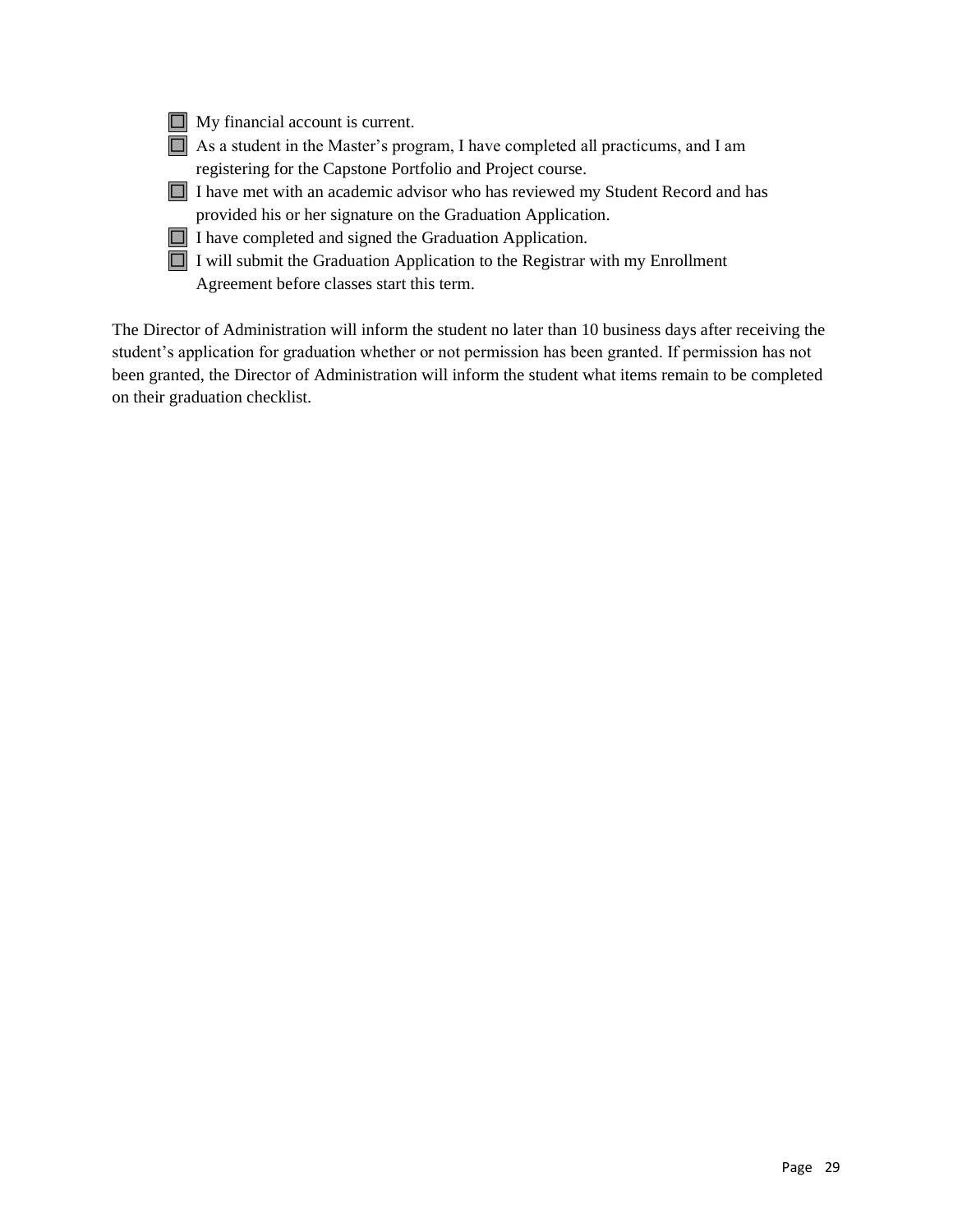### Part Two - Operational Policies

#### <span id="page-30-1"></span><span id="page-30-0"></span>Our Administrative Staff

Dr. Greg Perry, President and Dean of English Program Dr. Jeff David, Dean of Spanish Program Dr. Richard Ramsay, Director of Curriculum Development Mauricio Sanchez, Director of Administration (English, Spanish) Rosalía Sanchez, Director of Instructional Design (Spanish) Scott Simmons, Director of Instructional Design (English) Darlene Perry, Registrar and Communications Director

<span id="page-30-2"></span>Hours of Operation Monday–Friday: 9:00 a.m. - 5:00 p.m. Saturday–Sunday: Closed Eastern Standard Time

#### <span id="page-30-3"></span>Our Board of Directors

Rev. J. Edward Norton Chairperson, Associate Pastor at Independent Presbyterian Church, Memphis, TN Rev. Dr. Richard L. Pratt, Jr. Co-Founder and President of Third Millennium Ministries, Orlando, FL Rev. Will Savell President and Founder, The Grace Institute, Memphis TN Rev. Dr. Gregory R. Perry, *ex officio* President of Thirdmill Seminary, Orlando, FL

#### <span id="page-30-4"></span>Legal Authorization and Accreditation

Under Florida Statute 1005.06 (1)(f), Seminary for the Third Millennium doing business as Thirdmill Seminary is authorized by the Florida Department of Education to operate as an institution of higher learning. Seminary for the Third Millennium is a 501c3 non-profit corporation under Federal law and a registered non-profit with the Florida Department of State's Division of Corporations.

Thirdmill Seminary is not currently accredited. We offer a curriculum that is already being used by accredited partners in the United States, United Kingdom, Southeast Asia, and Africa.

#### <span id="page-30-5"></span>Student Fees

Because access to a deep engagement with the Bible and sound theology is one of the greatest needs for church leaders, and cost is one of the most prohibitive barriers to access, Thirdmill Seminary is committed to keeping costs affordable for its students. Since our curriculum is powered, in part, by Thirdmill's video lesson series, we do not charge students for access to content. Instead, we charge students assessment fees for the services of our credentialed faculty who provide expertise, supervision,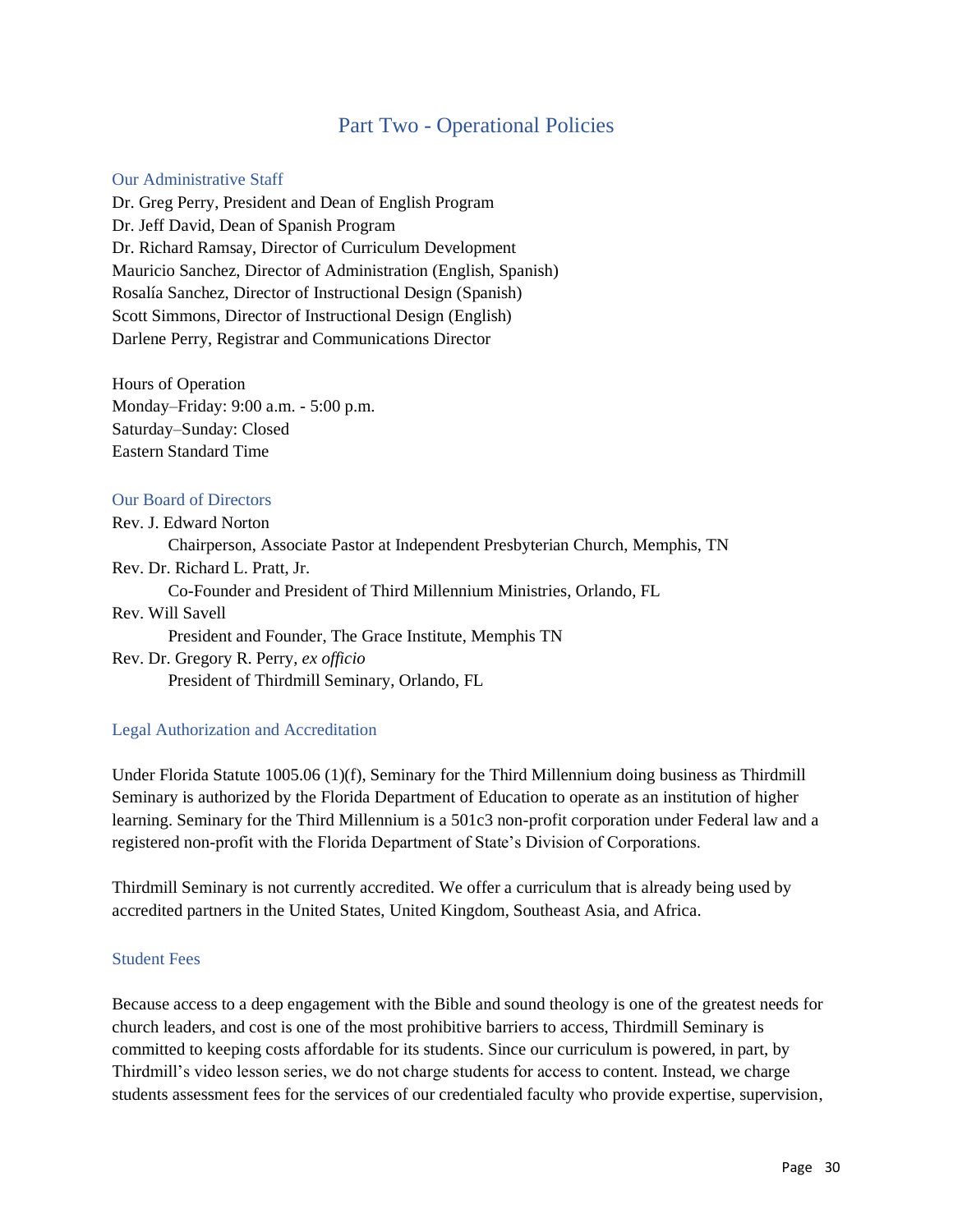and evaluation for each major assessment related to each hour of academic credit. In the United States, our assessment fee is \$125 USD per credit hour. The total cost of our Graduate Certificate Program is \$2,250 USD, plus the cost of the application fee and required books for your courses. The total cost of our Master of Arts Program is \$6,500 USD, plus the cost of the application fee and the books for your courses.

#### <span id="page-31-0"></span>Admissions Policy

Thirdmill Seminary accepts academically qualified applicants, who are recommended by their pastor or other spiritual mentor as possessing a credible profession of faith in Jesus Christ, gifts from the Holy Spirit, and mature Christian character for servant-leadership in Christ's church. Because our mission is to provide affordable access to sound theological and biblical training, we admit all qualified applicants. Admission is based on demonstrated academic ability, demonstrated ministry skills, and mentor support in a local ministry context for the challenges of graduate level learning.

#### <span id="page-31-1"></span>Non-Discrimination Policy

Thirdmill Seminary does not discriminate on the basis of race, color, national origin, ethnic origin, or sexual orientation in the administration of admissions and educational policies, scholarships, and programs.

#### <span id="page-31-2"></span>Application Requirements

Applications are due no later than 4 weeks prior to the beginning of each 8-week term. All relevant dates for the application and enrollment process are announced below (see Academic Calendar) and on our [website.](https://www.thirdmillseminary.org/) The required elements of a complete application folder in order for an application to be considered by our admissions committee are as follows:

<span id="page-31-3"></span>Graduate Certificate in Christian Studies

- □ Completed application form and payment of application fee
- □ Pastor or Mentor Recommendation Form
- □ Bachelor's degree
- □ Official Transcript(s) from bachelor's degree program(s)
- □ Government issued identification

#### <span id="page-31-4"></span>Master of Arts in Christian Studies

- □ Completed application form and payment of application fee
- □ Pastor or Mentor Recommendation Form
- □ Bachelor's degree
- □ Official Transcript(s) from bachelor's degree program(s)
- $\Box$  Government issued identification

#### <span id="page-31-5"></span>Identity Verification

Each student submits a government ID with the application form. We do not consider the application until the ID is received. Our Director of Administration or Registrar reviews the ID and ensures that the ID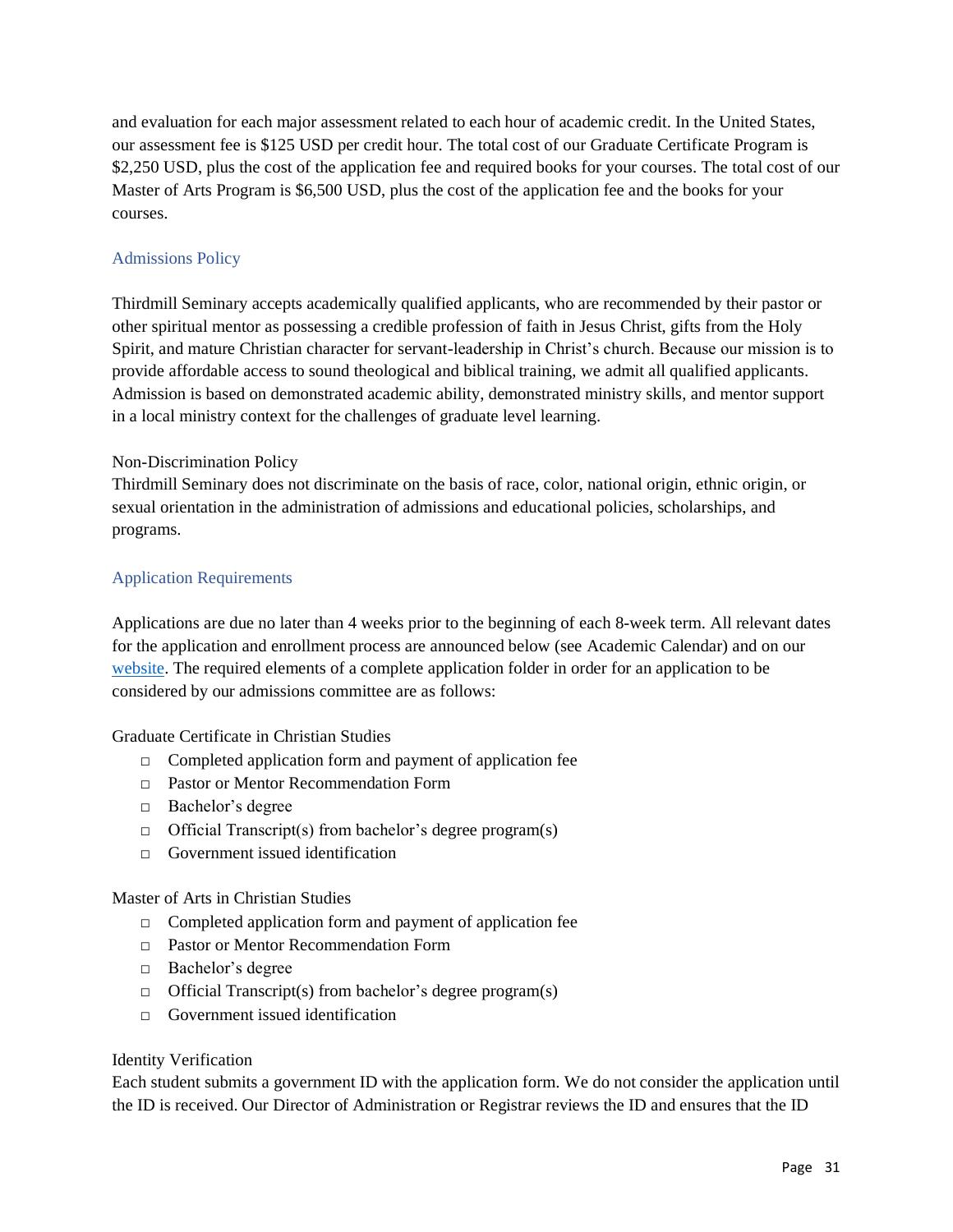matches the student's name on the application and other supporting documents. Their correct email address is matched to their application and these must be verified in order to be issued credentials for their online accounts.

Each new student has a profile created in Moodle. The profile includes name, personal email, city and country. Moodle automatically creates a student's ID number that is added to the student's profile. The student can personalize the secure password but must use the sign-in credentials for access to the classroom.

The classroom and exam can only be accessed with online credentials and identification requirement that match the student's application information. Cameras record all Faculty tutorials and activities. Assessment activities are varied. Professors learn the students' appearance, voice, and writing style. Students also meet regularly with a mentor.

Once all application materials have been received, applicant files are reviewed and processed within two weeks. Thirdmill Seminary may request additional information as part of the application process. Applicants will be notified in writing immediately following their file review. In the event that admission is not granted, the admissions committee reserves the right to withhold specific reasons from applicants. For answers to your questions, contact our student services department by emailing [admissions@thirdmillseminary.org](mailto:admissions@SemIIIM.org) or by calling our Director of Administration at 407-755-4970.

#### <span id="page-32-0"></span>Language Proficiency

Each applicant must demonstrate proficiency in the language of the program to which they are applying. If the applicant is not a native speaker, their writing samples on the application do not exhibit proficiency, and/or their bachelor degree is not in the language of the program to which they are applying, the Director of Student Services may request that the applicant take a language proficiency test. If requested, the applicant must take the proficiency test and score in the B1 range (European standard) in order to have their application considered further.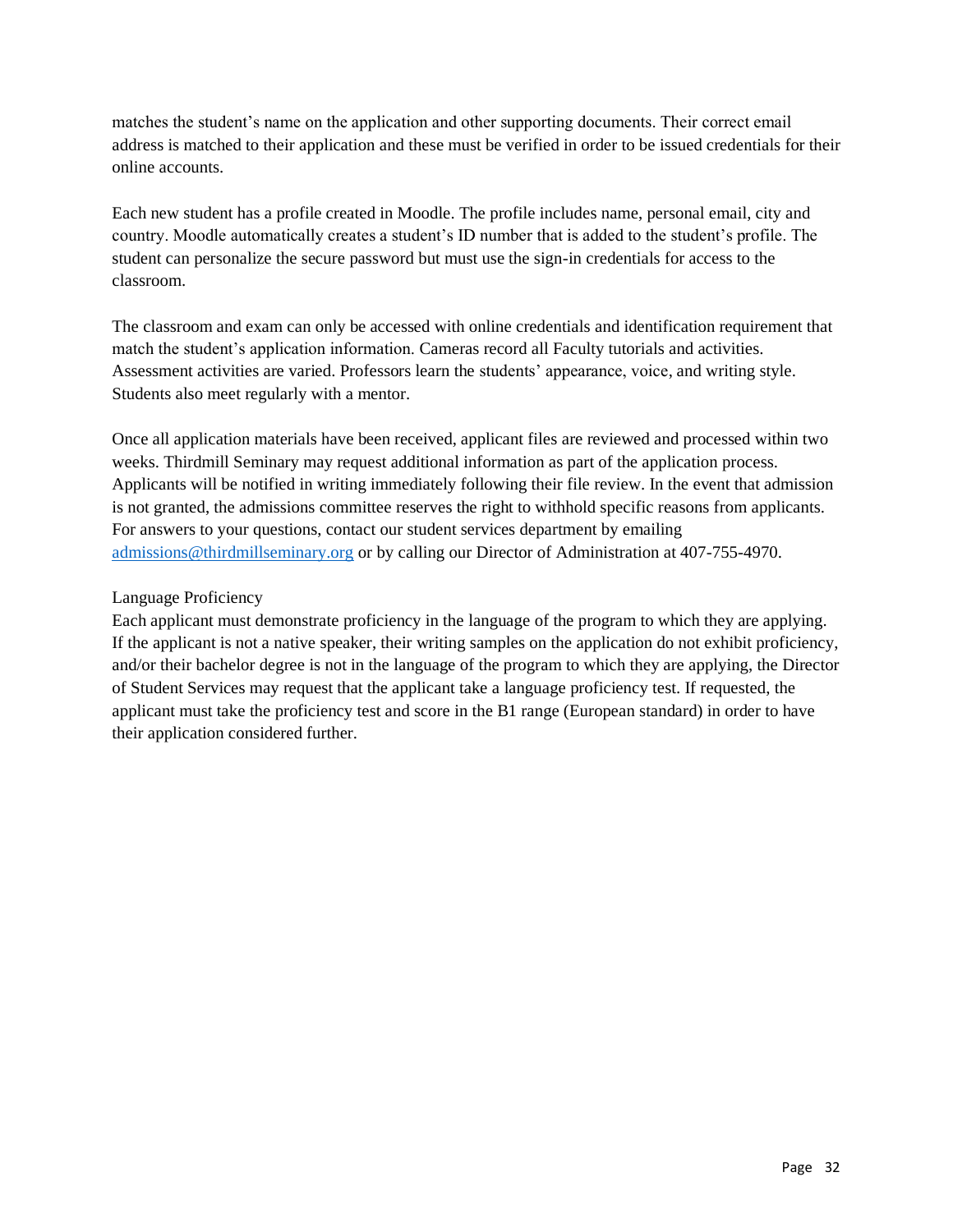# Academic Calendar 2021-2022

*Add / Drop [Request](https://forms.office.com/pages/responsepage.aspx?id=-c8FmZft7EW5mx9a96PNhygYiIKlCRxBmdnYzzEX0ERUMzBOWDQ5OUxZODlGSko1UUk2WVM3UFUzUy4u) Form - due prior to first Friday of each term*

<span id="page-33-0"></span>

| Term 1 (Fall Term 1)                                                         | August 16-October 10, 2021   |  |
|------------------------------------------------------------------------------|------------------------------|--|
| Admission Application Deadline for Term 1                                    | July 19                      |  |
| Deadline for Scholarship Application                                         | August 2                     |  |
| Assessment fees due                                                          | August 20                    |  |
| Term 1 Courses                                                               |                              |  |
| The Gospels (BIB505) – 3 credit hours                                        |                              |  |
| Kingdom, Canon and Covenant of the Old Testament $(BIB501) - 2$ credit hours |                              |  |
| Term 2 (Fall Term 2)                                                         | October 18-December 12, 2021 |  |
| Admission Application Deadline for Term 2                                    | September 20                 |  |
| Deadline for Scholarship Application                                         | October 4                    |  |
| Assessment fees due                                                          | October 22                   |  |
| <b>Term 2 Courses</b>                                                        |                              |  |
| He Gave Us Scripture, Part 1 (BIB515) – 3 credit hours                       |                              |  |
| The Apostles' Creed (THE502) $-3$ credit hours                               |                              |  |
| Term 3 (Spring Term 1)                                                       | January 10-March 6, 2022     |  |
| Admission Application Deadline for Term 3                                    | December 13                  |  |
| Deadline for Scholarship Application                                         | December 27                  |  |
| Assessment fees due                                                          | January 14                   |  |
| Term 3 Courses                                                               |                              |  |
| He Gave Us Scripture, Part 2 (BIB516) – 3 credit hours                       |                              |  |
| We Believe in $God$ (THE508) - 2 credit hours                                |                              |  |
| Outreach Practicum (MIS503) - 1 credit hour                                  |                              |  |
| Term 4 (Spring Term 2)                                                       | March $21 -$ May 15, 2022    |  |
| Admission Application Deadline for Term 4                                    | February 21                  |  |
| Deadline for Scholarship Application                                         | March 7                      |  |
| Assessment fees due                                                          | March 25                     |  |
| Term 4 Courses                                                               |                              |  |
| Kingdom and Covenant in the New Testament $(BIB502) - 2$ credit hours        |                              |  |
| We Believe in the Holy Spirit (THE505) $-2$ credit hours                     |                              |  |
| Term 5 (Summer)                                                              | May 30-July 24, 2022         |  |
| Admission Application Deadline for Term 5                                    | May 2                        |  |
| Deadline for Scholarship Application                                         | May 16                       |  |
| Assessment fees due                                                          | June 30                      |  |
| Term 5 Courses                                                               |                              |  |
| <i>He Gave us Prophets</i> (BIB513) $-3$ credit hours                        |                              |  |
| Discipleship Practicum: Outreach (MIS503) - 1 credit hour                    |                              |  |
|                                                                              |                              |  |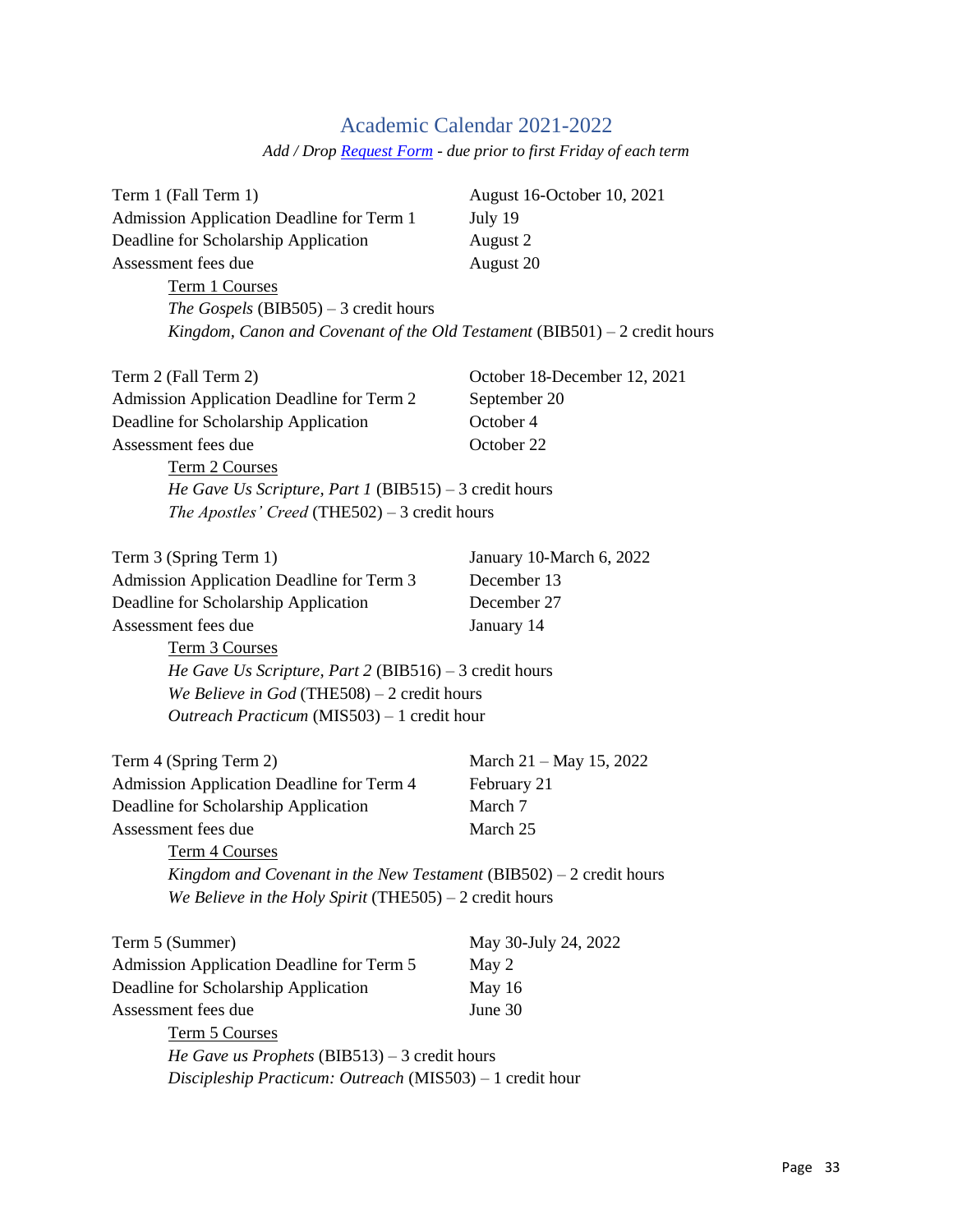#### <span id="page-34-0"></span>Acceptance of Transfer Credit Disclosure Statement

We cannot guarantee transfer of credit hours from institutions of prior learning. Ultimately, the acceptance of any degree or transfer credit is up to the receiving institution. For more information on the process for applying for course upgrade or credit transfer see below.

#### <span id="page-34-1"></span>Cancellation Policy

Students who cancel their enrollment within 5 days of signing the enrollment agreement will receive a full refund of any assessment fees paid to the Seminary. In order to communicate the cancellation, a student will notify the Registrar and/or their professor in writing by email.

#### <span id="page-34-2"></span>Code of Conduct

#### <span id="page-34-3"></span>Academic Integrity

As part of our mission to equip Christian leaders, we expect godly integrity in the academic work you do at Thirdmill Seminary. At the heart of this integrity is a commitment to accurately represent yourself and your work to others. First, we expect members of our learning community to follow the rules under which quizzes, exams, papers, and projects are to be completed and submitted for academic credit. This includes a commitment to do your own work. Second, we expect students to give credit to others for their ideas by documenting them appropriately in written and oral presentations. Both cheating and plagiarism are violations of the ninth commandment, which forbids bearing false witness. According to Miriam-Webster's dictionary, plagiarism is, "to steal and pass off (the ideas or words of another) as one's own: use (another's production) without crediting the source [... or] to commit literary theft: present as new and original an idea or product derived from an existing source."

The first violation of this academic honesty standard may result in failure of the assignment or test question and could, depending on the assignment, result in failure of the class. A second violation of this standard will result in a review by the Curriculum Committee of the faculty and possible dismissal from the institution. The student has the right to appeal the Committee's decision via a letter submitted to the Academic Dean of their program. The Dean will bring the appeal to the Executive Committee of the faculty for consideration and action.

#### <span id="page-34-4"></span>Christian Sexual Ethics

Thirdmill Seminary does not discriminate in its admission of students on the basis of race, ethnic heritage, gender or sexual orientation. In keeping with Scripture's description of human beings, created in the image of God as male and female, we hold to a biblical description of marriage between one man and one woman. Husband and wife become one flesh in their joint commission to multiply God's image and to steward God's gifts in covenant faithfulness to God and each other. Therefore, we believe the gift of human sexuality is for expression in the bond of marriage only, and is stewarded faithfully in chastity outside of marriage. Students of Thirdmill Seminary are expected to exhibit these character qualities and relational practices as important aspects of Christian behavior and servant-leadership.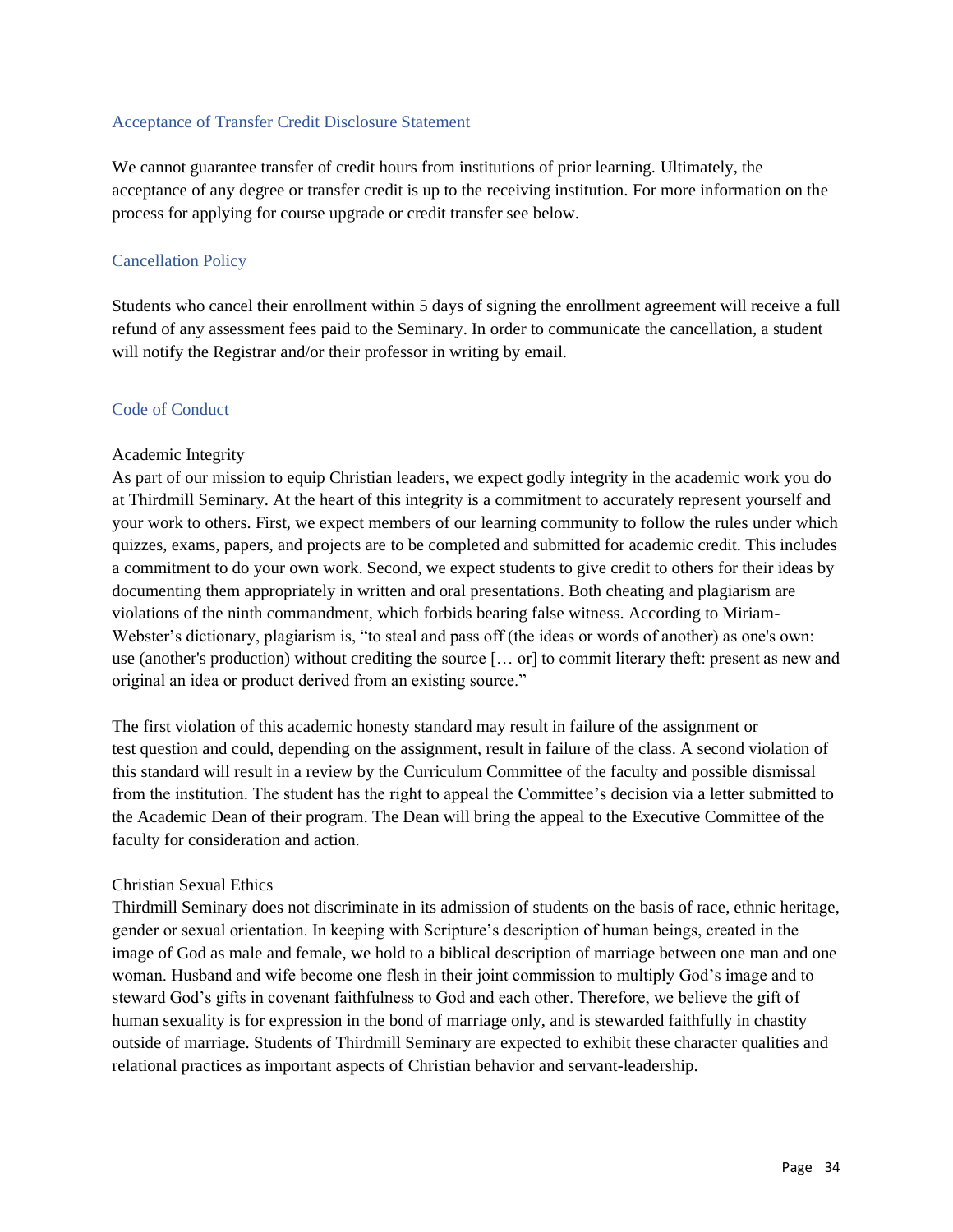<span id="page-35-0"></span>Policy on Discipline and Non-Academic Dismissal

Thirdmill Seminary is proud of the culturally diverse population it serves. Any form of discrimination or harassment has no place in our classrooms, on our discussion boards, or in any other part of our learning community. With regards to relationships between the sexes, proper Christian conduct is to be maintained. If student behavior leads to disciplinary action, the student will first be informed by the Director of Administration in writing. A plan of resolution will be presented requiring the student's signature on a copy returned to the Director of Administration. This agreed upon plan will be monitored by the Academic Dean of the program in which the student is enrolled. If the student fails to follow through with the plan, the Dean may recommend dismissal to the Executive Committee of the faculty, which will act on the recommendation. Their action will be communicated to the student by the Academic Dean or the President within two weeks.

#### <span id="page-35-1"></span>Complaint and Grievance Policy

Students, staff and faculty have the right to express any concerns they might have with any aspect of their educational experience. Adhere to the following steps when addressing these concerns:

- If anyone in the Seminary community has a misunderstanding or dispute with another person in our learning community, they first must address their concern directly with that person as misunderstandings can often be cleared up best at their source.
- Faculty members should encourage students to ask them any questions about a course syllabus, grade, assignments in the course, or any communications which remain unclear.
- Likewise, staff or faculty should address their concerns to their direct supervisor for clarification.
- If a matter remains unresolved, community members should address academic matters to the Dean of their program and administrative matters to the Director of Student Services.
- The Academic Dean or Director of Student Services will confirm receipt of the appeal to the community member who submitted the complaint and copy the President of the Seminary within two business days. They will inform the community member that their appeal will be brought to the next scheduled meeting of the faculty committee which deals with their appeal (see Organization of the Faculty above).
- Once the Committee of the faculty meets and acts, the community member will be informed of their decision by the person who received their initial appeal within two business days.
- If the matter remains unresolved, the community member may appeal in writing to the President of the Seminary by email to [gperry@thirdmillseminary.org.](mailto:gperry@thirdmillseminary.org) The President will confirm receipt of the appeal within two business days and inform the community member that their appeal will be considered at the next meeting of the Executive Committee of the faculty. Once a final decision is reached, the President will inform the community member within two business days.
- If a student or other community member remains unsatisfied with the response of Seminary to the matter, they may file a complaint with the [Florida Department of Education's](http://www.fldoe.org/policy/cie/file-a-complaint.stml#:~:text=Notice%3A%20Effective%20Immediately%20%2D%20all%20complaints,to%20cieinfo%40fldoe.org.&text=To%20file%20a%20complaint%20against,Name%20of%20Student%20(or%20Complainant)) Commission for Independent Education, or the respective commission in the state where they reside.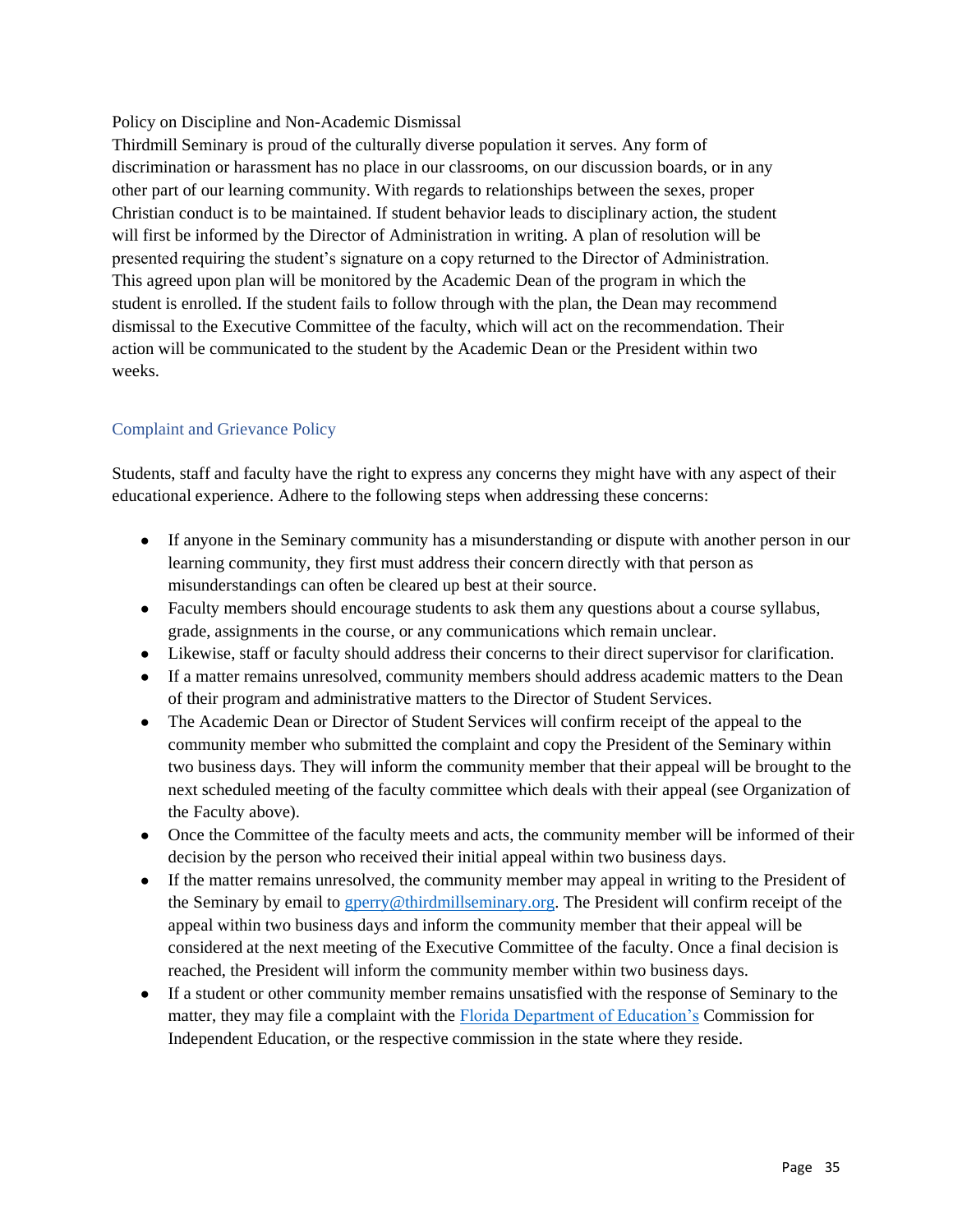#### <span id="page-36-0"></span>Confidentiality and Privacy

According to the Federal Education Rights to Privacy Act (FERPA) students have the right to review their educational records. They have the right to request changes to those records if they can prove they are currently in error. Information about a student's records will not be released to third parties without the expressed, written consent of the student (including transcripts and financial records). However, Thirdmill Seminary reserves the right to release such records to its contractors and government agencies as necessary to conduct the ordinary operations of Thirdmill Seminary, including tax reporting, compliance with federal and state laws and court orders, and financial complications or audits. We will request such third parties maintain the confidentiality of student records.

#### Privacy Policy

Protecting your privacy is important to us. We value the trust you have placed in us, and your continued confidence is important to us. We make safeguarding personal information gathered in electronic transactions a priority (i.e., IP addresses, cookies, etc.) We maintain security practices to keep all information safe and secure. We do not sell customer information.

#### Security of Online Sessions Policy

We are committed to protecting the confidentiality of your information and online transactions. Our Services use the industry standard for online security, Secure Sockets Layer (SSL) encryption, to secure your online sessions and any financial transactions.

#### Information Collected

If you submit a request for information via the "contact us," online "chat" option, or "request more information" forms on our website, we may save your e–mail address as well as any other information you may provide. This information may be used to contact you in the future by mail, e-mail, or phone to convey information about Thirdmill Seminary that we consider beneficial to you. Thirdmill Seminary collects various types of information from our site's visitors to help us better plan our website to meet your needs. Some of this information is collected automatically through cookies and other information is collected when you register for any of our online services.

Your e–mail and other information you provide will not be sold, exchanged, or given to any other company for any reason whatsoever, without your consent, other than for the express purpose of delivering the service requested.

#### Information Processing

Thirdmill Seminary is based in the United States. Regardless of where you are located, you consent to the processing and transferring of information in and to the U.S. and other countries. The laws of the U.S. and other countries governing data collection and use may not be as comprehensive or protective as the laws of the country where you live.

#### Data Rights and Choices

You can unsubscribe from our communications by following the "opt-out" guidance within those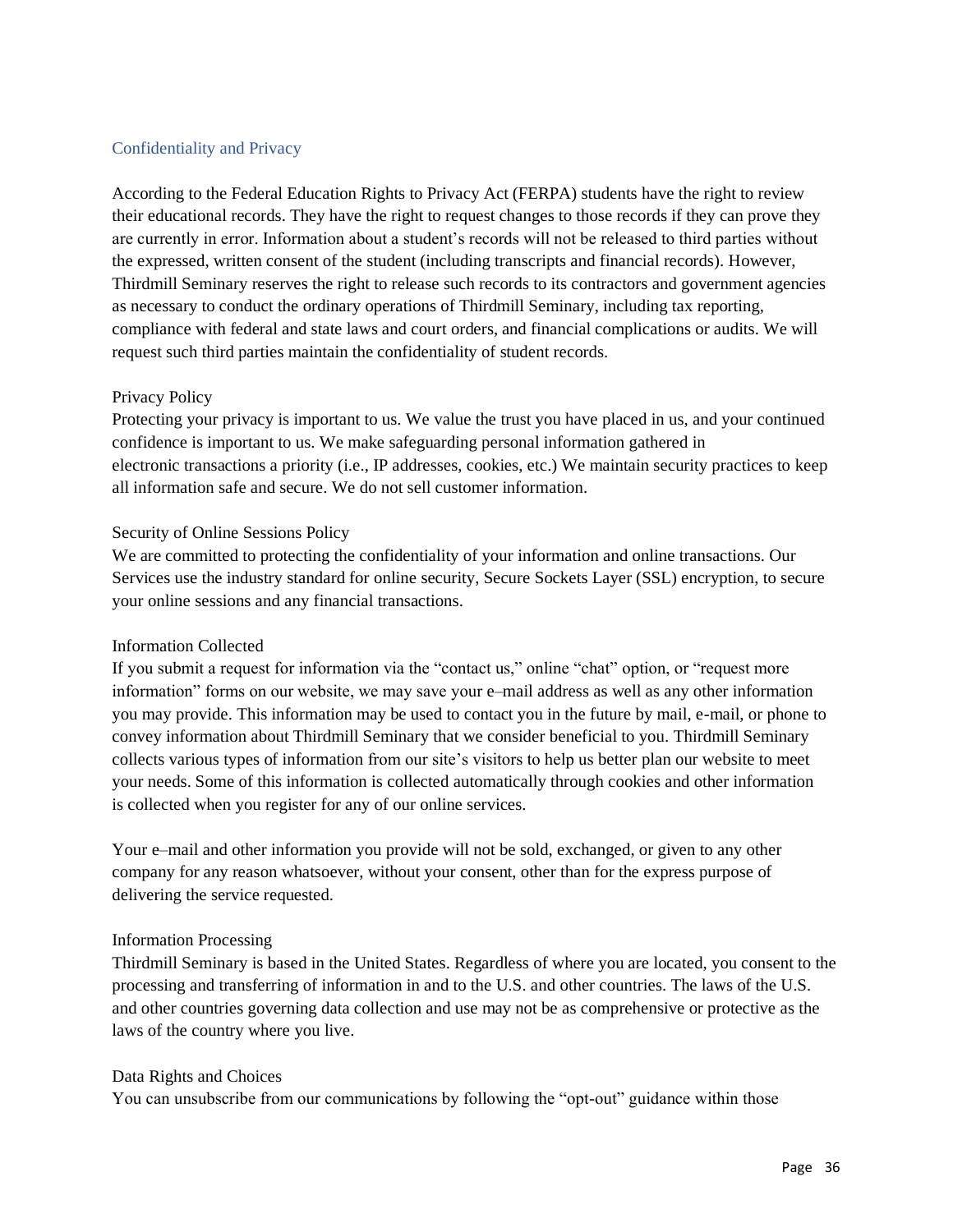communications. You are also able to "opt-out" from cookie-related processing by following the instructions on the Privacy page. Individuals in the European Economic Area, Canada, Costa Rica, and some other jurisdictions outside of the United States have certain legal rights to obtain confirmation of whether we hold personal data about them, to access personal data we hold about them (in some cases in portable form), and to obtain its correction, update, amendment, or deletion in appropriate circumstances. They may also object to our uses or disclosures of personal data, to request a restriction on its processing, or withdraw any consent. These requests will not affect our ability to continue processing data in lawful ways.

If you inform us that you wish your data erased, or that you no longer wish for us to communicate with you for marketing purposes, or to otherwise restrict processing of your personal data, we may retain some basic information in order to avoid sending you unwanted materials in the future, and to keep a record of your request and our response.

#### <span id="page-37-0"></span>Financial Assistance and Payments Policy

We offer a payment plan option. Payment of 50% of a student's total fees for classes no later than 5pm Eastern Time on the Friday after the first day of class, and payment of the remaining balance of their fees no later than 5pm Eastern Time on the 4th Friday of the academic period.

Thirdmill Seminary does not charge interest on student balances, but students who maintain an outstanding balance will not be able to enroll in any additional classes until their account is current.

Financial assistance may be available in terms of a scholarship. A student must first apply and be accepted and may then complete a Scholarship Application that will be reviewed by a committee. If awarded a scholarship, whether partial or complete, this would cover one selected course per term. Book purchases and any additional course $(s)$  are the responsibility of the student.

#### <span id="page-37-1"></span>Job Placement and Career Counseling

Because Thirdmill Seminary offers on-the-job training for those already serving in Christian ministry, we do not offer job placement services. As stated above in our Faculty section, we do expect students to seek advice from their instructors and mentors regarding their work in ministry. Also, our Student Orientation course offers an Advising Module.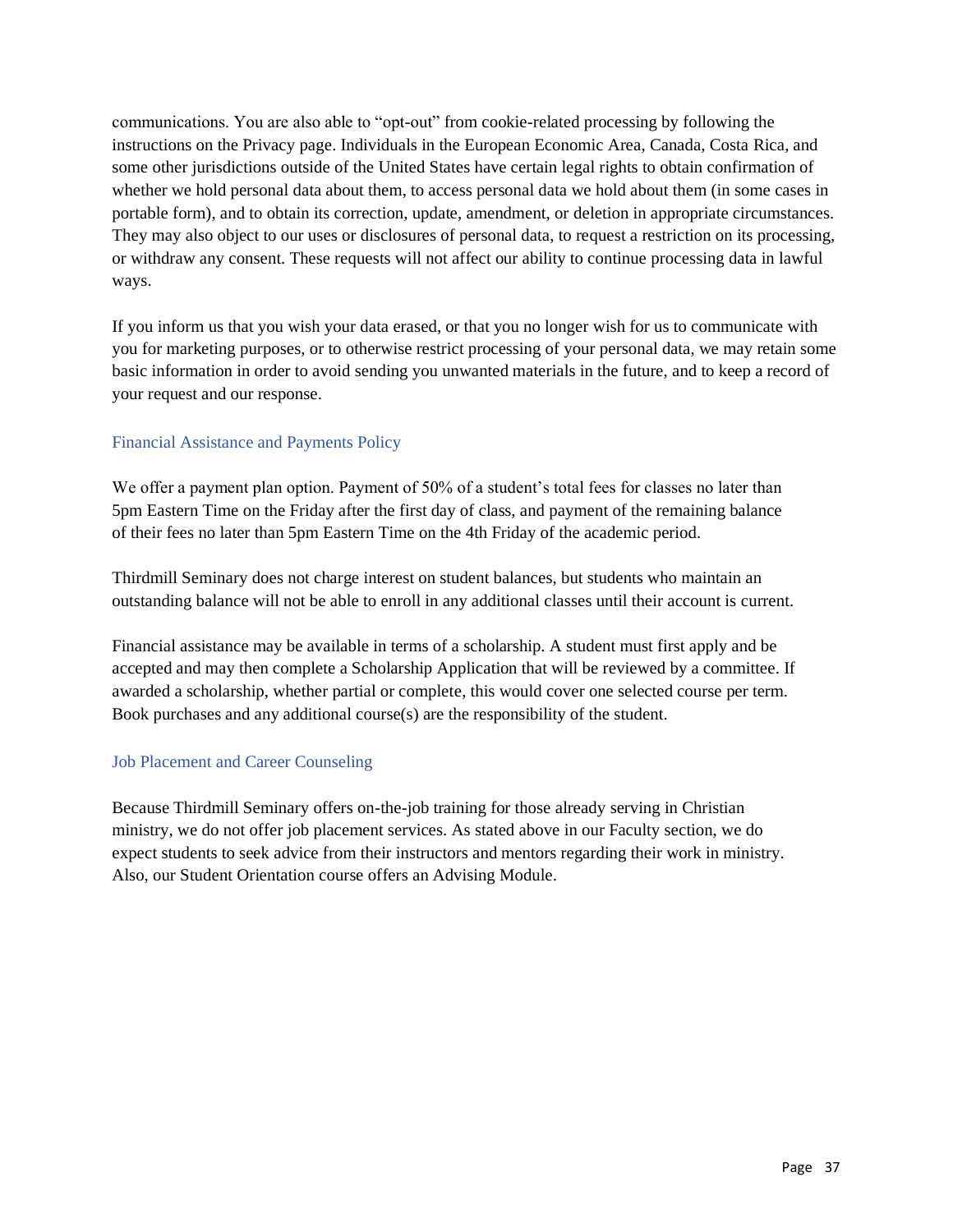#### <span id="page-38-0"></span>Leave of Absence and Program Time Limits

If an admitted and enrolled student encounters unforeseen circumstance which interfere with their ability to complete their program, they may apply for a leave of absence from the program for up to one full academic year. Using the Leave of Absence Application Form, which is available upon request from the Director of Administration, students must formally request a leave of absence from the Academic Dean of their language program. Regular updates are expected and will be coordinated between the student and their Dean. If leave is granted, students may enroll in courses five terms after their leave is granted without reapplying. However, the faculty have established a time limit of nine (9) academic years to complete the Master of Arts program, and four (4) academic years to complete the Graduate Certificate. In order to graduate beyond those time limits, students must request and receive an extension from their Academic Dean, who will bring their request to the Executive Committee of the faculty for consideration and a decision. Students who request an extension will be notified within two weeks of their request.

#### <span id="page-38-1"></span>**Ordination**

Thirdmill Seminary does not ordain anyone to the ministry but can provide students with general information regarding typical processes not pertaining to any specific church. We regularly field questions from ordaining bodies about the content and assessments of our courses, and accept invitations to explain our programs before presbyteries and other ordaining bodies. All inquiries should be directed to the Rev. Scott Simmons, our Church Liaison, at [ssimmons@thirdmill.org.](mailto:ssimmons@thirdmill.org)

#### <span id="page-38-2"></span>Refund Policy

If a student must withdraw for any reason up to but not including the midterm exam, the student will receive 100% of the assessment fee returned, minus any application fee and book cost incurred by the student. If the student has completed the mid-term but not the final exam, the student will receive 50% of the assessment fee returned, minus any application fee and book cost incurred by the student. If the student does not complete the final exam or final paper, no percentage of assessment fee, application fee or book cost will be reimbursed to the student.

|                                          | Percentage Assessment Fee     | Percentage Assessment |
|------------------------------------------|-------------------------------|-----------------------|
|                                          | Returned to the Student Minus | Fee Retained by the   |
| Completed by Student                     | the Application Fee/Book Cost | Institution           |
| First day of class up to one week after  |                               |                       |
| first class meeting                      | 100%                          | 0%                    |
| After the first week of class up to and  |                               |                       |
| including the Midterm Exam but not Final |                               |                       |
| Exam                                     | 50%                           | 50%                   |
| Immediately following the midterm exam   |                               |                       |
| to the Final Exam and/or Final Paper     | $0\%$                         | 100%                  |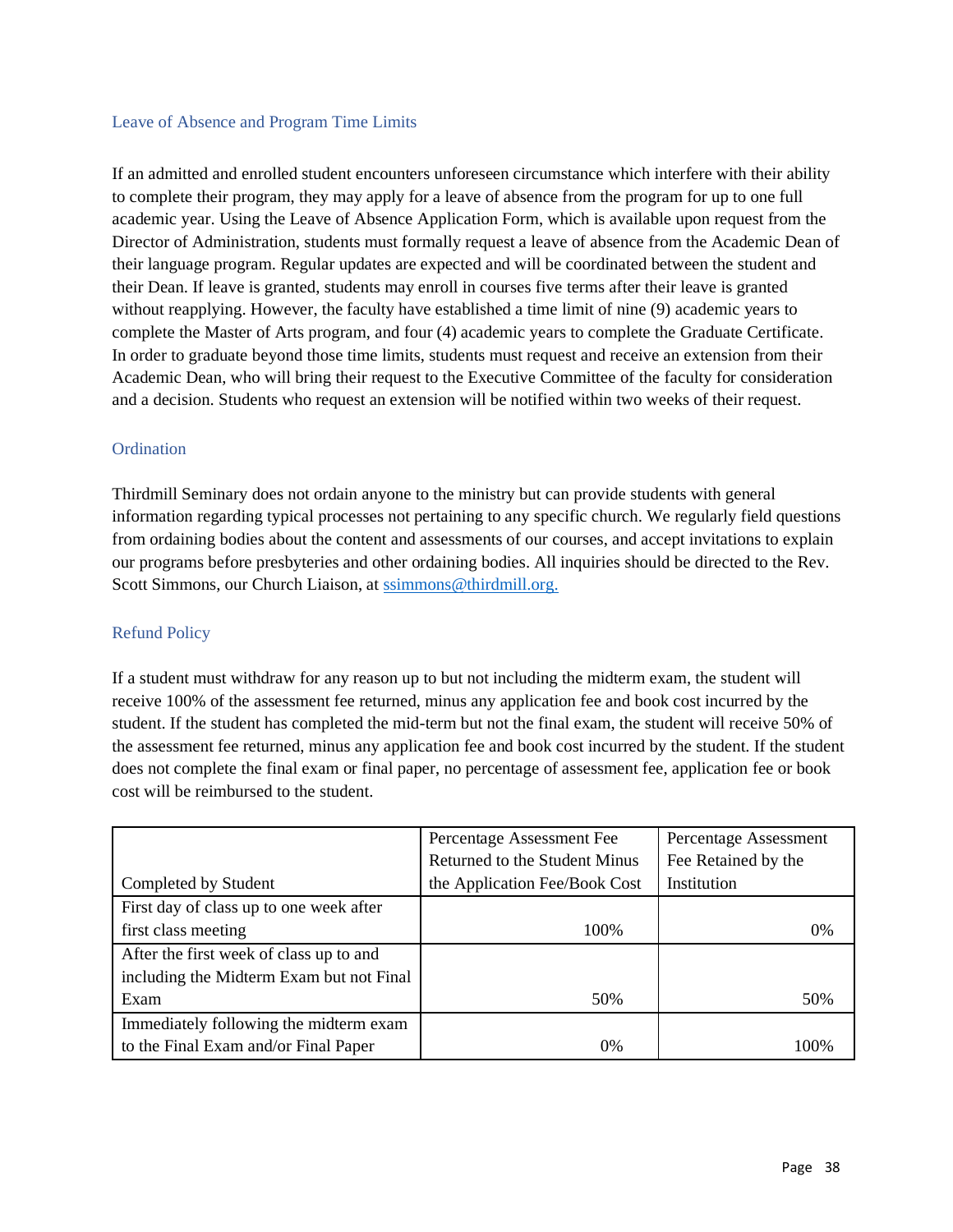#### <span id="page-39-0"></span>**Scholarships**

Thirdmill Seminary has received its  $501(c)(3)$  status as a non-profit organization which permits us to raise and award funds for student scholarships. All funds are distributed through the scholarship committee in a regular scholarship application and award process. In order to apply, students must complete a scholarship application and submit it to the Director of Administration each academic year. Scholarship applications are considered by the scholarship committee and awards are granted only for the year in which the application is submitted. In order to qualify for an award,

- Students must be enrolled in the M.A. degree program
- Students must remain in good academic standing
- Students complete the Scholarship Application Form
- Students must remain a member in good standing of a local church, and be serving the church in some form of Christian ministry, whether on a volunteer or paid basis
- Students must request support from their local church before applying for this scholarship
- Students must resubmit a new application each academic year

#### <span id="page-39-1"></span>Student Orientation and Services

Upon admission, students receive an acceptance letter directing them to take the Student Orientation course online. Students are oriented to all aspects of the program and all policies. All students must attend and demonstrate their attendance by reading and signing the signature page of the Student Handbook. Students should send any change of address or other contact information to the Director of Administration a[t info@thirdmillseminary.org.](mailto:info@thirdmillseminary.org)

#### <span id="page-39-2"></span>Technology Requirements

To complete courses at Thirdmill Seminary, you will need to have consistent access to a computer with a reliable internet connection. Most of the learning materials that you will be using in our courses are compatible with Adobe PDF, Microsoft Office, and QuickTime Player. Our learning platform, Moodle, can be accessed by the latest versions of IE, Safari, Opera, and Chrome. We recommend you use the latest version of Mozilla Firefox. Although working through a mobile device is not recommended, it is an option. There is no need to purchase software to study at Thirdmill Seminary.

#### <span id="page-39-3"></span>Transcript Requests

The first official transcript requested by the student is free. Transcripts after the initial request are US \$15.00 each including postage. The student must email [admissions@thirdmillseminary.org](mailto:admissions@thirdmillseminary.org) and provide the Registrar with details of where to send the transcript.

#### <span id="page-39-4"></span>Transfer Credit, Course Upgrade Policy, and Prior Learning Assessment

For those who have completed a Thirdmill course on myThirdmill.org or with another academic partner that uses Thirdmill curriculum, transfer credit may be available. It is important that students realize that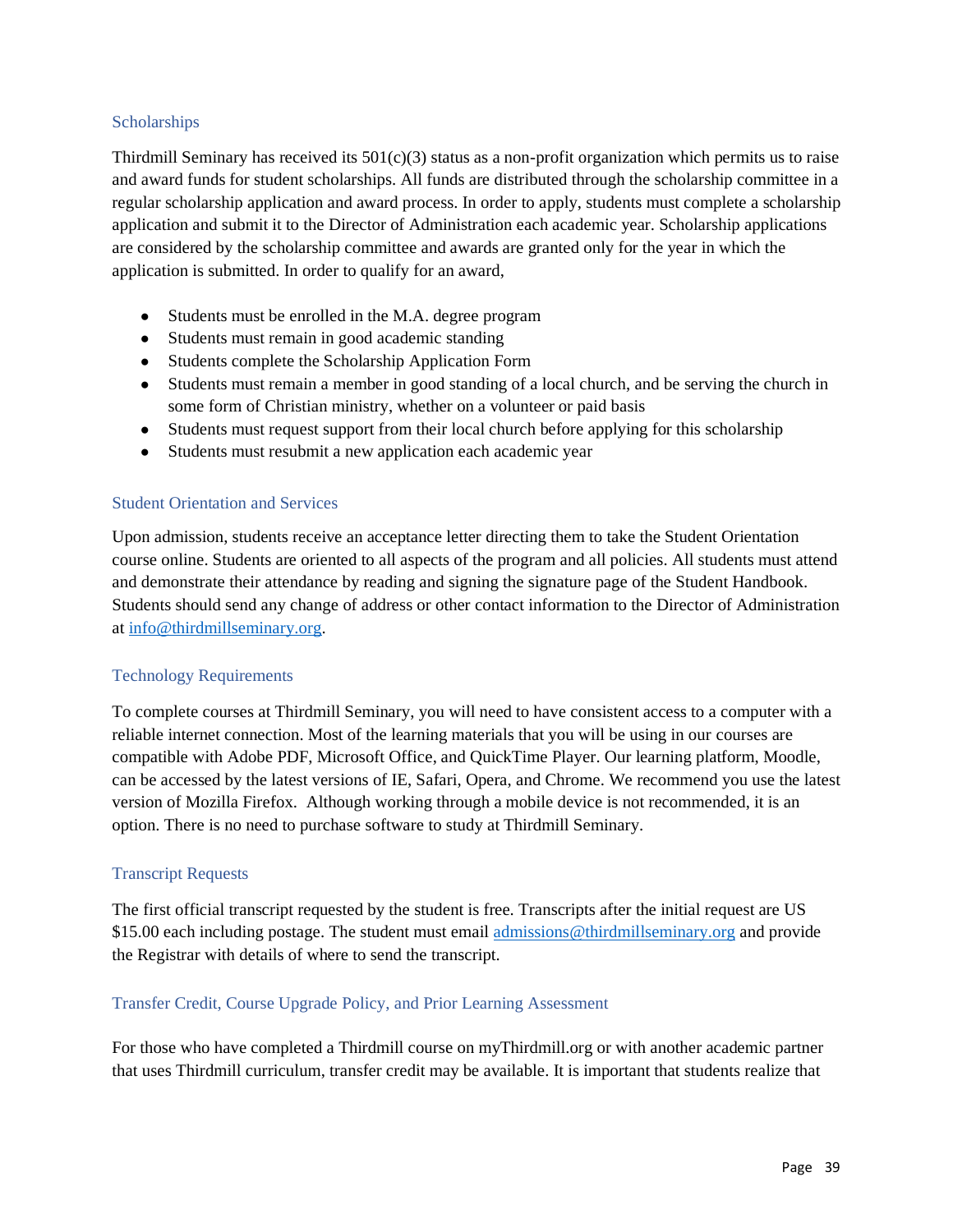Thirdmill courses are used in different degree programs with different requirements and levels of assessment.

A student who completes a course on myThirdmill.org, including the study guides, quizzes and/or exams, may be eligible for graduate level credit through Thirdmill Seminary. First, they must apply and be admitted to a graduate program at the Seminary. Once admitted, they must complete this course upgrade process to the satisfaction of the faculty member who is assigned to supervise the course for which they are seeking upgrade credit. The process must meet the fundamental requirements of this policy, while allowing freedom within these boundaries for the supervising faculty member and student to provide a sharper focus or more specifics.

- 1. **Submit a Request**  Once admitted to Thirdmill Seminary, students must submit a request to initiate a course upgrade process by contacting the professor of the course, the registrar, and the Moodle Manager.
- 2. **Complete a Graduate Research Assignment**  Following the guidelines for reading and writing requirements per credit hour being evaluated, supervising faculty will assign a graduate research project to the student that incorporates graduate-level readings and/or viewings of the faculty forums that accompany most Thirdmill courses. Once student is enrolled, he/she will participate in: all **activities except for the objective quizzes and tests.**
- 3. **Evaluating and Awarding Credit**  Within 2 weeks of a student's submission of their graduate research assignment and study guides, the supervising faculty member will provide a written evaluation to the program director and to the student that provides a basis for awarding or denying academic credit.
- 4. **Fees and Limits**  Upon approval, the student is given an Enrollment Agreement with the fee for the course to equal one credit hour. Upon successful completion of the requirements, the student will receive the full credits of the course selected and approved for the upgrade. The number of credit hours that can be awarded for course upgrades is a maximum of 12 credits.

Transcripts are reviewed by the Admissions Committee. When a student inquires about the seminary's acceptance of prior learning in a particular content area, the Admissions Committee will review that content and determine if the student may be exempted from that content in the Thirdmill Seminary curriculum. The Committee will notify the student within two weeks after it has reached its decision.

#### <span id="page-40-0"></span>Works Cited in the Thirdmill Seminary Catalog

Robert Banks, *Reenvisioning Theological Education: Exploring a Missional Alternative to Current Models* (Grand Rapids: Eerdmans, 1999).

Mark Lau Branson & Juan F. Martínez, *Churches, Cultures & Leadership: A Practical Theology of Congregations and Ethnicities* (Downers Grove, IL: IVP Academic, 2011).

Edmund P. Clowney, *The Church, Contours of Christian Theology* (Downers Grove, IL: IVP, 1995).